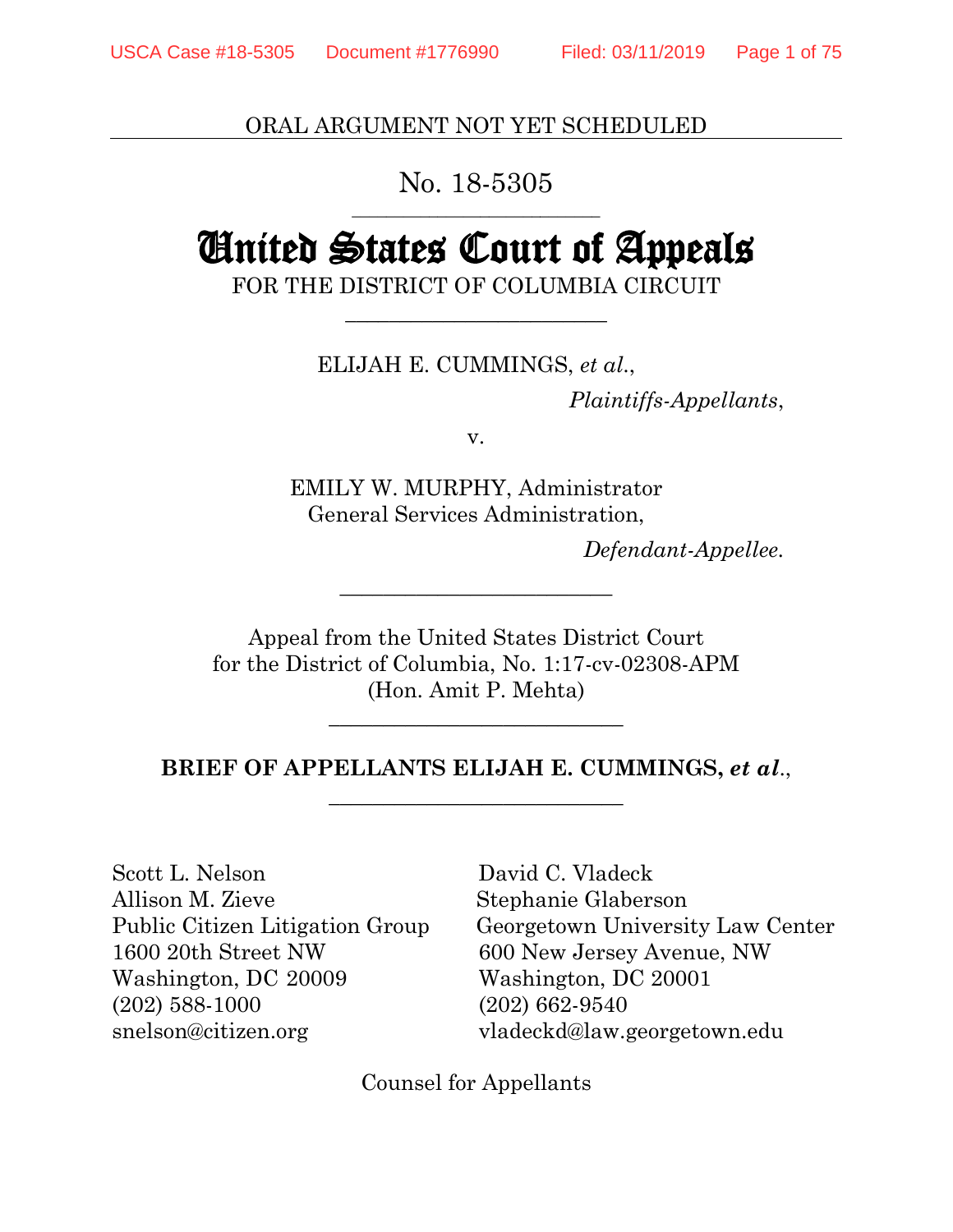### **CERTIFICATE AS TO PARTIES, RULINGS, AND RELATED CASES**

As required by Circuit Rule 28, Appellants certify as follows:

#### **A. Parties and Amici**

The parties to this proceeding and in the proceedings before the district court are plaintiffs-appellants Elijah E. Cummings, Carolyn Maloney, Eleanor Holmes Norton, William Lacy Clay, Stephen Lynch, Jim Cooper, Gerald Connolly, Robin Kelly, Brenda Lawrence, Stacey Plaskett, Raja Krishnamoorthi, Jamie Raskin, Peter Welch, and Mark DeSaulnier. Val Demings, Bonnie Watson Coleman, and Mark Cartwright were also plaintiffs below but are not appellants. The defendant-appellee is Emily W. Murphy, who was automatically substituted as defendant in the district court for original defendant Timothy O. Horne when she was confirmed as Administrator, General Services Administration. *See* FRCP 25(d).

#### **B. Rulings Under Review**

**A**ppellants appeal the August 14, 2018 judgment entered by the Honorable Amit P. Mehta of the United States District Court for the District of Columbia granting defendant-appellee's motion to dismiss this action. JA \_\_; 321 F. Supp. 3d 92 (D.D.C. 2018).

i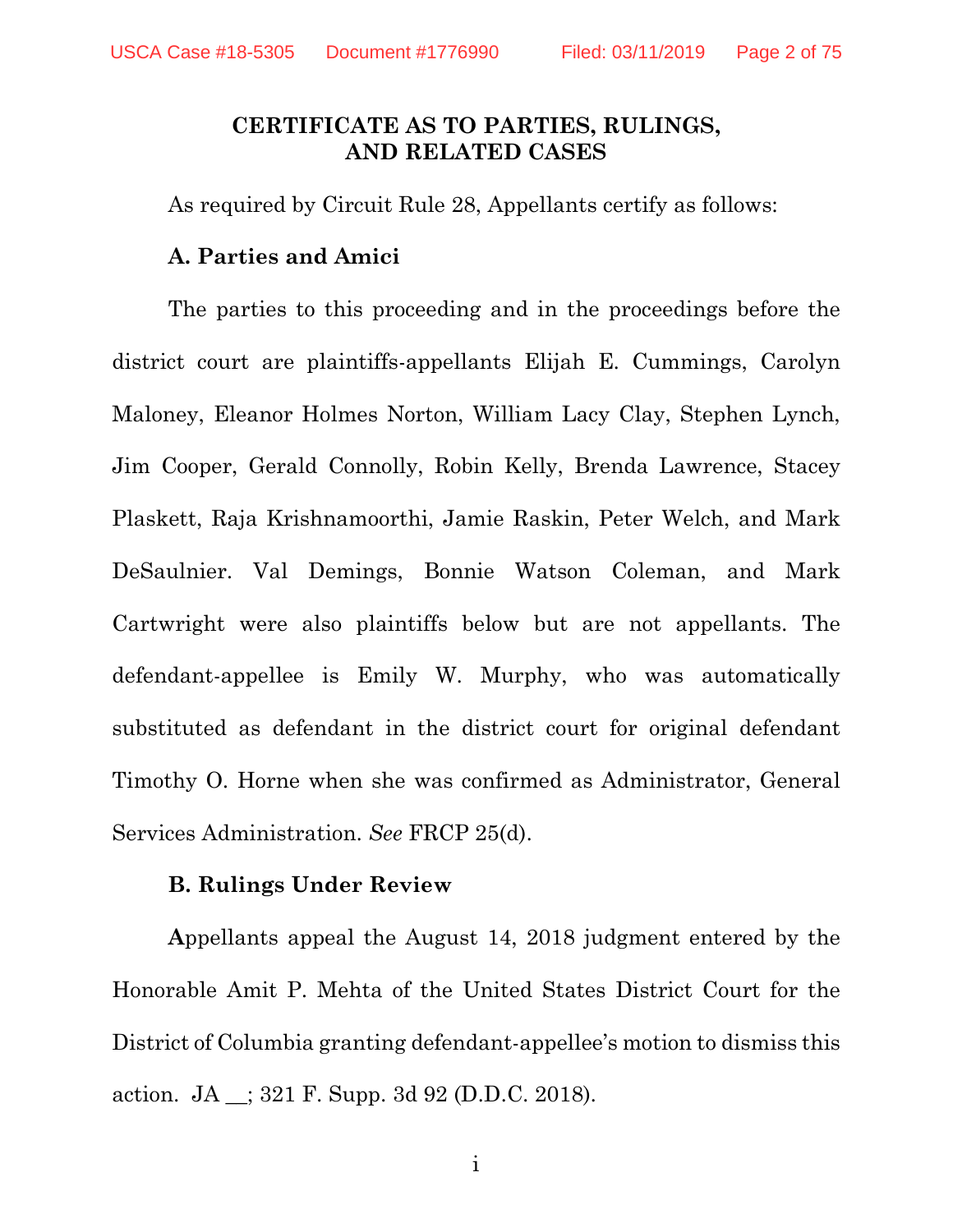## **C. Related Cases**

This case has not previously been before this or any other court. Counsel for appellants are not aware of any related cases within the meaning of D.C. Circuit Rule 28(a)(1)(C).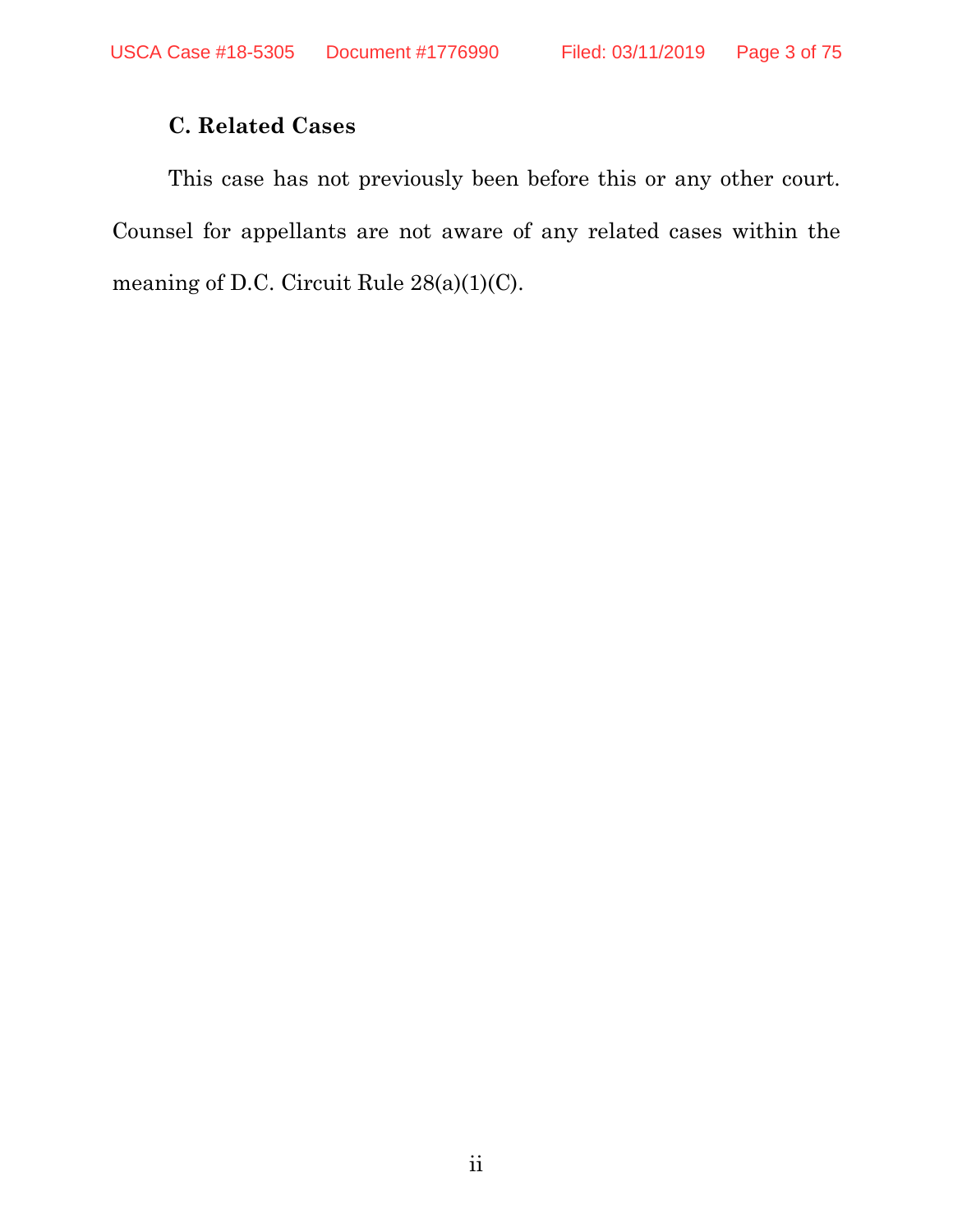## TABLE OF CONTENTS

| 6. The Section 2954 Requests—Rounds Three and Four 10 |
|-------------------------------------------------------|
|                                                       |
|                                                       |
|                                                       |
|                                                       |
|                                                       |
|                                                       |
|                                                       |
|                                                       |
| B. Raines v. Byrd confirms plaintiffs' standing  42   |
|                                                       |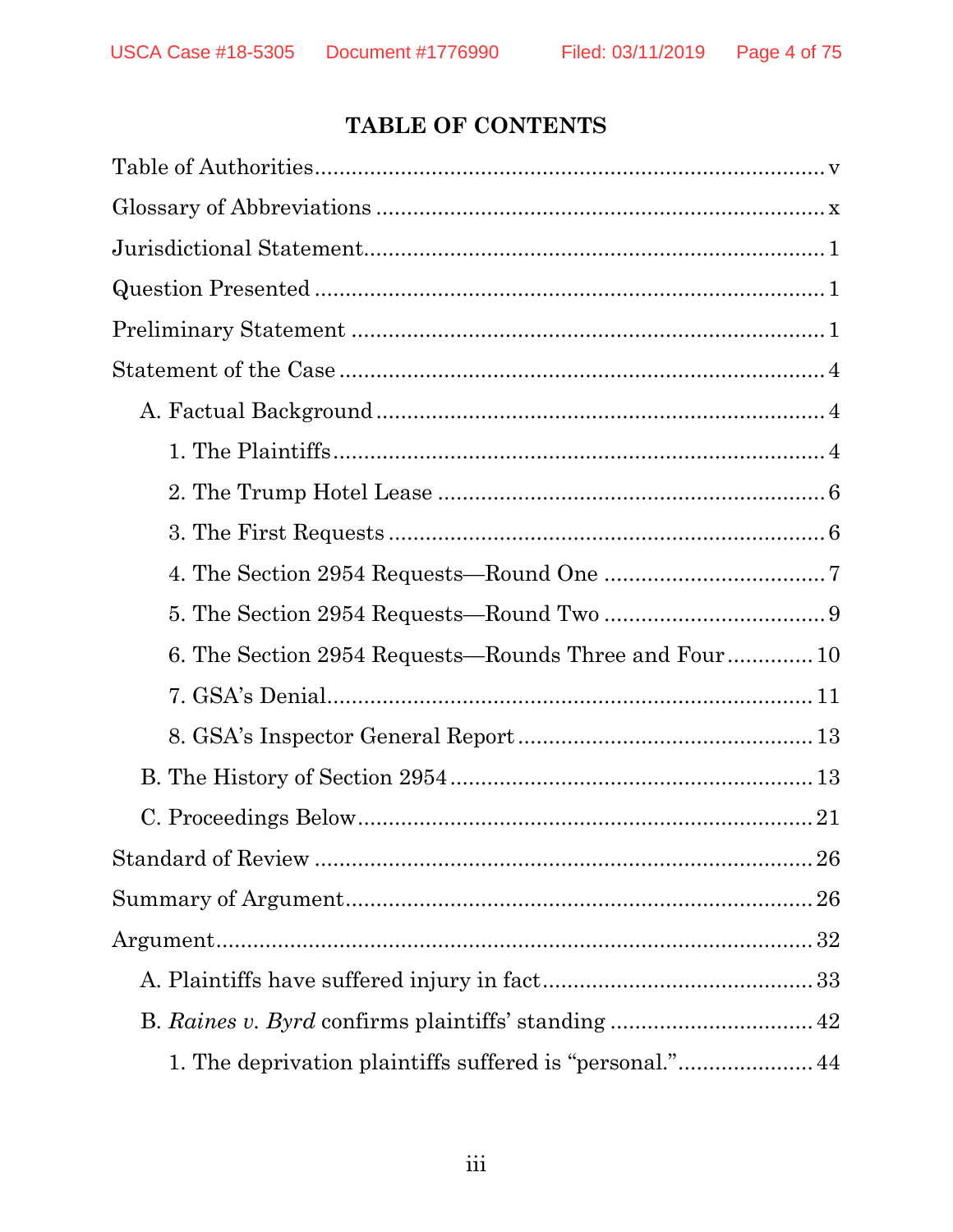| 2. Plaintiffs have standing to assert the "institutional"   |  |
|-------------------------------------------------------------|--|
| C. Raines's "additional considerations" support plaintiffs' |  |
|                                                             |  |
|                                                             |  |
|                                                             |  |
|                                                             |  |
|                                                             |  |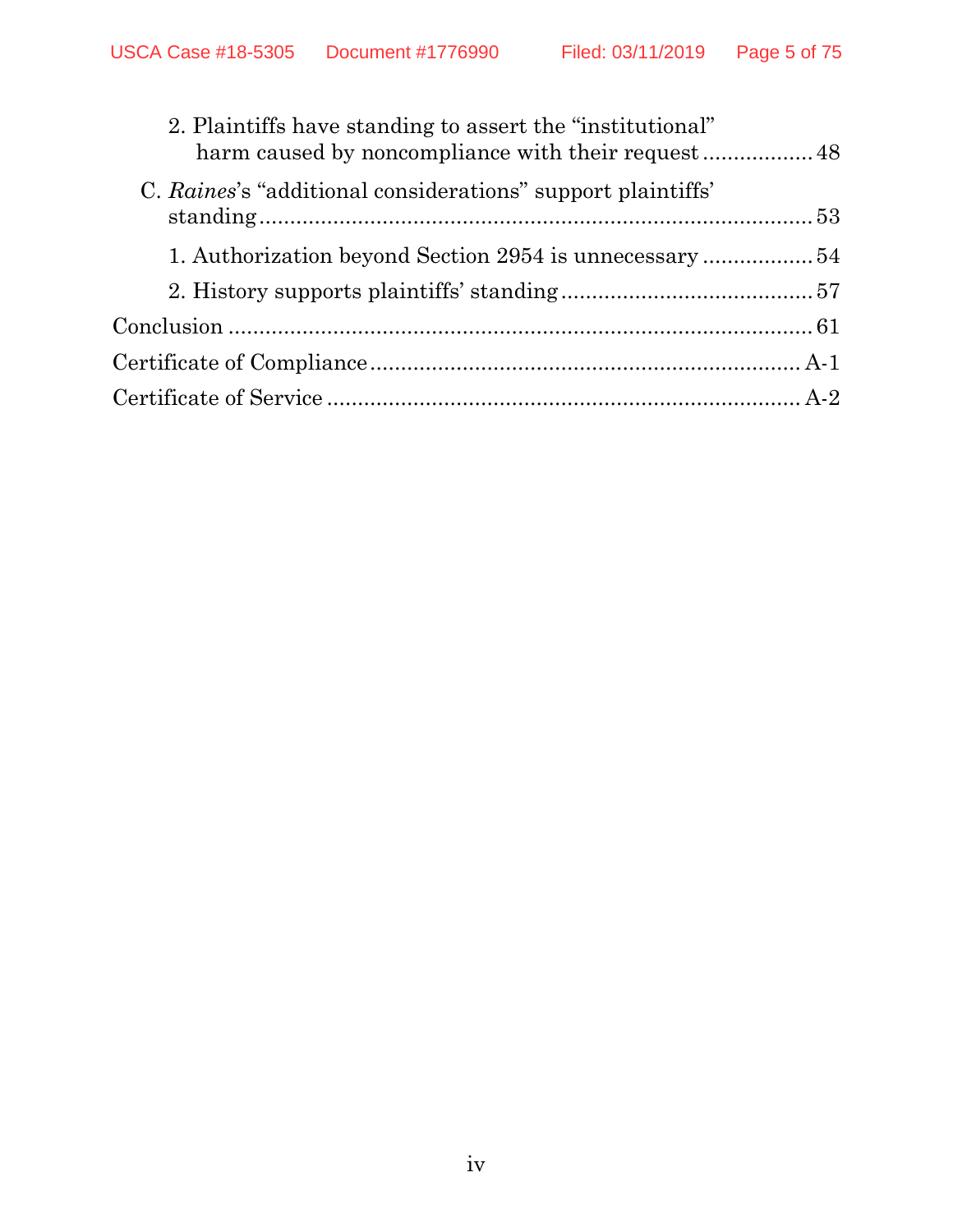## **TABLE OF AUTHORITIES**

| Cases:                                                                                                                | Page: |
|-----------------------------------------------------------------------------------------------------------------------|-------|
| Alabama v. Bozeman,                                                                                                   |       |
| Am. Sch. of Magnetic Healing v. McAnnulty,                                                                            |       |
| * $AT\&T v$ . Dep't of Justice,                                                                                       |       |
| Barenblatt v. United States,                                                                                          |       |
| Barnhart v. Sigmon Coal Co.,                                                                                          |       |
| *Coleman v. Miller,                                                                                                   |       |
| Comm. on Judiciary, U.S. House of Representatives v. Miers,<br>558 F. Supp. 2d 53 (D.D.C. 2008), app. dism'd, 2009 WL |       |
| Comm. on Oversight & Gov't Reform v. Holder,                                                                          |       |
| *Chamber of Commerce v. Reich,                                                                                        |       |
| Eastland v. U.S. Servicemen's Fund,                                                                                   |       |
| FEC v. Akins,                                                                                                         |       |
| Friends of Animals v. Jewell,                                                                                         |       |
| <i>Friends of Animals v. Jewell,</i>                                                                                  |       |

\* Authorities principally relied upon are marked with an asterisk.

\_\_\_\_\_\_\_\_\_\_\_\_\_\_\_\_\_\_\_\_\_\_\_\_\_\_\_\_\_\_\_\_\_\_\_\_\_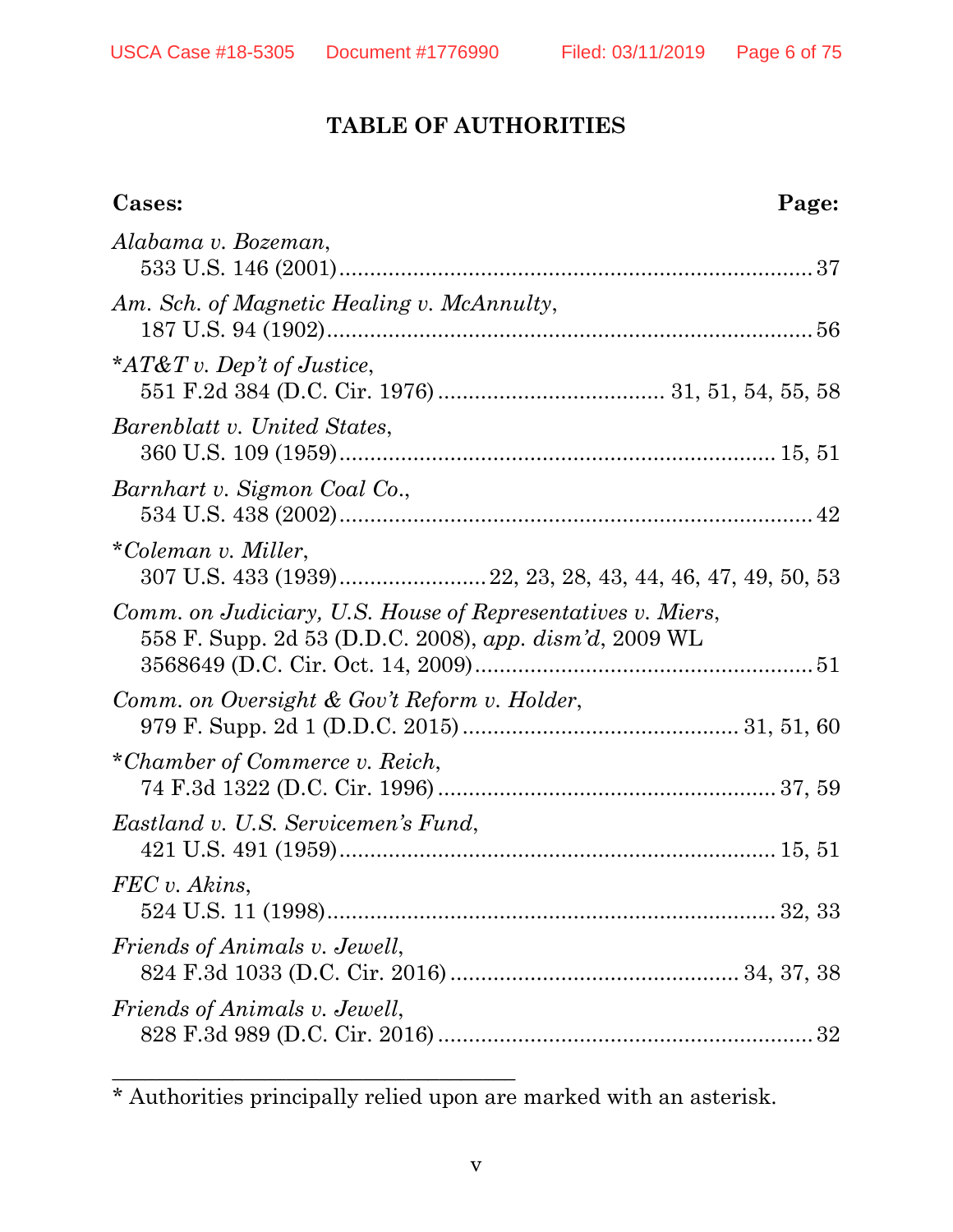| In re Sealed Case,                                    |
|-------------------------------------------------------|
| Leach v. Resolution Trust Corp.,                      |
| Lujan v. Defs. of Wildlife,                           |
| Miguel v. McCarl,                                     |
| *McGrain v. Dougherty,                                |
| Nixon v. Admin. of Gen. Servs.,                       |
| *Powell v. McCormack,                                 |
| <i>Public Citizen v. Dep't of Justice,</i>            |
| $*Raines v. Byrd,$                                    |
| Sebelius v. Cloer,                                    |
| Sinito v. Dep't of Justice,                           |
| Soucie v. David,                                      |
| *Spokeo, Inc. v. Robins,                              |
| U.S. House of Representatives v. Burwell,             |
| Wash. All. Of Tech Workers v. Dep't of Homeland Sec., |
| Waxman v. Evans,                                      |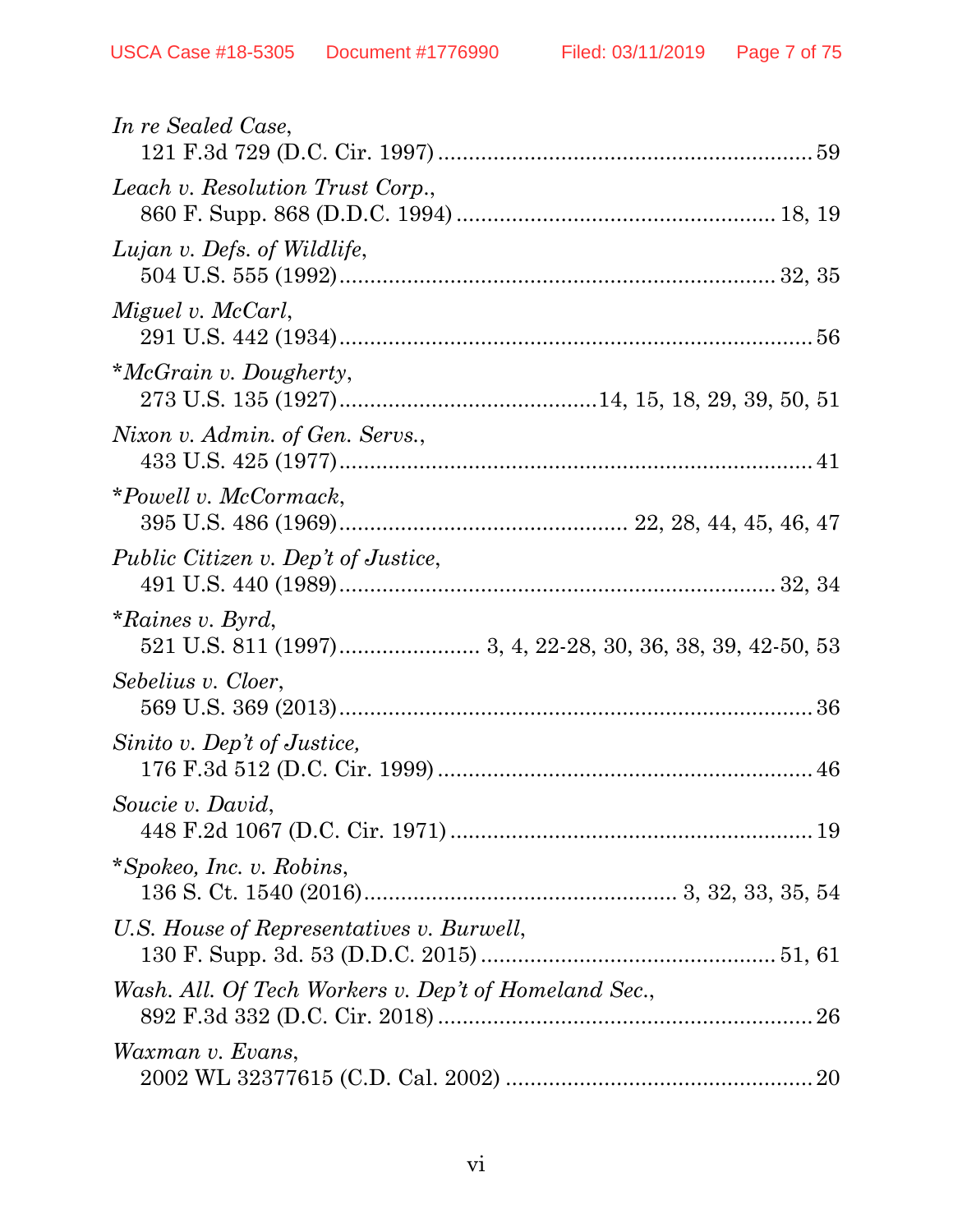| Waxman v. Thompson, |  |  |  |
|---------------------|--|--|--|
|                     |  |  |  |

## **Constitutional Provision**

|--|--|--|--|

## **Statutes and Rules:**

| $5 \text{ U.S.C.} \S 551(1) \dots 59$ |  |
|---------------------------------------|--|
|                                       |  |
|                                       |  |
|                                       |  |
|                                       |  |
|                                       |  |
|                                       |  |
|                                       |  |
|                                       |  |
|                                       |  |
|                                       |  |
|                                       |  |
|                                       |  |
|                                       |  |

## **Rules of the House of Representatives**

|--|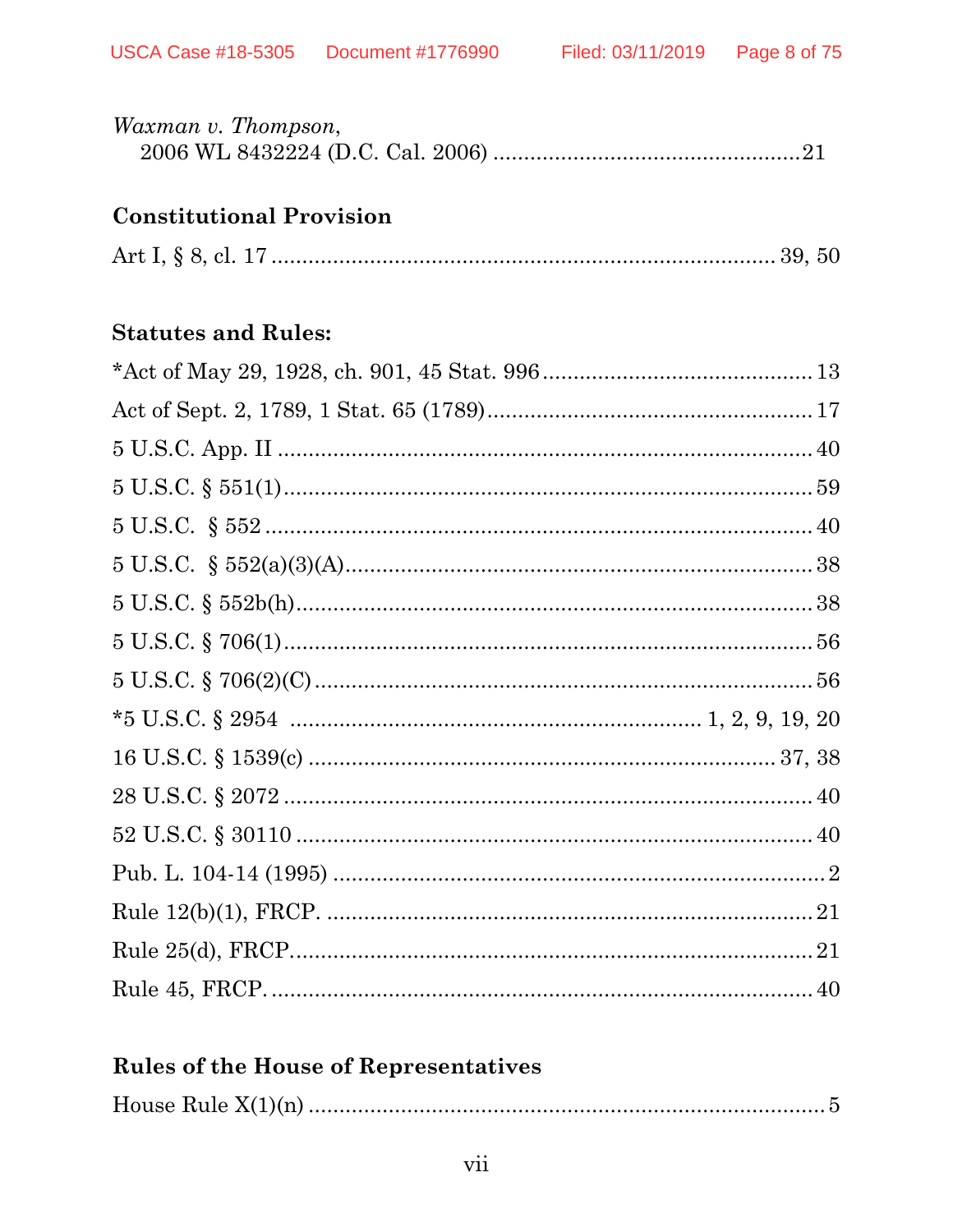## **Legislative History**

## **Miscellaneous:**

| Antonin Scalia & Bryan Gardner, Reading the Law: The                                                        |  |
|-------------------------------------------------------------------------------------------------------------|--|
| Anthony J. Bellia, Jr., Article III and the Cause of Action,                                                |  |
| Charles Tiefer, The Constitutionality of Independent Officers<br>as Checks on the Abuse of Executive Power, |  |
| VII Clarence Cannon, Precedents of the House of                                                             |  |
| 1 David Canon, et al., Committees in the U.S. Congress                                                      |  |
| 2 David Canon, et al., Committees in the U.S. Congress                                                      |  |
| Committee on Government Operations, U.S. Senate,<br>50thAnniversary: History 1921-1971,                     |  |
| Donald Trump's New York Times Interview: Full Transcript,                                                   |  |
| Eric Schickler, Disjointed Pluralism: Institutional Innovation                                              |  |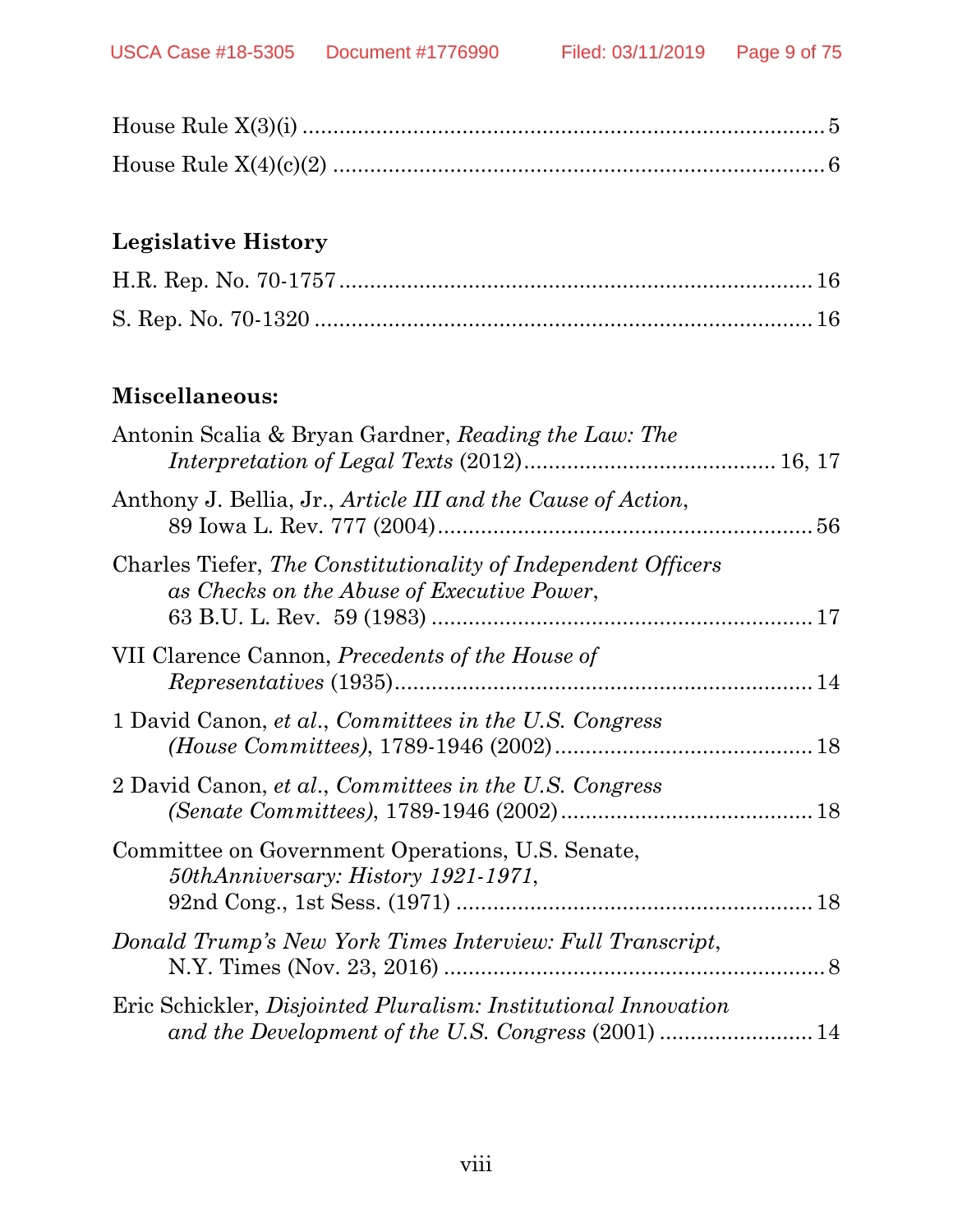| <i>Hearing on the General Services Administration,</i><br>before the H. Comm. on Appropriations, Subcomm.<br>on Financial Servs. and General Government,            |
|---------------------------------------------------------------------------------------------------------------------------------------------------------------------|
| James M. Landis, <i>Constitutional Limitations on the</i>                                                                                                           |
| Congressional Power of Investigation,                                                                                                                               |
| J. William Fulbright, <i>Congressional Investigations: Significance</i><br>for the Legislative Process, 18 U. Chi. L. Rev. 440 (1951)50                             |
|                                                                                                                                                                     |
| Office of the Inspector General, GSA, <i>Evaluation of GSA</i><br><i>Nondisclosure Policy</i> (March 8, 2018) (Report JE18-002) 13                                  |
| Office of Legal Counsel, Authority of Individual Members of<br>Congress to Conduct Oversight of the Executive Branch<br>(May 1, 2017) (available at: (available at: |
|                                                                                                                                                                     |
|                                                                                                                                                                     |
|                                                                                                                                                                     |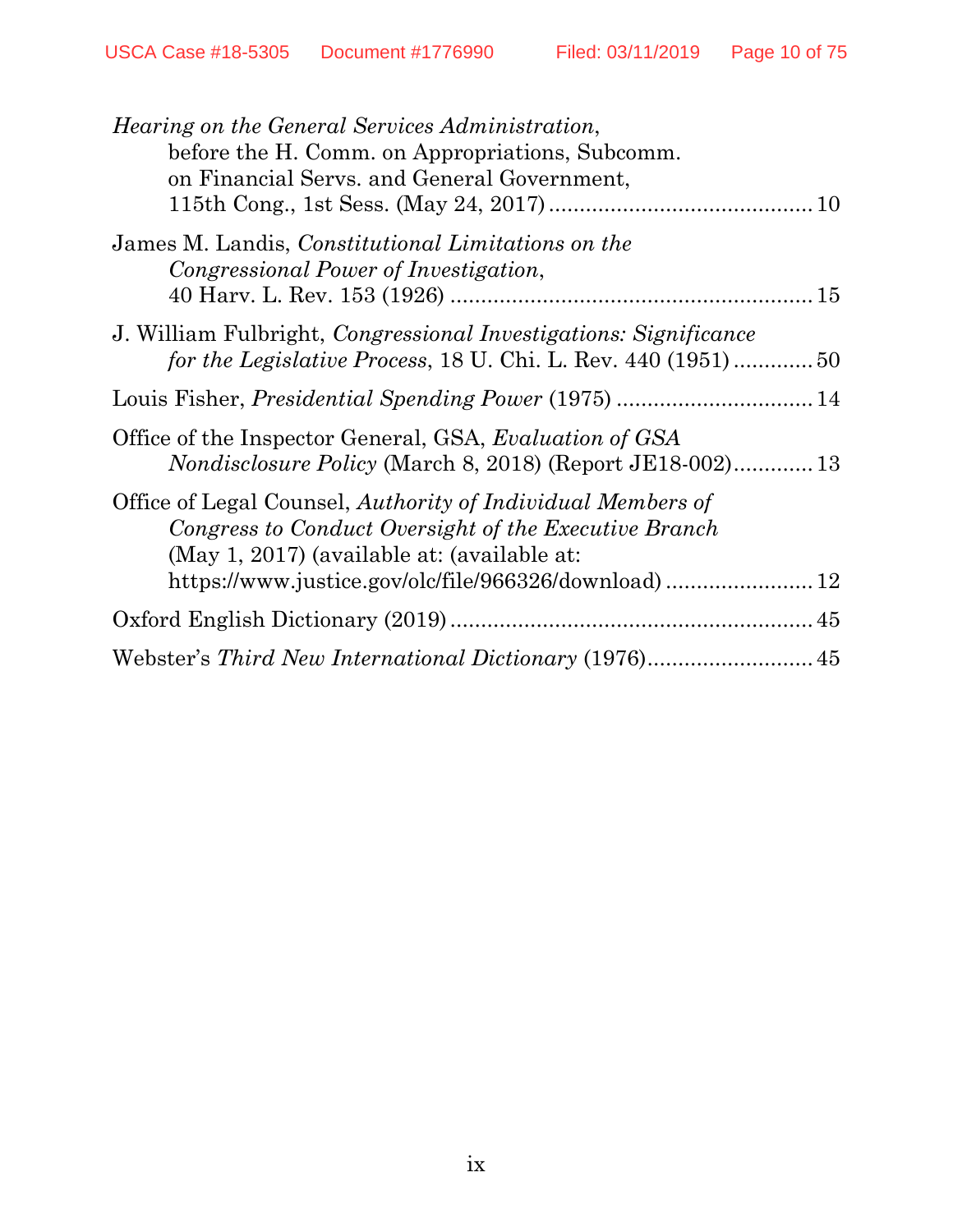## **GLOSSARY OF ABBREVIATIONS**

- APA: Administrative Procedure Act
- GSA: General Services Administration
- OLC: Office of Legal Counsel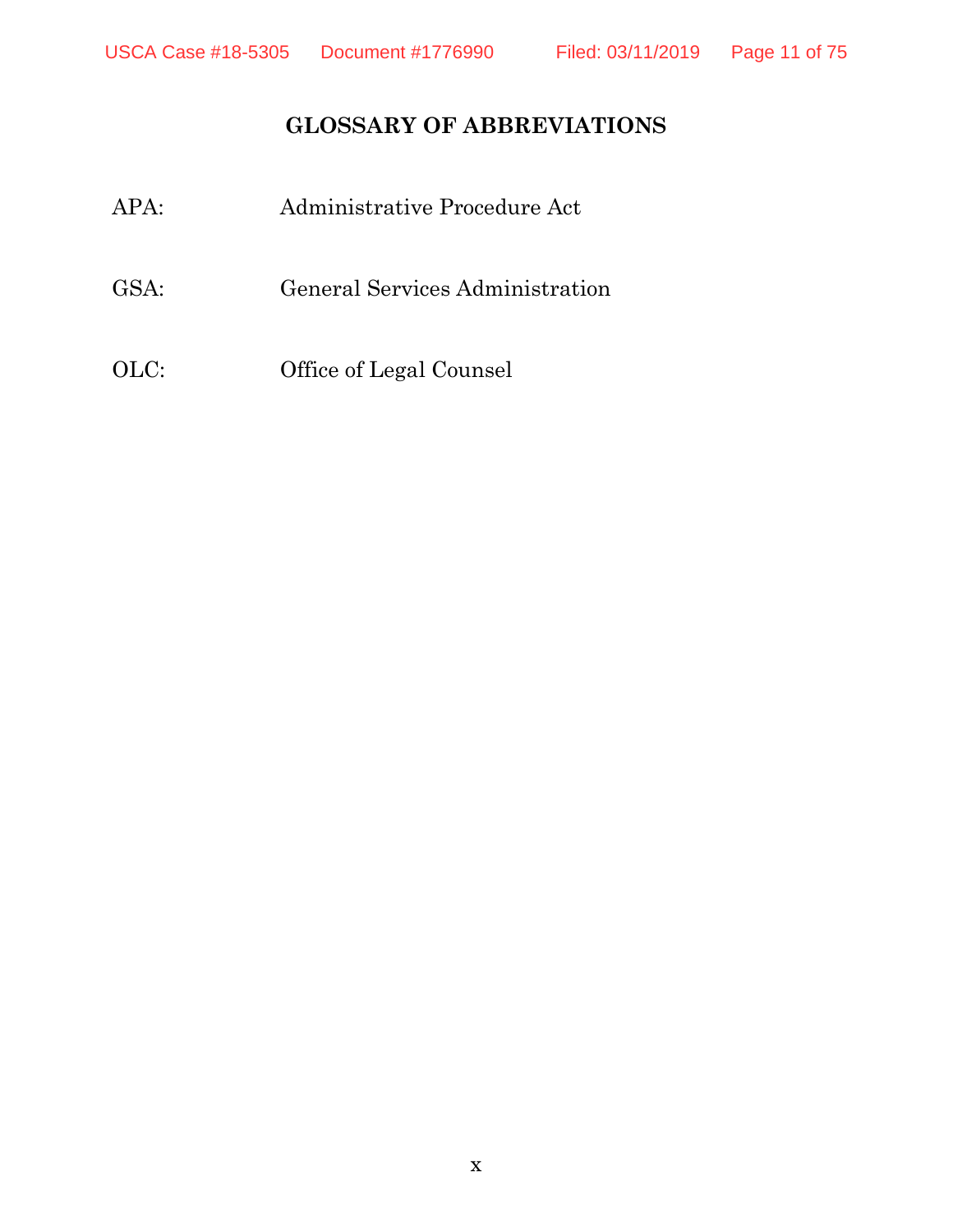#### **JURISDICTIONAL STATEMENT**

The district court had jurisdiction under 28 U.S.C. § 1331. On August 14, 2018, it entered judgment against plaintiffs disposing of all claims. JA \_\_. On October 11, 2018, plaintiffs timely filed their notice of appeal. JA \_\_; *see also* Fed. R. App. P. 4(1)(B). This Court has jurisdiction under 28 U.S.C. § 1291.

#### **QUESTION PRESENTED**

Whether seven or more members of the House Oversight and Government Reform Committee who make a request for information from an Executive agency under 5 U.S.C. § 2954, and are thus entitled to the requested information by law, suffer concrete, particularized, and personal injury sufficient to satisfy the injury-in-fact requirement of Article III when their request is denied?

#### **PRELIMINARY STATEMENT**

This case presents the question whether Members of Congress, who have a statutory right to obtain information from Executive Branch agencies, have standing to enforce that right in court. The statute that confers this right provides that "[a]n Executive agency, on request of the Committee on Government Operations of the House of Representatives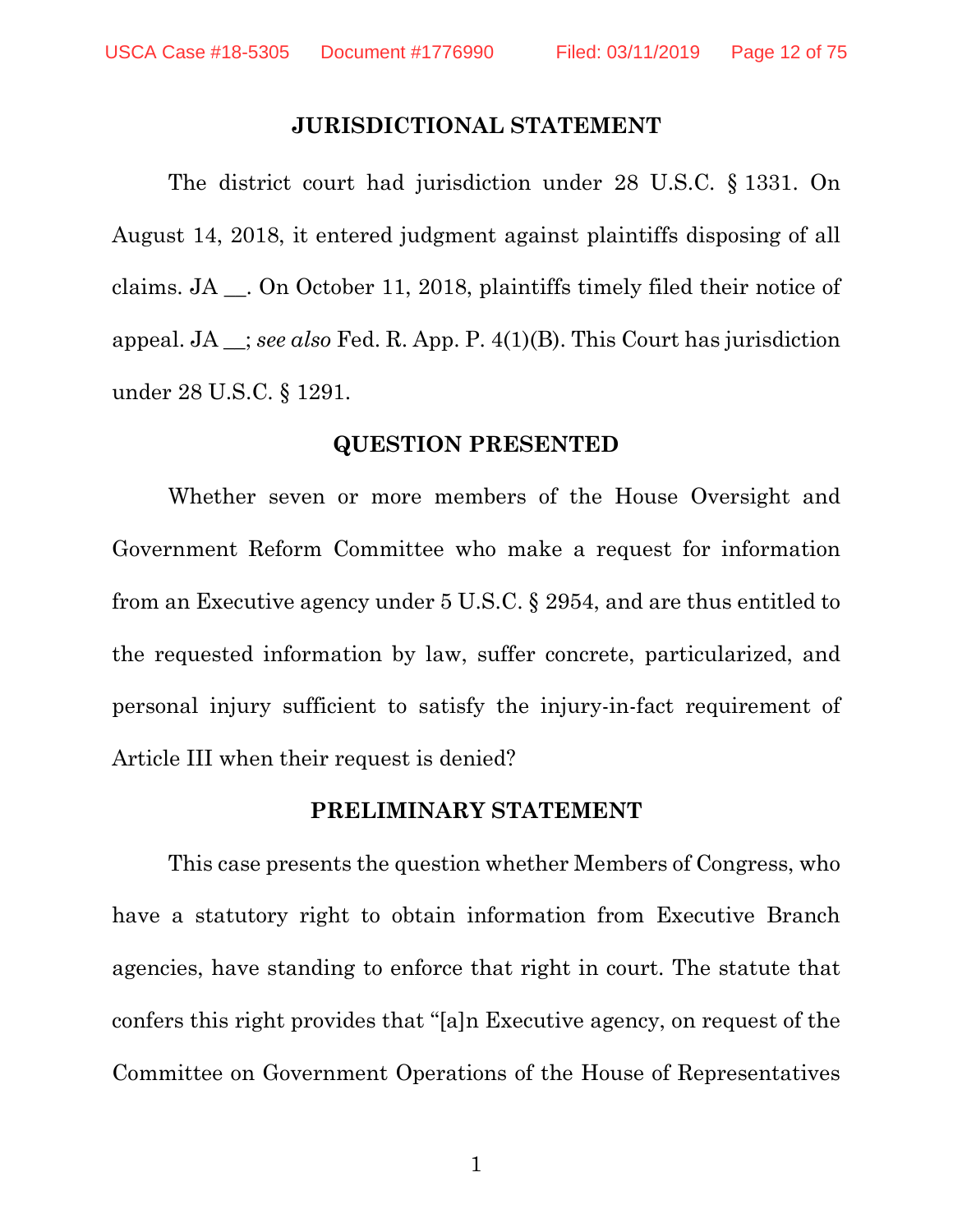[now the Committee on Oversight and Government Reform], or of any seven members thereof, or on request of the Committee on Governmental Affairs of the Senate, or any five members thereof, shall submit any information requested of it relating to any matter within the jurisdiction of the committee." 5 U.S.C. § 2954.[1](#page-12-0)

This carefully crafted delegation of authority, known as the Seven Member Rule, reflects Congress's judgment, endorsed by the Executive Branch through the President's signature, that substantial groupings of members of either of its two standing oversight committees must be able to obtain information from executive agencies, even if the committee does not join the request. As the district court observed, "[t]he Seven Member Rule thus provides a statutory mechanism for members of the minority party to obtain records from the Executive Branch to support the Committee's oversight function." JA \_\_. For most of the statute's history, agencies have complied with Section 2954 requests.

 $\overline{\phantom{a}}$ 

<span id="page-12-0"></span><sup>1</sup> As to the House Oversight Committee, a 1995 statute, Pub. L. 104- 14,  $\S$  1(a)(6), (c)(2), set out as a note preceding 2 U.S.C.  $\S$  21, provides that references in law to that committee shall be treated as referring to the Committee on Government Reform and Oversight, the name of which was changed in 2007 to the Committee on Oversight and Government Reform by a House resolution.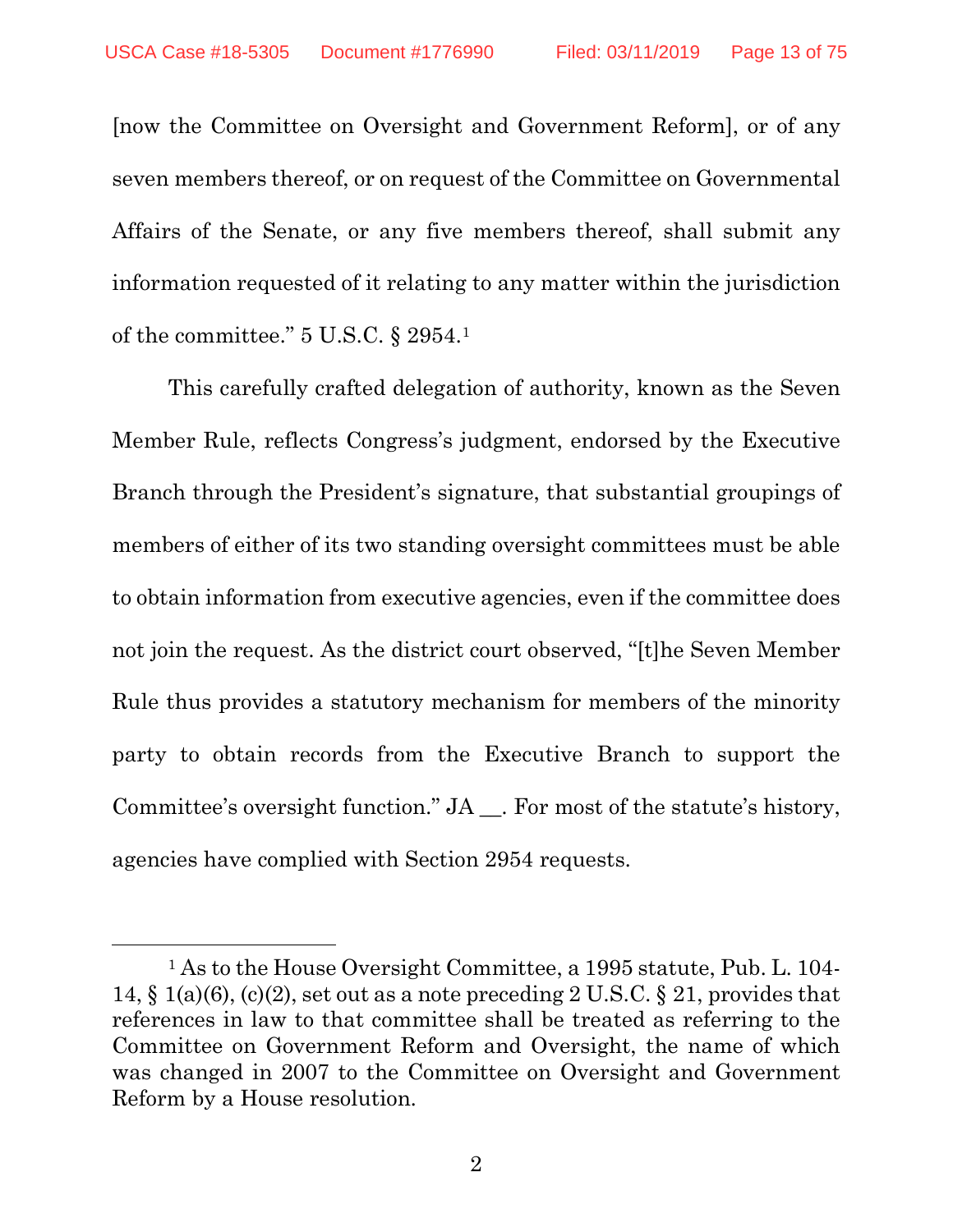This case involves a rare rejection of a Section 2954 request. Plaintiffs-appellants are fourteen members of the House Committee on Oversight and Government Reform ("Oversight Committee"), a minority of the forty-two committee members. They filed a Section 2954 request with the General Services Administration ("GSA") for information pertaining to the lease entered into between one of President Trump's companies and GSA to develop and operate the Trump International Hotel. GSA denied plaintiffs' request, and plaintiffs filed this action. The district court granted GSA's motion to dismiss on standing grounds.

The Supreme Court has routinely held that individuals deprived of information they are entitled to by law suffer concrete, particularized, and personal injury that satisfies Article III's injury-in-fact requirement. *See, e.g., Spokeo, Inc. v. Robins*, 136 S. Ct. 1540, 1549-50 (2016). Relying on *Raines v. Byrd*, 521 U.S. 811 (1997), however, the district court held that plaintiffs' injury is not "personal" to them but is instead a generalized "institutional injury" that may be remedied, if at all, only by congressional action.

The district court's ruling should be reversed. Section 2954's text establishes that the right of access to government information conferred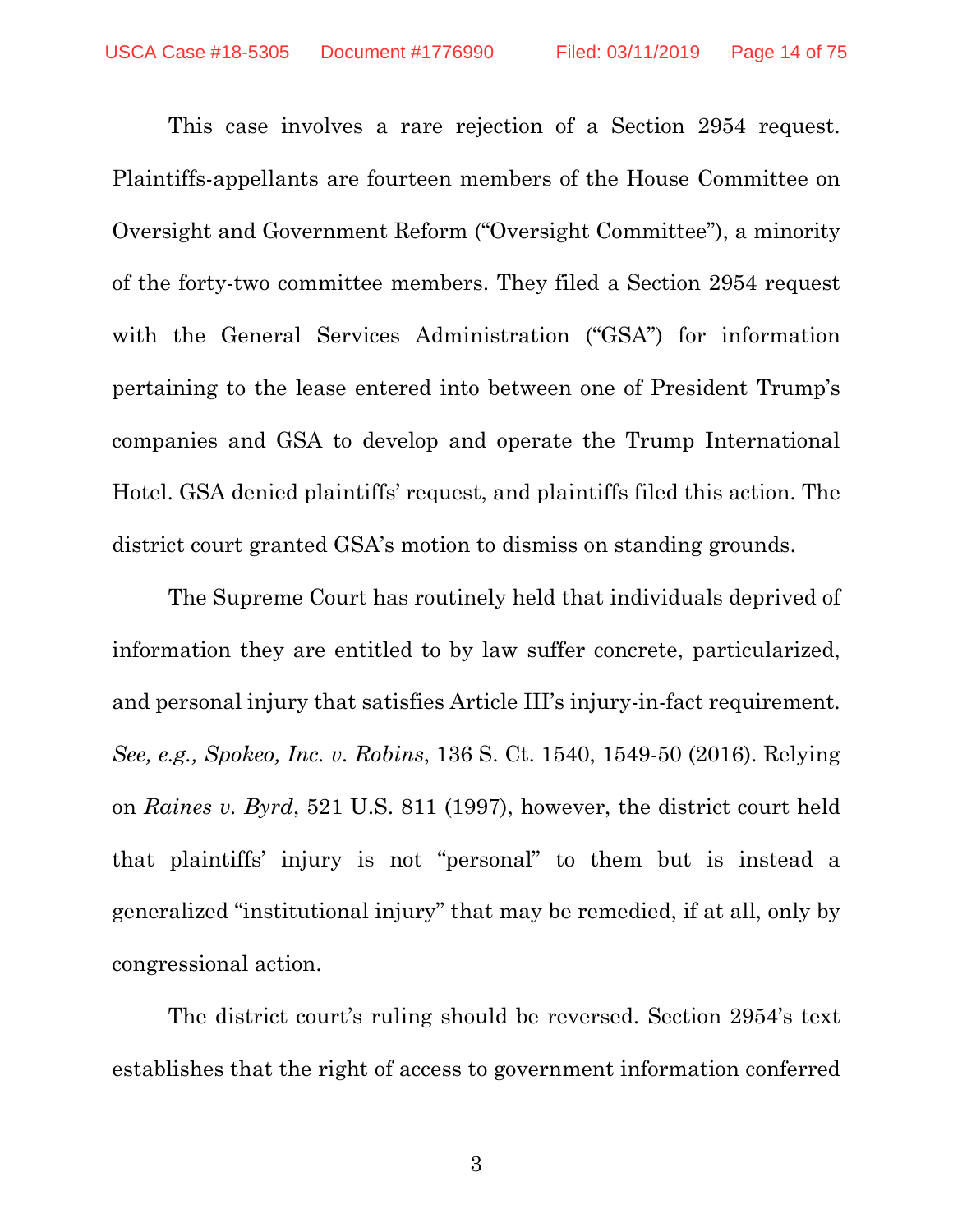on Oversight Committee members is a "personal" right. For that reason, the district court's application of *Raines* misses the mark. Regardless of whether the plaintiffs' injury is labeled "personal" or "institutional," the invasion of a legally protected right to information conferred on a select group of committee members is "personal" to them and not shared with their committee colleagues, or anyone else. To be sure, the deprivation also causes broader "institutional" harm to the Committee and the House by depriving members of information and rendering Congress's delegation of information-gathering authority to committee members a nullity. But plaintiffs are not only the persons most directly affected by the denial of information, they also have been delegated by Congress the right to represent the broader "institutional" interests at stake.

Because the district court's standing ruling is in error, the judgment below dismissing this action should be reversed and the case remanded for further proceedings.

#### **STATEMENT OF THE CASE**

#### **A. Factual Background.**

**1. Plaintiffs**: Plaintiffs-appellants are fourteen members of the House of Representatives who were selected by their peers to serve on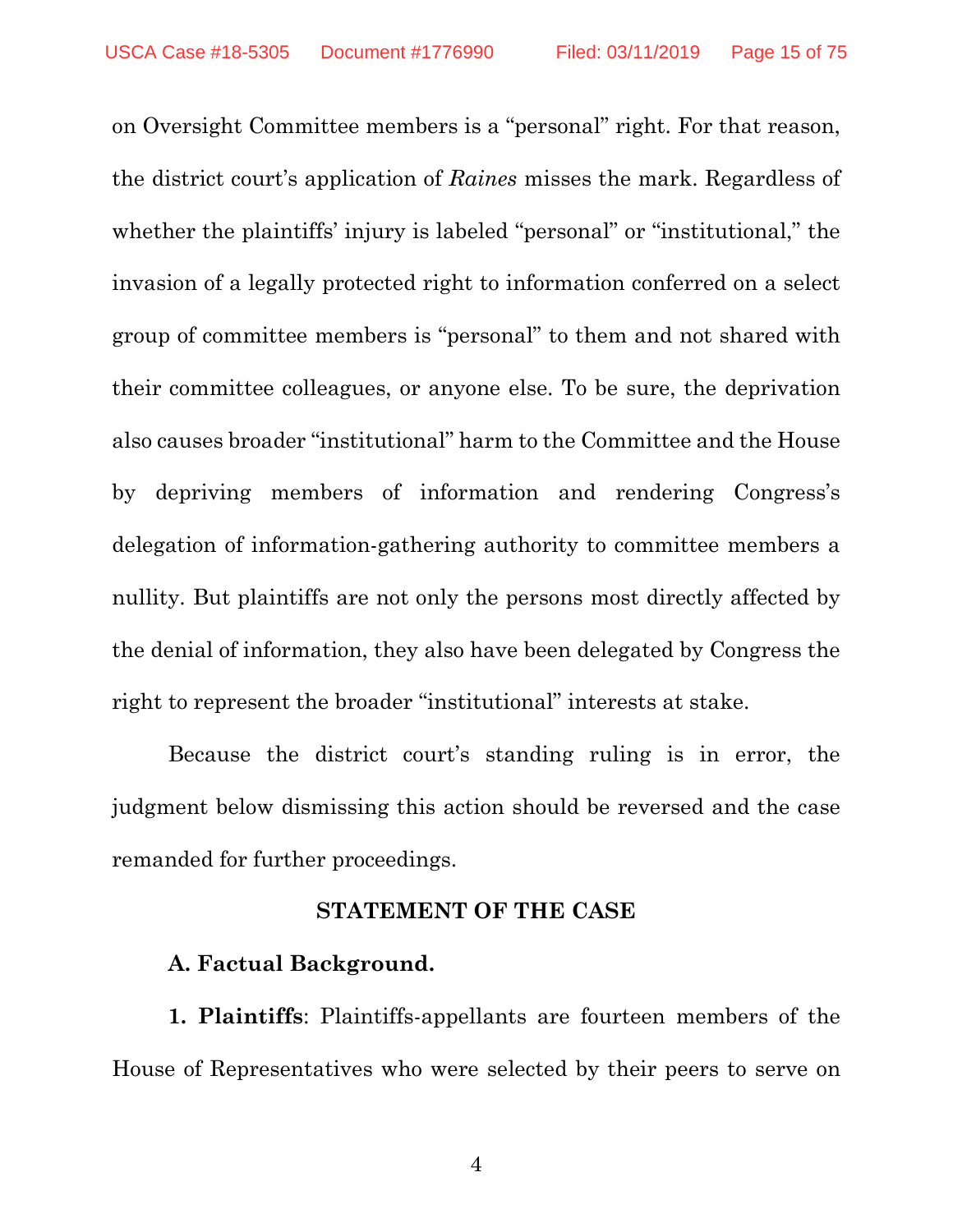the Oversight Committee. At the time of the events that gave rise to this action, all were members of the minority party on the Committee.[2](#page-15-0)

The rules of the House of Representatives delegate responsibility to oversee government management to the House Oversight Committee. House Rule X(1)(n) confers on the Oversight Committee jurisdiction over "[g]overnment management and accounting measures generally," as well as "[o]verall economy, efficiency, and management of government operations and activities." House Rules task the Committee with the responsibility to "review and study on a continuing basis the operation of Government activities at all levels with a view to determining their economy and efficiency." House Rule X(3)(i). More broadly, the Committee has the authority to "at any time conduct investigations" of "any matter." House Rule  $X(4)(c)(2)$ . Before this action was filed, GSA

l

<span id="page-15-0"></span><sup>2</sup> Plaintiffs-appellants are Ranking Member Elijah E. Cummings, and Members Carolyn Maloney, Eleanor Holmes Norton, William Lacy Clay, Stephen Lynch, Jim Cooper, Gerald Connolly, Robin Kelly, Brenda Lawrence, Stacey Plaskett, Raja Krishnamoorthi, Jamie Raskin, Peter Welch, and Mark DeSaulnier. Three of the plaintiffs, Val Demings, Bonnie Watson Coleman, and Mark Cartwright, are no longer committee members and thus are not appellants in this appeal. This brief refers to the titles the Members of Congress held when the facts recited herein took place. Representative Cummings is now Chair of the House Oversight Committee.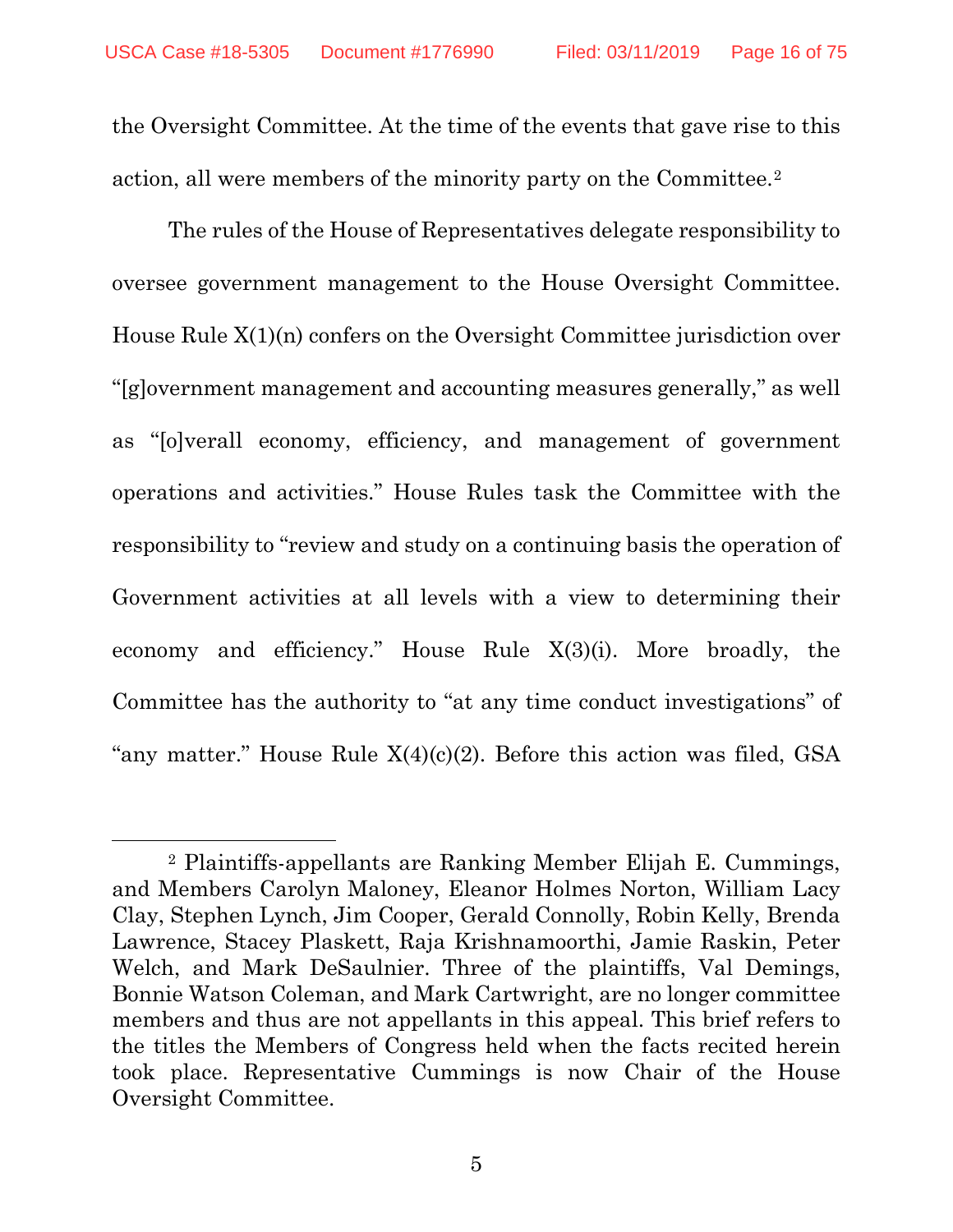acknowledged that the requested information falls within the Oversight Committee's jurisdiction. JA \_\_.

**2. The Trump Hotel Lease**: On August 5, 2013, GSA entered into a sixty-year lease agreement with the Trump Old Post Office LLC, permitting the company to develop the Old Post Office on Pennsylvania Avenue into the Trump International Hotel. At the time the lease was signed, the Trump Old Post Office LLC was (and still is) owned by Donald Trump, his daughter Ivanka, and his sons Eric and Donald Trump, Jr. To avoid conflicts of interest, Article 37.19 of the lease provides:

No member or delegate to Congress, or elected official of the Government of the United States or the Government of the District of Columbia, shall be admitted to any share or part of this Lease, or to any benefit that may arise therefrom.

 $JA$ .

**3. The First Requests:** On November 30, 2016, Oversight Committee Ranking Member Elijah E. Cummings and Transportation and Infrastructure Committee Ranking Member Peter DeFazio, along with Representatives Gerald Connolly and André Carson, sent a letter to GSA requesting "unredacted" copies of lease documents, annual and monthly statements from the Trump Old Post Office LLC, and a briefing. GSA did not produce any unredacted documents in response to that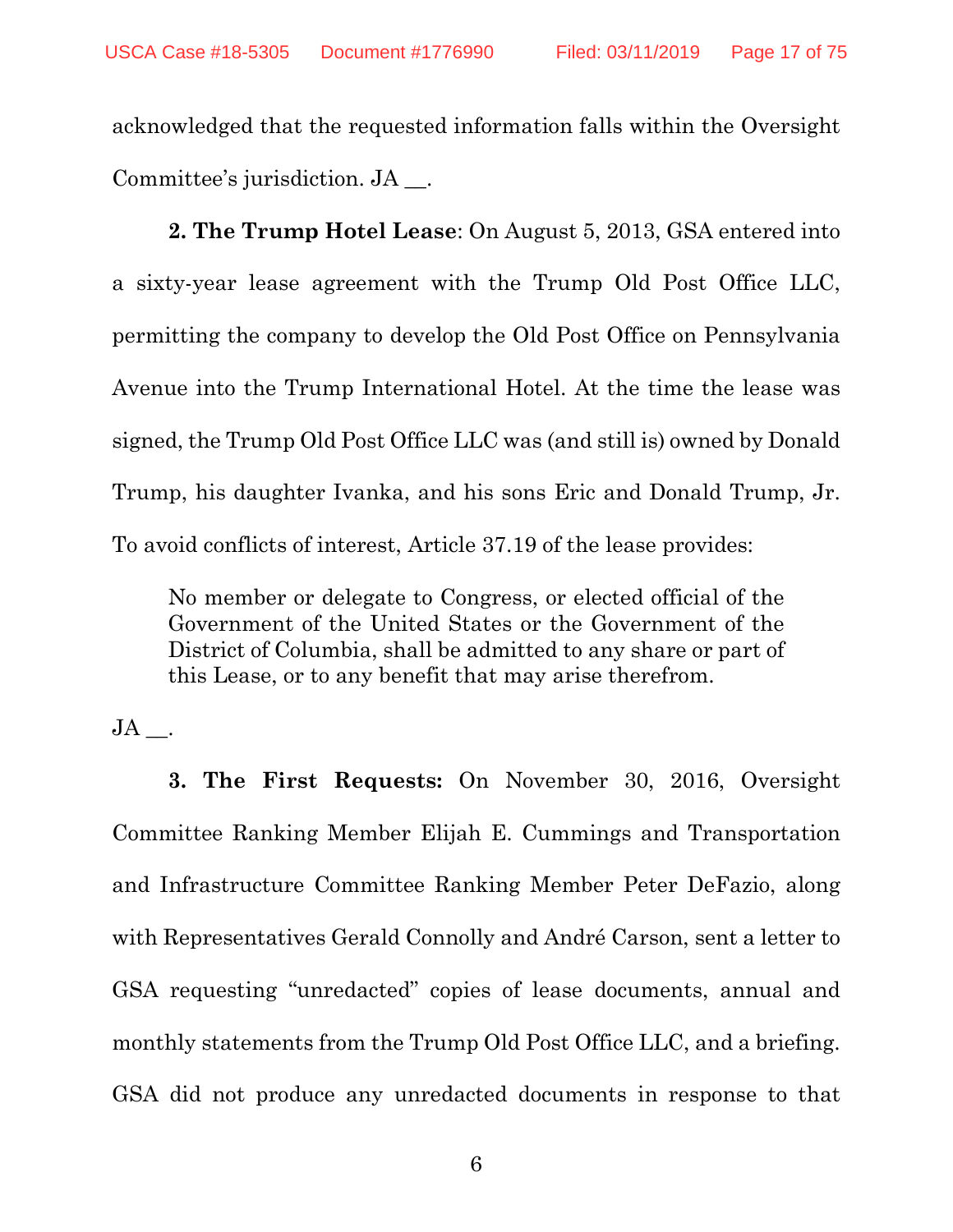letter. JA \_\_. Two weeks later, the same four Members of Congress sent GSA another letter requesting unredacted lease documents, monthly expense reports, and other documents. JA \_\_. They received no response.

**4. The Section 2954 Requests—Round One**: Given GSA's silence, on December 22, 2016, Representative Cummings and ten other members of the Oversight Committee sent another letter to GSA, again requesting unredacted lease documents and expense reports relating to the Old Post Office lease, and this time invoking Section 2954. JA \_\_.

In keeping with its Section 2954 obligations, on January 3, 2017, GSA produced unredacted documents, including amendments to the lease, the 2017 budget estimate, and monthly income statements. GSA's transmittal letter acknowledged that the production was "[c]onsistent with the Seven Member Rule and judicial and Department of Justice, Office of Legal Counsel opinions (see e.g. 6 Op. O.L.C. 632 (1982) and 28 Op. O.L.C. 79 (2004))." JA \_\_.

A week later, in a nationally televised news conference, then President-elect Trump announced that he would not divest his interest in his companies, including the Trump Old Post Office LLC. JA . President-elect Trump had earlier told the *New York Times* that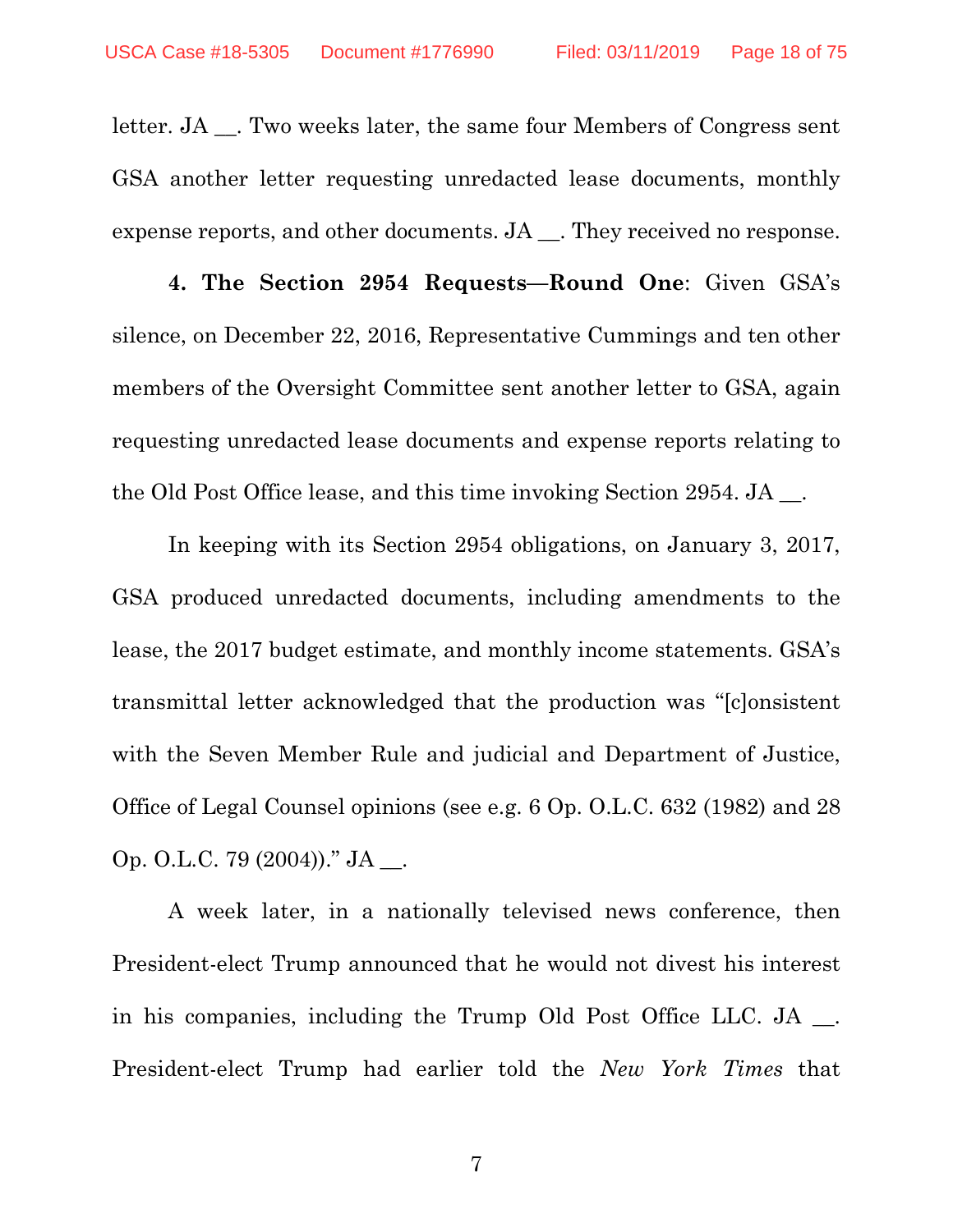"occupancy at that hotel will be probably a more valuable asset now than it was before, O.K.? The brand is certainly a hotter brand than it was before."[3](#page-18-0)

Donald Trump was sworn in as President of the United States on January 20, 2017, without having divested his interest in Trump Old Post Office LLC. Nor did he divest his interest after he took office. JA \_\_. For that reason, by letter dated January 23, 2017, Ranking Member Cummings, together with Representatives DeFazio, Connolly, and Carson, asked GSA (1) to explain the steps that GSA had taken, or planned to take, to address President Trump's apparent breach of the lease agreement; (2) to state whether GSA intended to notify President Trump's company that it is in breach; (3) to provide the monthly reports President Trump's company submits to the GSA on the Trump International Hotel's revenues and expenses; (4) to explain and provide documentation of the steps GSA had taken, or planned to take, to address liens against the Trump International Hotel; and (5) to provide copies of

l

<span id="page-18-0"></span><sup>3</sup> *See Donald Trump's New York Times Interview: Full Transcript*, N.Y. Times (Nov. 23, 2016) (available at https://www.nytimes.com/2016/ 11/23/us/politics/trump-new-york-times-interview-transcript.html).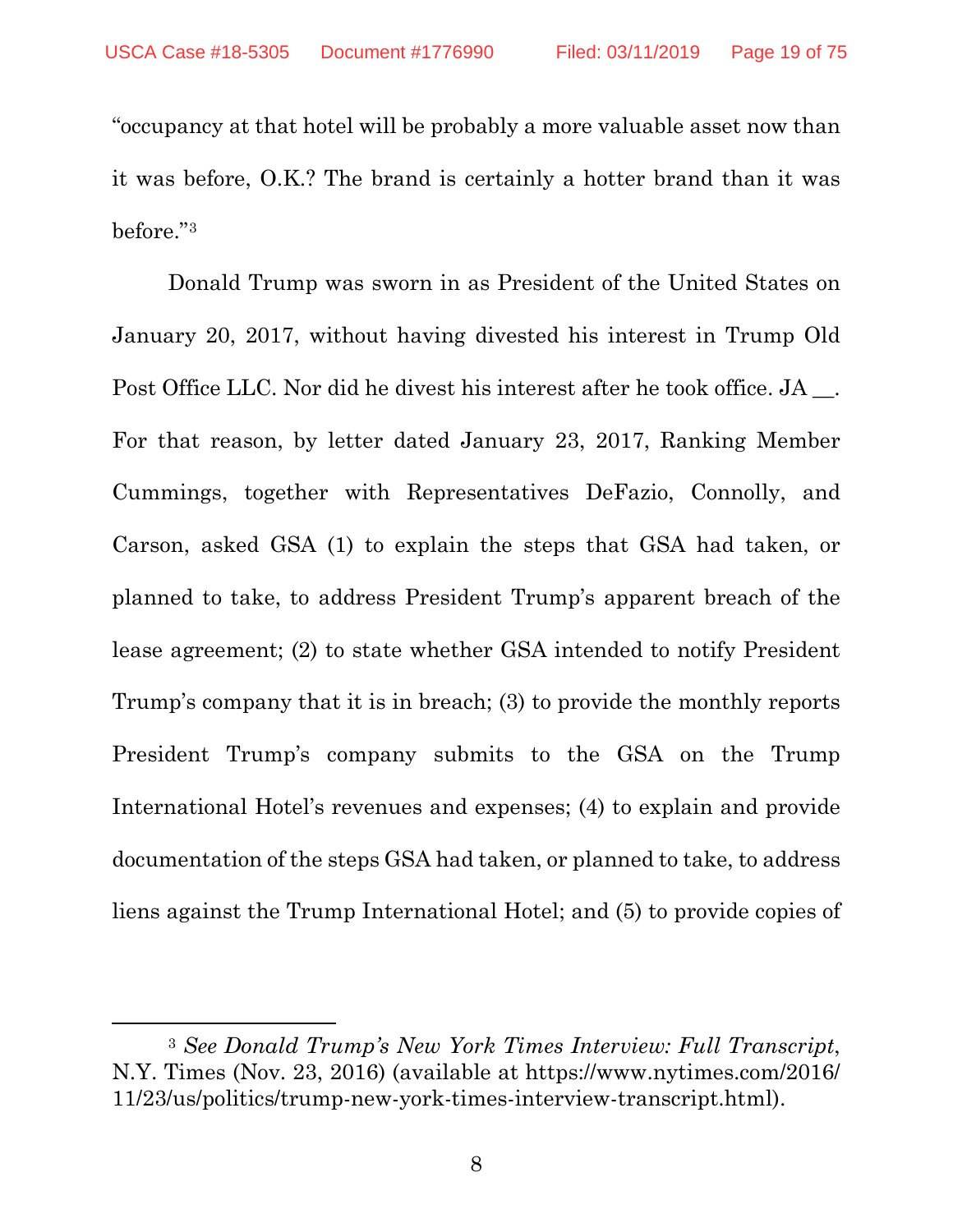all correspondence with representatives of President Trump's company or the Trump transition team. JA  $\blacksquare$ .

GSA declined to comply with the request, but by letter dated February 6, 2017, promised that "[s]hould the U.S. House of Representatives Committee on Oversight and Government Reform or any seven members thereof submit a request pursuant to 5 U.S.C. § 2954, GSA will review any such request." JA \_\_.

**5. The Section 2954 Requests—Round Two**: Responding to GSA's offer, Ranking Member Cummings, joined by seven other members of the Oversight Committee, made a Section 2954 request on February 8, 2017, for the information sought in the January 23rd letter. The February request pointed out that GSA had complied with Section 2954 requests for information on the same topic before President Trump was sworn in. JA \_\_. Notwithstanding GSA's promise that it would review a Section 2954 request, GSA did not respond. JA \_\_.

On March 23, 2017, GSA publicly released a letter that it had sent to Donald Trump, Jr., asserting that the Trump Old Post Office LLC had brought itself into full compliance with Section 37.19 of the lease. JA \_\_. GSA's letter took the position that, because President Trump had placed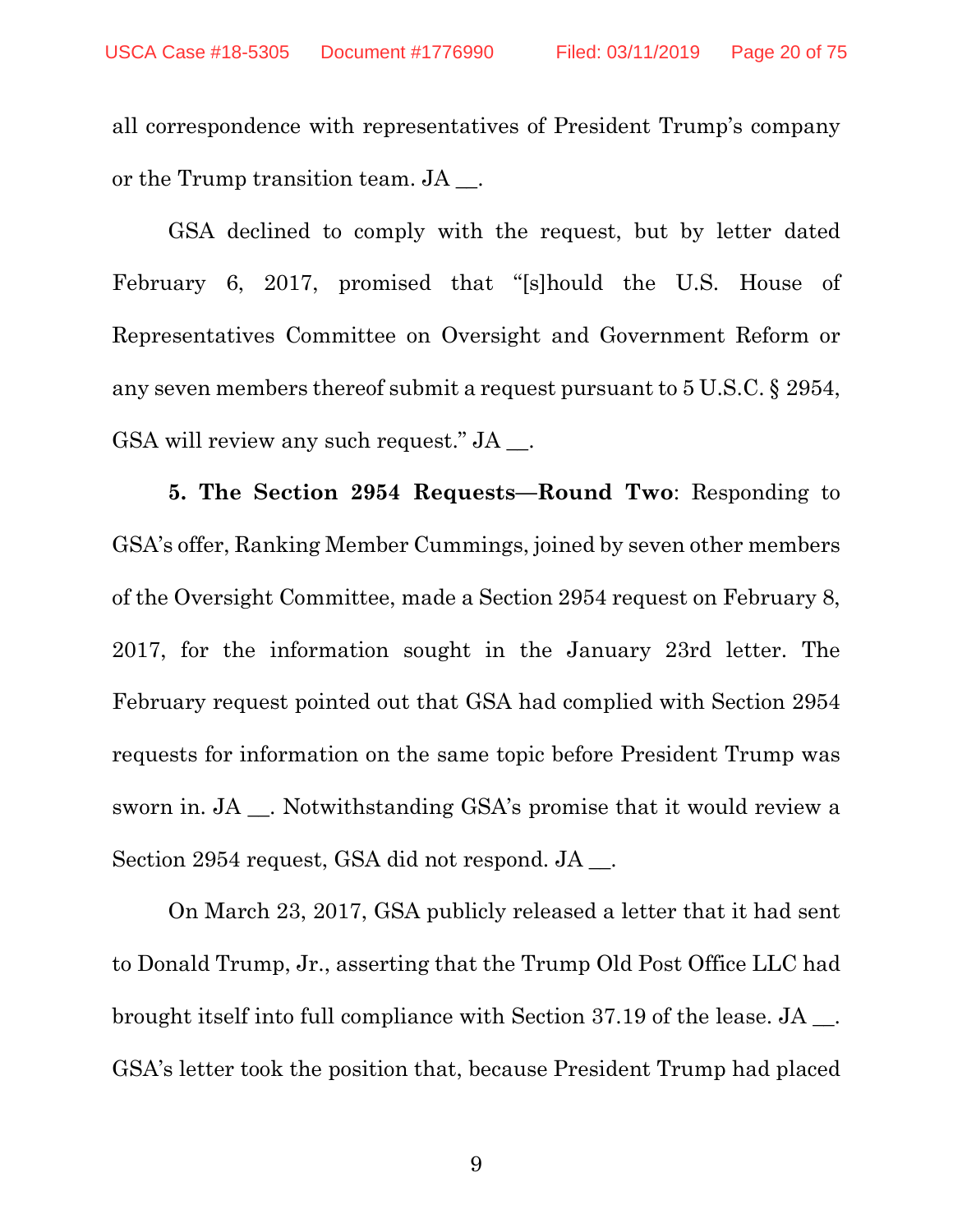the income he receives from the Trump International Hotel into revocable trusts and other corporate entities, he would not directly receive any income from the hotel during the term of his presidency, and thus would not "benefit" from the lease. JA \_\_.

In testimony on May 24, 2017 before the House Committee on Appropriations, Acting GSA Administrator Timothy Horne cited what he represented to be a new Administration policy of rejecting all oversight requests from Democrats unless they also were joined by a Republican Chairman. Mr. Horne testified that "for matters of oversight, the request needs to come from the Committee chair." His testimony did not address Section 2954.[4](#page-20-0)

**6. The Section 2954 Requests—Rounds Three and Four:** On June 5, 2017, Ranking Member Cummings, now joined by sixteen other members of the Oversight Committee (including all appellants in this action), sent GSA another letter renewing the request initially made on February 8, 2017. The letter invoked Section 2954, renewed the demand for records, and requested additional documents in response to GSA's

l

<span id="page-20-0"></span><sup>4</sup> *See Hearing on the General Services Administration,* before the H. Comm. on Appropriations, Subcomm. on Financial Servs. and General Government*,* 115th Cong., 1st Sess. (May 24, 2017).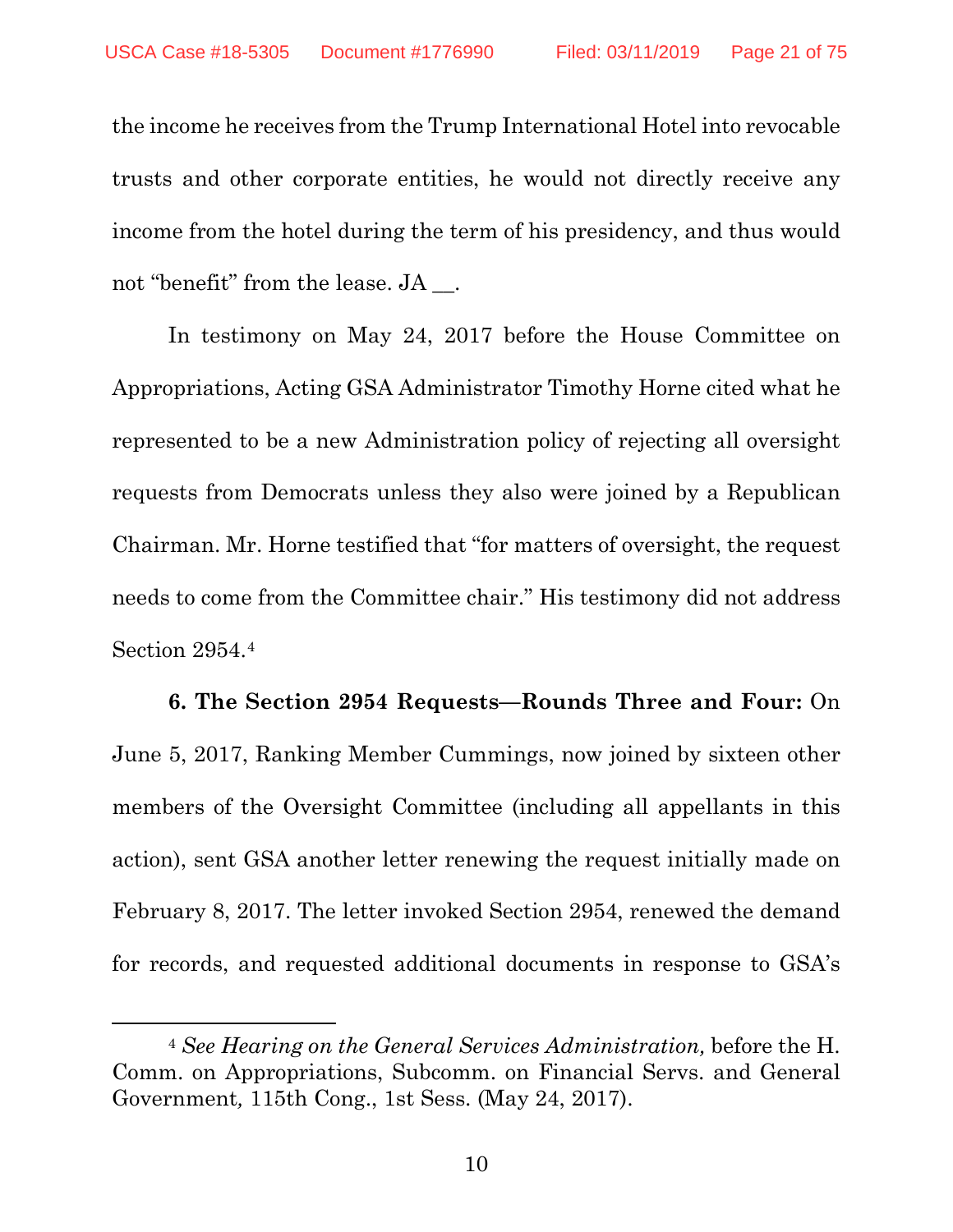actions taken after the February request, including (1) all documents containing legal interpretations of Section 37.19 of the Old Post Office lease, (2) all documents relating to funds the Trump International Hotel had received from any foreign country, foreign entity, or foreign source, (3) any legal opinion relied upon by GSA in making a determination regarding the President's compliance with Section 37.19, and (4) all drafts and edits of the contracting officer's March 23rd letter. The June letter explained that GSA's failure to respond violated Section 2954, was inconsistent with GSA's policy, and was at odds with the practice of Republican and Democratic administrations to honor Section 2954 requests. JA \_\_. GSA did not respond.

Undeterred, Ranking Member Cummings, joined by the same sixteen Oversight Committee members, sent one more letter to GSA on July 6, 2017, demanding a response to their prior requests and reminding GSA that in the past it had adhered to its policy of complying with Section  $2954$  requests. JA  $\_\_$ .

**7. GSA's Denial**: GSA denied plaintiffs' requests by letter dated July 17, 2017. JA \_\_. To justify its denial, GSA purported to rely on a May 1, 2017, Office of Legal Counsel ("OLC") memorandum asserting that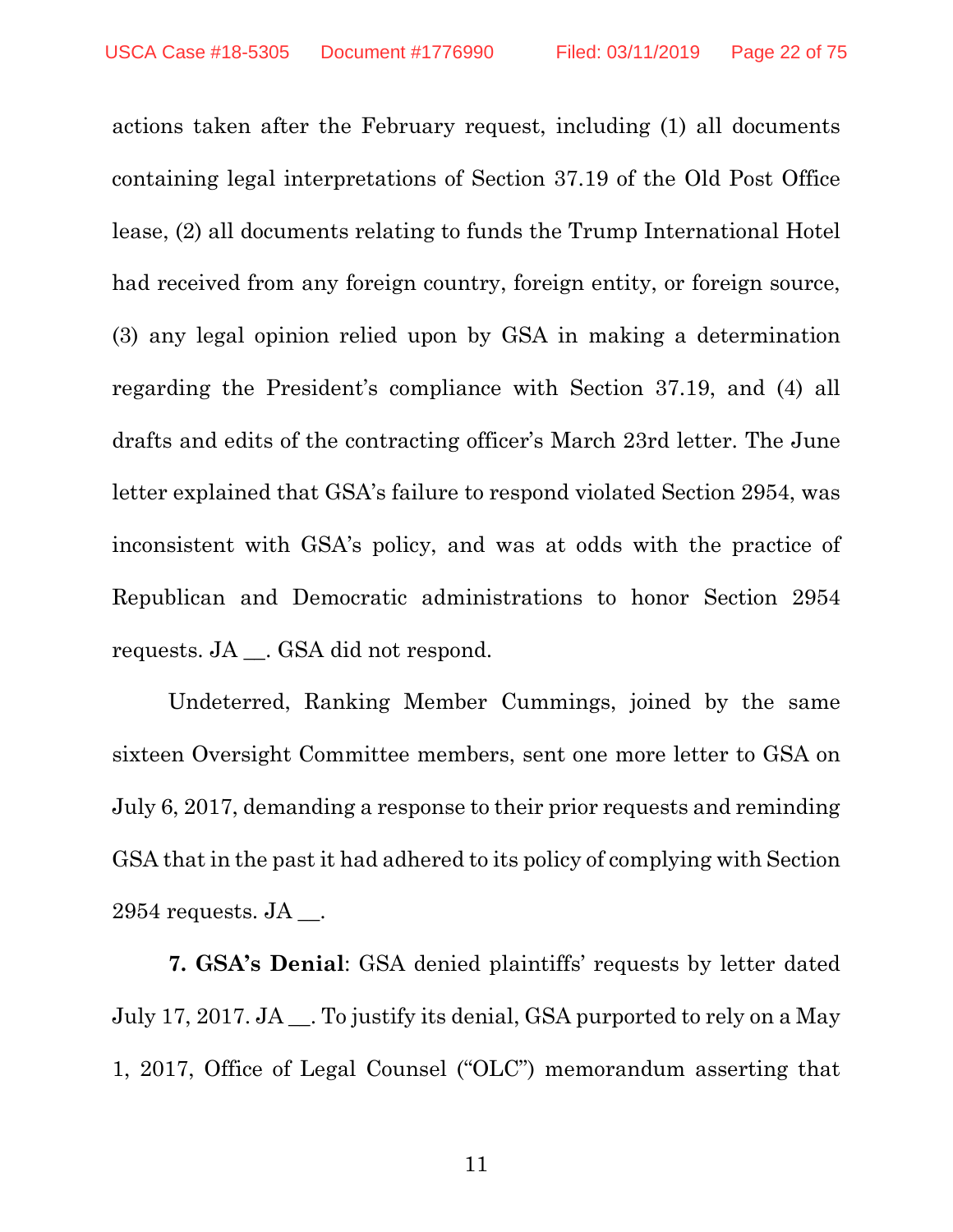"[i]ndividual members of Congress, including ranking minority members, do not have authority to conduct oversight in the absence of a specific delegation by a full house, committee, or subcommittee." JA . GSA's letter added that "the Executive Branch's longstanding policy has been to engage in the established process for accommodating congressional requests for information only when those requests come from a committee, subcommittee, or chairman authorized to conduct oversight." JA \_\_ (citing OLC, *Authority of Individual Members of Congress to Conduct Oversight of the Executive Branch*, at 1 (May 1, 2017)).

Neither GSA's letter nor the OLC memorandum coherently explained the basis for GSA's denial. Although the OLC memorandum did not address Section 2954, the memorandum's reasoning suggested that GSA should have complied with plaintiffs' requests. Requests under Section 2954 are made pursuant to "a specific delegation" of oversight authority. They are not made by just one "full house, committee, or subcommittee," but pursuant to a statute enacted through bicameral action by both Houses of Congress and presentment to and signature by the President. Undermining GSA's position further, the White House sent a letter to Senator Charles Grassley on July 20, 2017, three days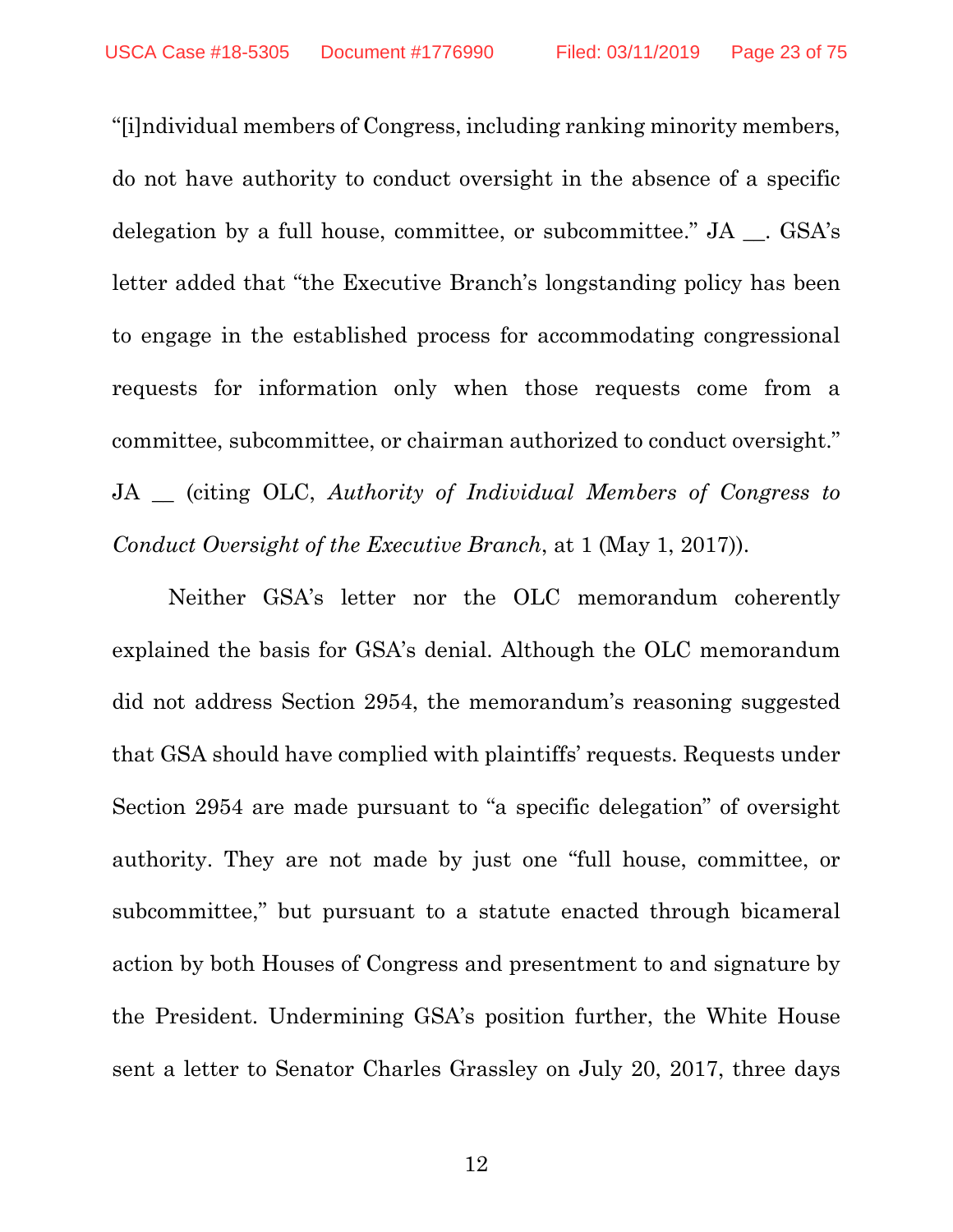after GSA's denial, confirming that the OLC memorandum "does not set forth Administration policy" and that "[t]he Administration's policy is to respect the rights of all individual Members, regardless of party affiliation, to request information about Executive Branch policies and programs." JA \_\_.

**8. GSA's Inspector General Report**: On March 8, 2018, GSA's Inspector General released a report confirming that GSA's decision to deny plaintiffs' requests was a departure from GSA's policy. The report states that "GSA officials told us that the Department of Justice Office of Legal Counsel (OLC) instructed GSA not to provide any documents in response to the [plaintiffs'] February 8, 2017, Seven Member Rule Request." Office of the Inspector General, GSA, *Evaluation of GSA Nondisclosure Policy*, at 7 (March 8, 2018) (Report JE18-002); *see also id*. at 4-8, 13-18.

#### **B. The History of Section 2954.**

Congress enacted Section 2954 to restructure the way its standing oversight committees obtain information from executive agencies. *See*  Act of May 29, 1928, ch. 901, 45 Stat. 996 ("the 1928 Act"). The 1928 Act was the final step in a movement to reform Congress's oversight of public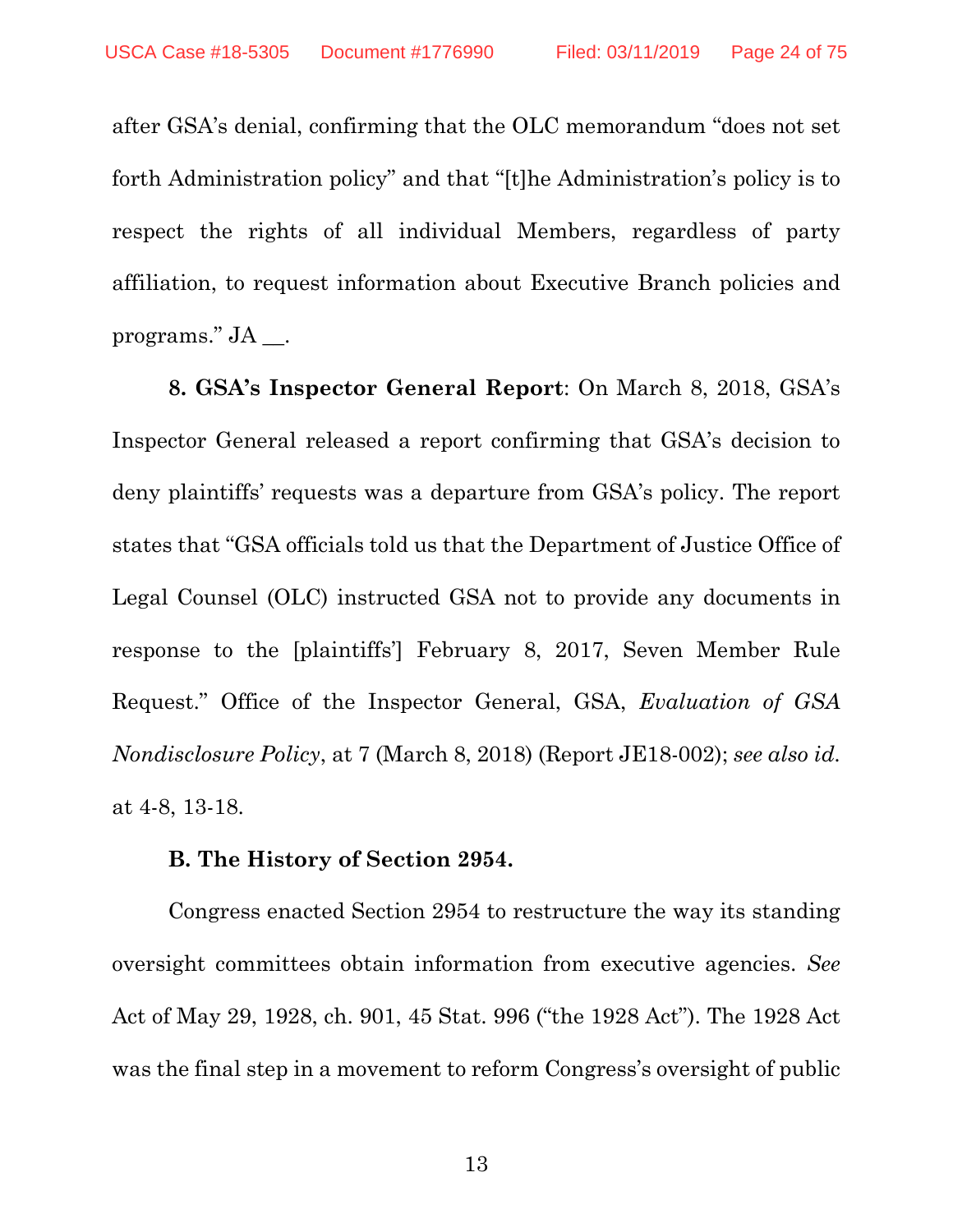expenditures. First came the enactment of the Budget and Accounting Act of 1921. *See* Louis Fisher, *Presidential Spending Power* 29-35 (1975); Eric Schickler, *Disjointed Pluralism: Institutional Innovation and the Development of the U.S. Congress* 89-94 (2001). Next was the merger of the appropriation committees in each House into a single committee. *Id*. Then came the consolidation of committees engaged in oversight of Executive Branch expenditures. The Senate went first in 1920, with the merging of its committees into the Senate Committee on Expenditure in the Executive Departments. *See* Schickler, *supra*, at 95-96. The House followed on December 5, 1927, establishing the House Committee on Expenditures in the Executive Departments in place of its various predecessors. *Id.* at 96; VII Clarence Cannon, *Precedents of the House of Representatives*, § 2041, at 830-31 (1935).

Earlier in 1927, the Supreme Court decided *McGrain v. Daugherty*, 273 U.S. 135 (1927), which confirmed that Congress's oversight authority necessarily includes the power to compel the provision of information. *McGrain*'s starting point was that "[a] legislative body cannot legislate wisely or effectively in the absence of information … and where the legislative body does not itself possess the requisite information—which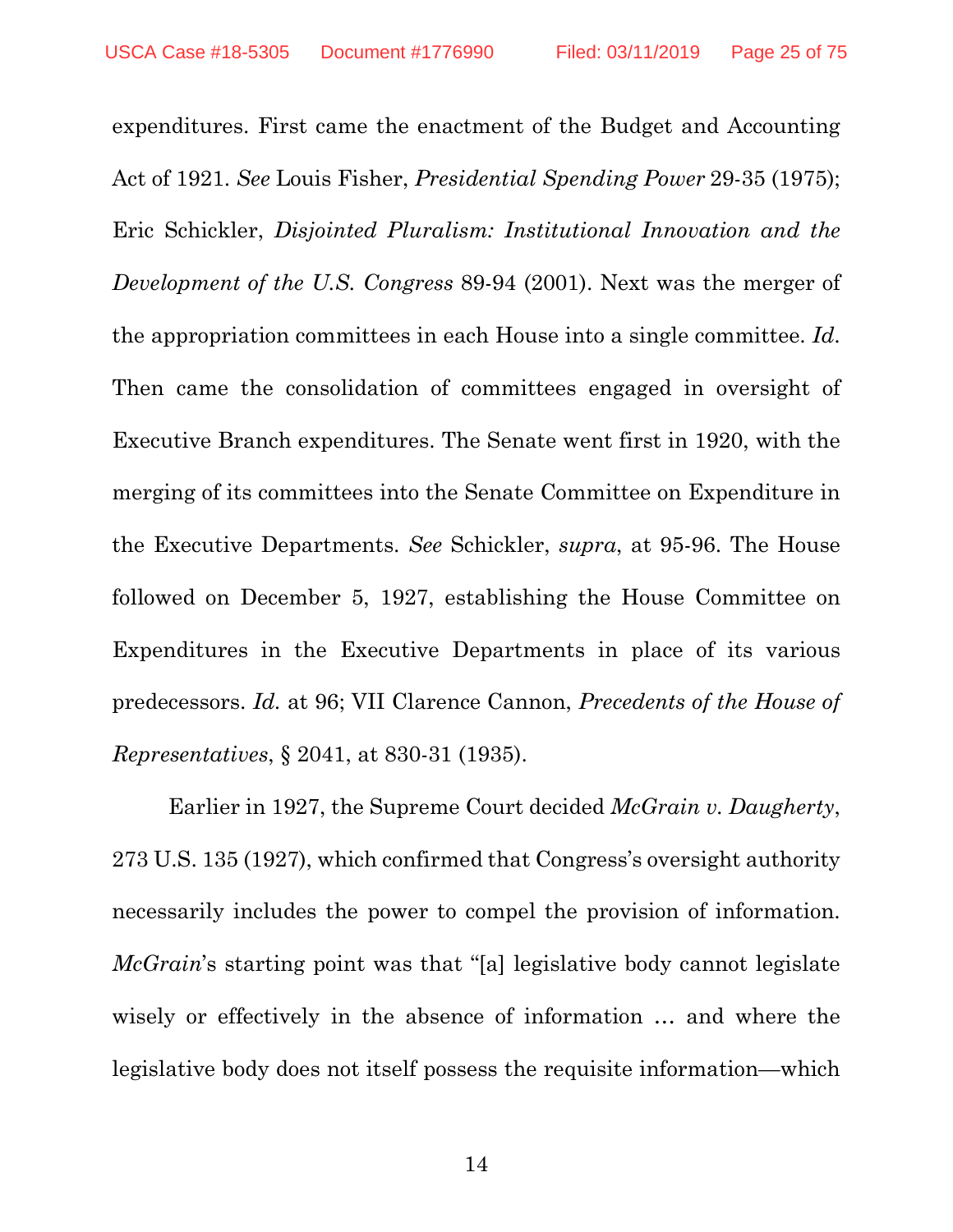not infrequently is true—recourse must be had to others who do possess it." *Id*. at 175. "Experience has taught that mere requests for such information often are unavailing, and also that information which is volunteered is not always accurate or complete; so some means of compulsion are essential to obtain what is needed." *Id*. These concerns were apparent "before and when the Constitution was framed and adopted … [and] [i]n that period the power of inquiry, with enforcing process, was regarded and employed as a necessary and appropriate attribute of the power to legislate—indeed, was treated as inhering in it." *Id*. *McGrain* concluded that "there is ample warrant for thinking, as we do, that the constitutional provisions which commit the legislative function to the two houses are intended to include this attribute to the end that the function may be effectively exercised." *Id*.[5](#page-25-0)

Following *McGrain*, Congress took the final step in its reform project by passing the 1928 Act to ensure that its newly-formed oversight

 $\overline{\phantom{a}}$ 

<span id="page-25-0"></span><sup>5</sup> Subsequent cases also stress that the "scope of the power of inquiry, in short, is as penetrating and far-reaching as the potential power to enact and appropriate under the Constitution." *Barenblatt v. United States*, 360 U.S. 109, 111 (1959); *see also Eastland v. U.S. Servicemen's Fund*, 421 U.S. 491, 504 & n.15 (1975); James M. Landis, *Constitutional Limitations on the Congressional Power of Investigation*, 40 Harv. L. Rev. 153 (1926) (overview of Congress's oversight powers).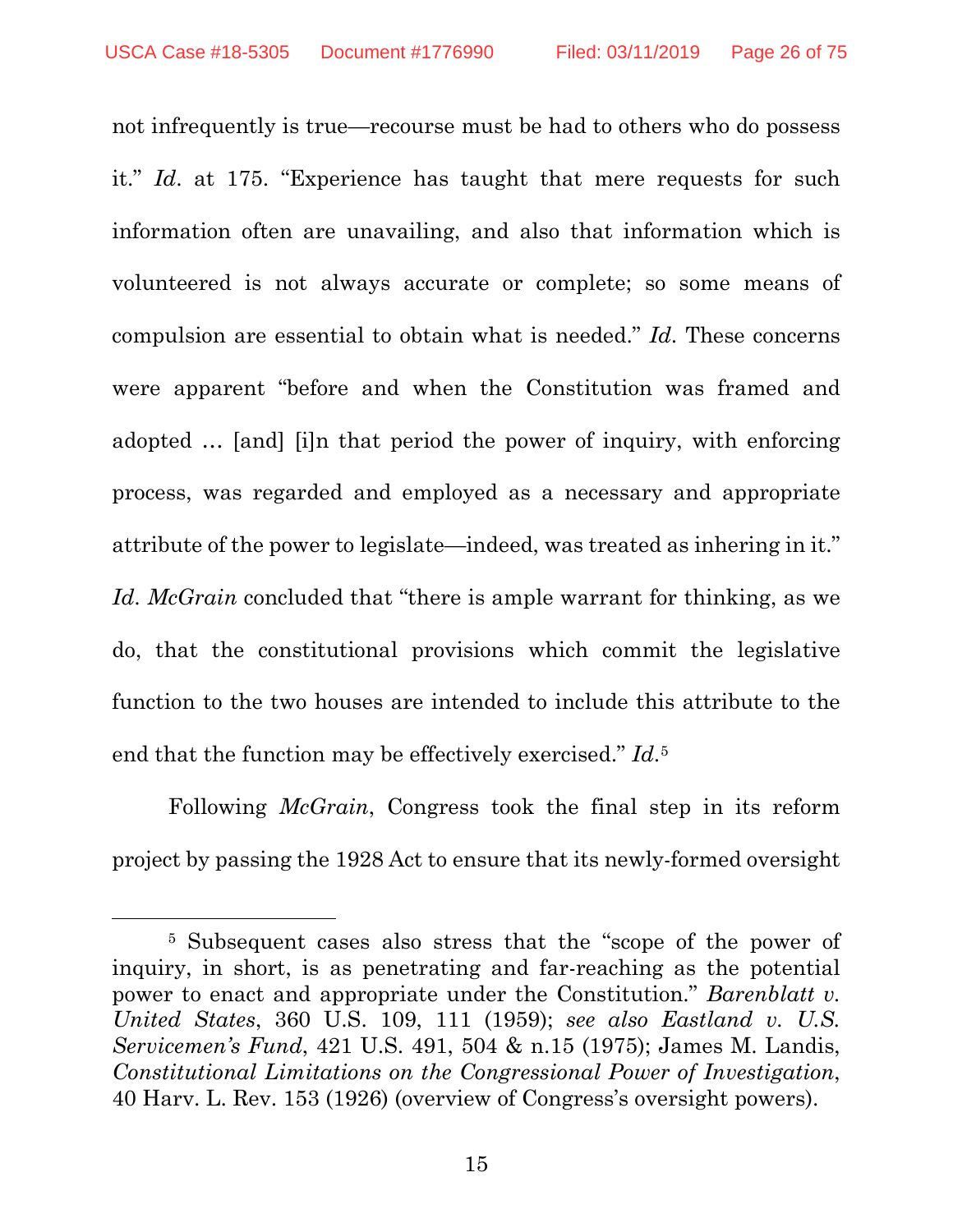committees had the information-gathering tools needed to oversee Executive Branch expenditures. The 1928 Act first repealed 128 statutes that required agencies to submit annual reports on a wide range of governmental functions to various congressional committees. Over time, the utility of those reports had waned, but the statutory reporting requirements remained on the books. *See* S. Rep. No. 70-1320, at 2 (1928); H.R. Rep. No. 70-1757, at 3-4 (1928) (observing that the discontinued reports "serve[d] no useful purpose," were "unnecessary," "valueless," "out of date" and "obsolete").

More pertinent here, Congress enacted the Act's second section, codified as Section 2954, to ensure that the oversight committees, and committee members, would have unfettered access to executive agency information. *See* H.R. Rep. No. 70-1757, at 6; S. Rep. No. 70-1320, at 4. Section 2954 states that, on request by seven or more members of the House Oversight Committee, an executive agency "shall" submit "any information" relating to "any matter within the jurisdiction of the committee." By using the imperative "shall," not the discretionary "may," Congress signaled that compliance is mandatory. *See* Antonin Scalia & Bryan Gardner, *Reading the Law: The Interpretation of Legal Texts* 114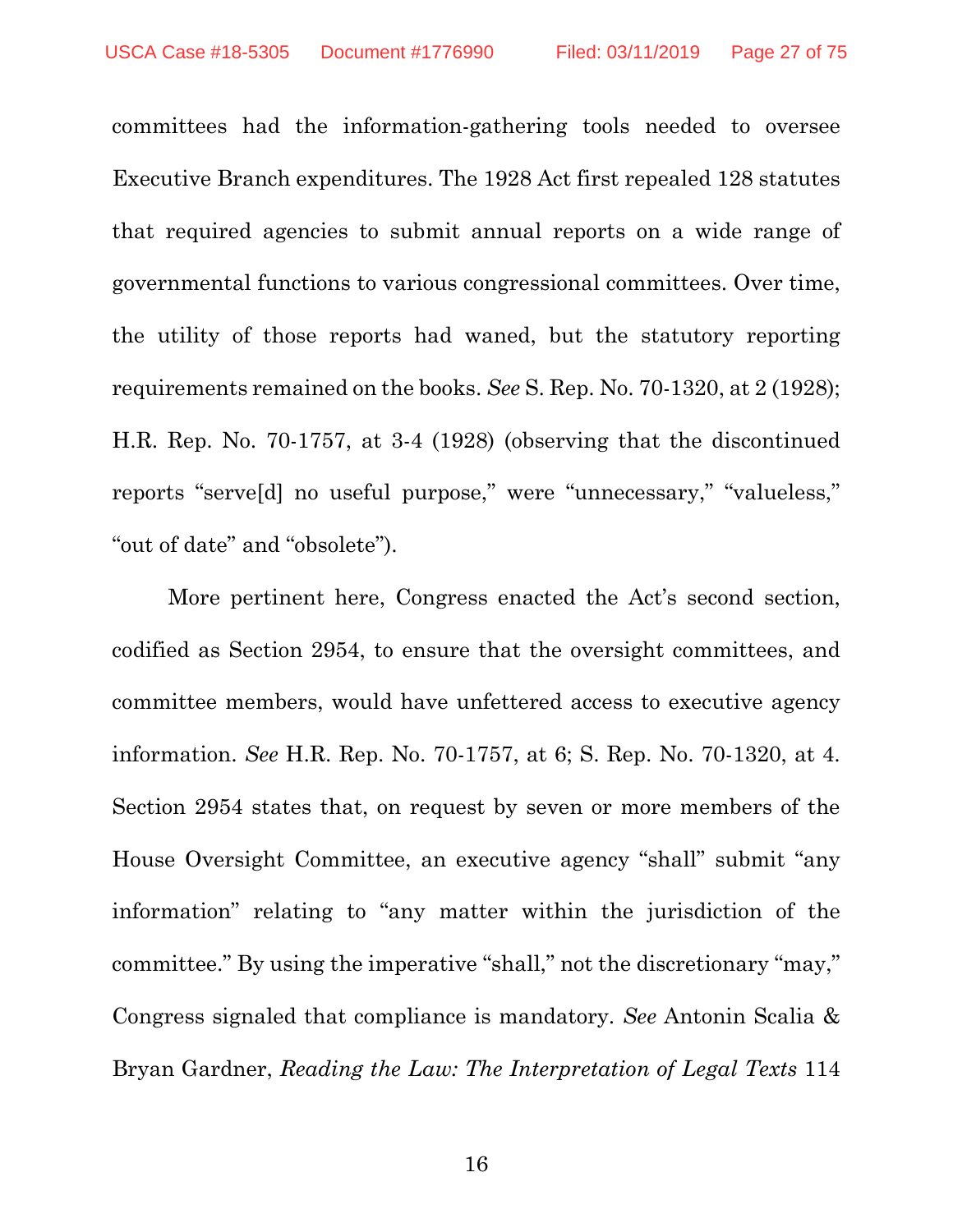$\overline{\phantom{a}}$ 

(2012). And Congress's repeated use of the word "any"—agencies shall, on request, submit "*any* information" relating to "*any* matter" within the Committees' jurisdiction—underscores the breadth of the authority conferred in Section 2954[.6](#page-27-0)

Section 2954 also reflects Congress's concern that, if left unchecked, partisanship might undermine its core oversight function. The delegation to Committee members of authority to request information was intended to ensure that minority members of the House oversight committee are able to conduct oversight, even if their majority colleagues do not participate. To implement that goal, Congress invested the authority to invoke Section 2954 in groupings of members meeting numerical thresholds: seven in the House and five in the Senate. The House number is particularly significant. At the time of the Act's passage the House Committee on Expenditures in the Executive Department had twenty-

<span id="page-27-0"></span><sup>6</sup> The Act's antecedents go back to the Treasury Act of 1789, which said it is "the duty of the Secretary of the Treasury … to make report, and give information to either branch of the legislature in person or in writing (as he may be required), respecting all matters referred to him by the Senate or House of Representatives, or which shall appertain to his office." Act of Sept. 2, 1789, ch. 12, § 2, 1 Stat. 65 (1789). *See also* Charles Tiefer, *The Constitutionality of Independent Officers as Checks on Abuses of Executive Power*, 63 B.U. L. Rev. 59, 71-74 & 72 n.53 (1983) (tracing the history of Congress's oversight of Executive Branch expenditures).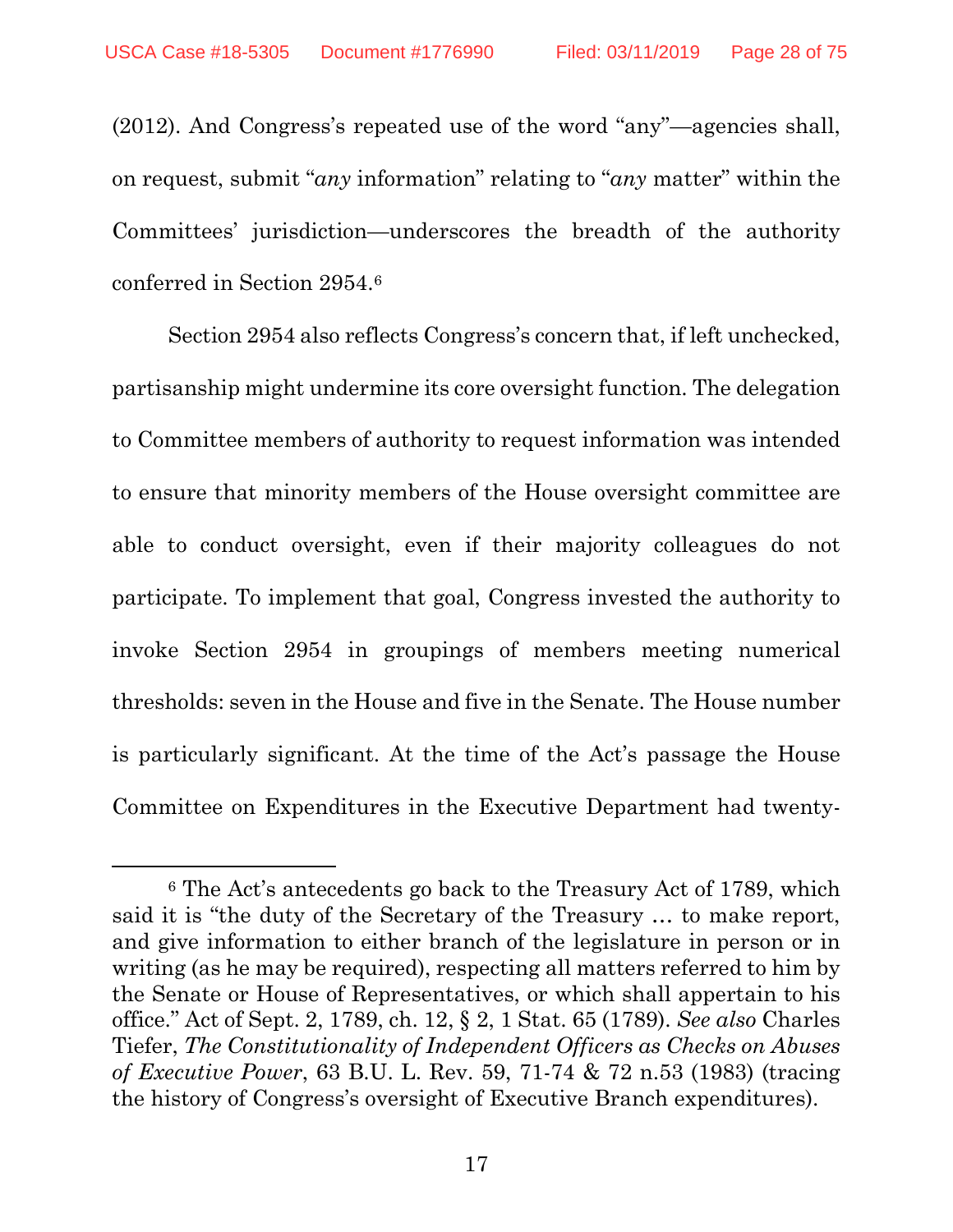l

one members; thirteen from the majority party and eight from the minority. *See* 1 David Canon*, et al*., *Committees in the U.S. Congress (House Committees)*, 1789-1946, at 497 (2002). The counterpart Senate Committee had only seven members, four from the majority party. *See* 2 David Canon, *et al.*, *Committees in the U.S. Congress (Senate Committees)*, 1789-1946, at 501 (2002). Thus, at the time of its enactment, the legislation permitted minority members of the House Committee, but not its Senate counterpart, to make requests without the concurrence of majority members.[7](#page-28-0)

For this reason, Section 2954 has long been viewed as an oversight tool for minority House members. For instance, in *Leach v. Resolution* 

<span id="page-28-0"></span><sup>7</sup> By 1947, the Senate Committee had thirteen members. Committee on Government Operations, U.S. Senate*, 50th Anniversary: History 1921-1971*, 92nd Cong., 1st Sess. at 85 (1971) (Senate Doc. 31). Section 2 of Section 2954 was drafted by the House. JA \_\_. The Act's legislative history does not explain the choice of seven members for the House and five members for the Senate. As to the Senate, one possibility is that the decision to require five Senators was based on the Senate's Resolution appointing five members of the Senate to constitute a Select Committee to investigate then-Attorney General Harry M. Daugherty, who had been accused of abusing his office. The Senate's Charge is set forth in *McGrain*, 273 U.S. at 151-53, and empowers the Committee to, among other things, "send for books and papers, to subpoena witnesses, to administer oaths, and to sit at such times and places as it might deem advisable." *Id*. at 152.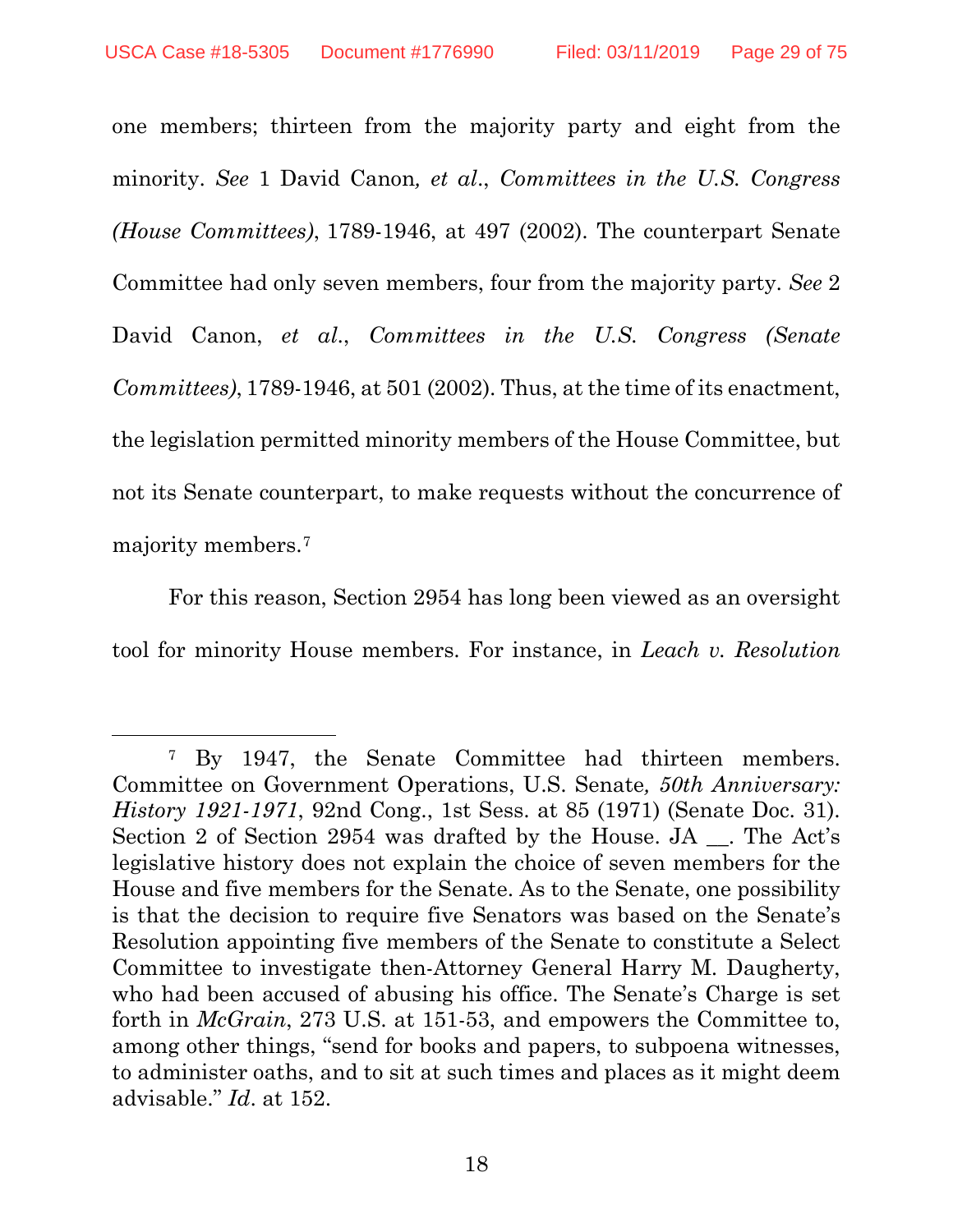$\overline{\phantom{a}}$ 

*Trust Corp*., 860 F. Supp. 868 (D.D.C. 1994), Representative Leach challenged the withholding of records relating to the failed Madison Savings and Loan under the Freedom of Information Act ("FOIA"). Leach argued that even privileged records could not be withheld from a Member of Congress under FOIA. Rejecting Leach's argument as to FOIA, the court noted that to "the extent that Representative Leach seeks to suggest that the alleged domination of the Committee by members of an opposing political party makes such a collegial remedy an impossibility, the Defendants note that the House has in fact provided alternative procedures through which small groups of individual congressmembers can request information without awaiting formal Committee action. *See* 5 U.S.C. § 2954." 860 F. Supp. at 876 n.7.[8](#page-29-0)

After the court's ruling in *Leach*, twelve Republican (then minority) members of the House Oversight Committee invoked Section 2954 to request the same information. Even though the agency questioned whether the matter fell within the Committee's jurisdiction and whether

<span id="page-29-0"></span><sup>8</sup> *See also Soucie v. David*, 448 F.2d 1067, 1071 n.9 (D.C. Cir. 1971) (observing that "Congress has frequently exercised" the "power [to compel disclosure of agency records] in statutes requiring executive officers to transmit information to Congress," and citing Section 2954 as one of two examples).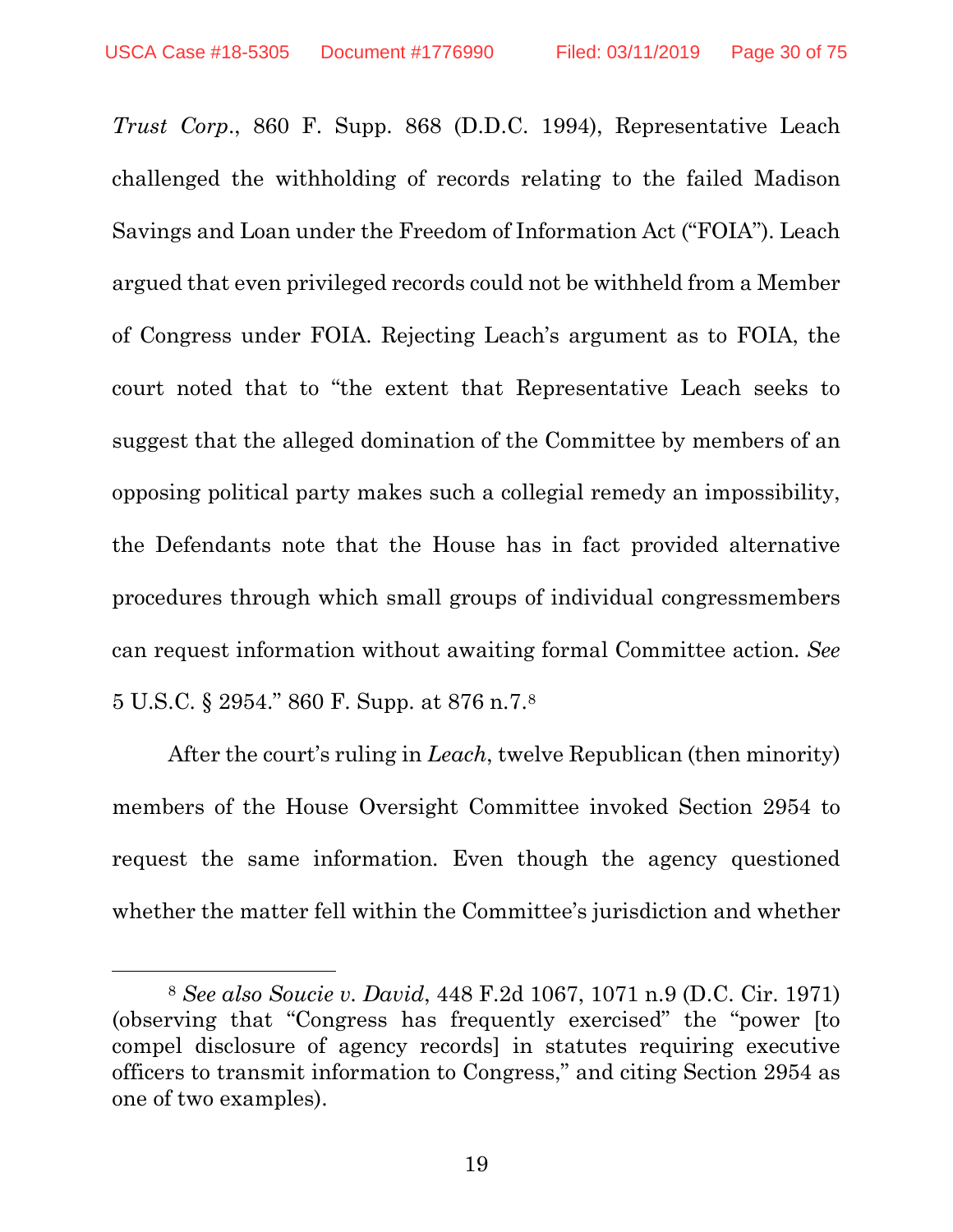$\overline{\phantom{a}}$ 

compliance would impair an Independent Counsel's ongoing investigation of Madison, the agency complied. JA \_\_.

Similarly, in April 1994, minority members of the Committee requested documents regarding a Texas savings and loan from the Federal Deposit Insurance Corporation. The FDIC responded that "[a]s eleven members of the Committee on Government Operations have requested the documents pursuant to 5 U.S.C. § 2954 … we are making the documents available for review." JA \_\_.

And in August 1993, Committee members in the majority requested documents on the equal employment opportunity complaint resolution process from the Merit Systems Protection Board. JA \_\_. The agency responded that "[y]our statutory authority under 5 U.S.C. § 2954 compels [the agency] to disclose the information and material requested by the seven members of the Committee." JA \_\_. There is no compendium of all of the Section 2954 requests that have been made over the years, but several other examples are set out in the Joint Appendix. JA \_\_.[9](#page-30-0)

<span id="page-30-0"></span><sup>9</sup> Members brought two prior lawsuits under Section 2954. The first, *Waxman v. Evans*, 2002 WL 32377615 (C.D. Cal. Jan. 18, 2002), involved access to the 2000 adjusted census data. The congressional plaintiffs prevailed in the district court, but the decision was vacated as moot after the Ninth Circuit ruled in *Carter v. Dep't of Commerce*, 307 F.3d 1084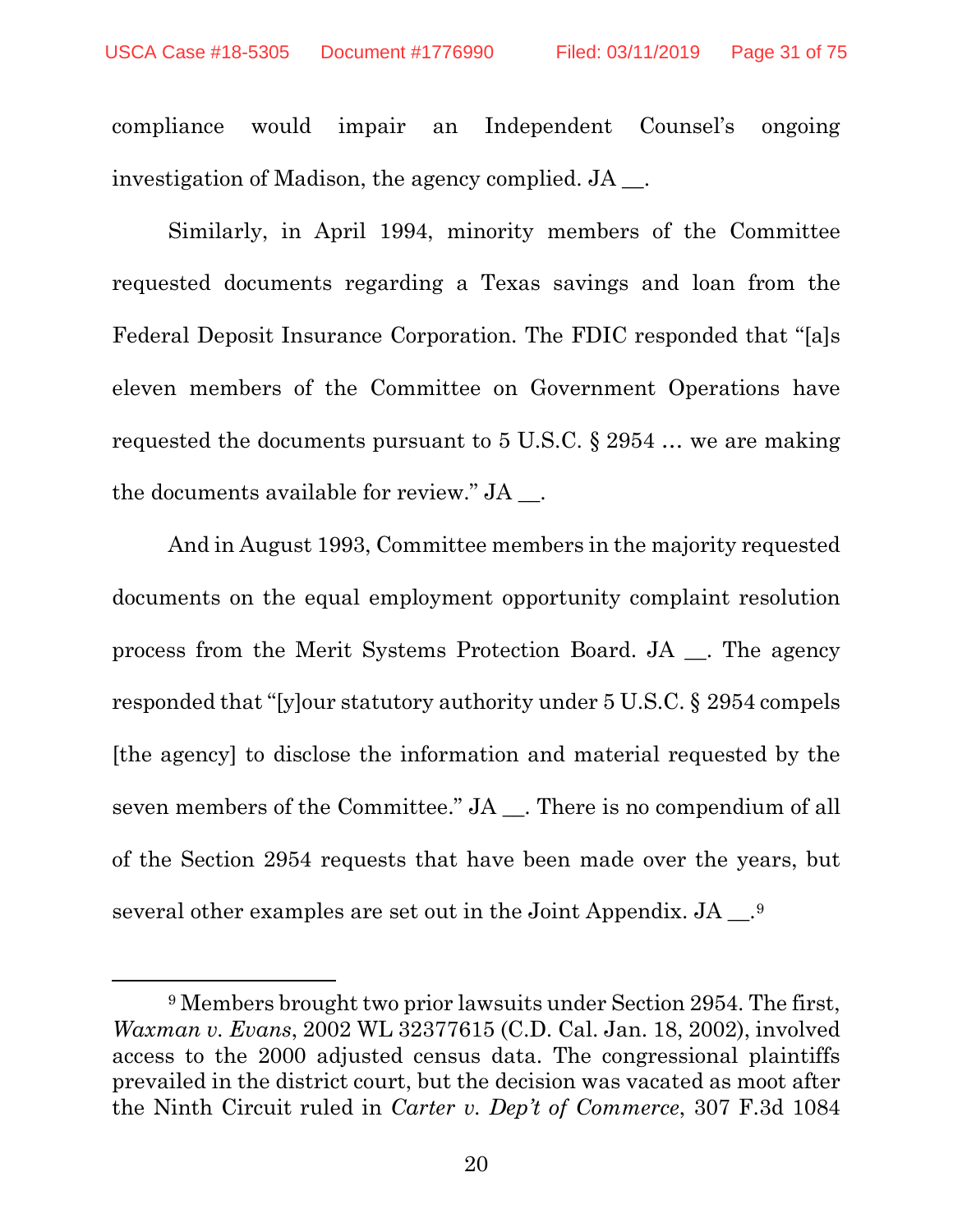## **C. Proceedings Below.**

l

Plaintiffs filed this action on November 2, 2017, seeking declaratory and injunctive relief to compel GSA to provide the requested information. JA \_\_.[10](#page-31-0) GSA moved to dismiss, arguing that plaintiffs lacked standing, that judicial review under the Administrative Procedure Act ("APA") and other, non-statutory grounds was unavailable, that the "equitable discretion" doctrine required dismissal, and that the information requested fell outside the scope of Section 2954. Plaintiffs cross-moved for summary judgment and opposed GSA's motion to dismiss. After hearing argument, the district court issued a memorandum opinion holding that plaintiffs lack standing and a final order dismissing the case under Rule 12(b)(1), FRCP. JA \_\_; 321 F. Supp. 3d 92 (D.D.C. 2018).

<sup>(9</sup>th Cir. 2002), that the same census data was subject to disclosure under FOIA. JA \_\_. The second case, *Waxman v. Thompson*, 2006 WL 8432224 (C.D. Cal. July 24, 2006), involved access to an actuarial report relating to the costs of a proposed expansion of prescription drug coverage by Medicare. The district court decided the case in defendant's favor on standing grounds. Soon thereafter, and after the 2006 election, which resulted in Democratic control of the House, the case was mooted by the disclosure of the report.

<span id="page-31-0"></span><sup>10</sup> The complaint named Timothy O. Horne, then-Acting GSA Administrator, as defendant. Defendant-appellee Emily W. Murphy was automatically substituted as defendant when she was confirmed as GSA Administrator. *See* FRCP 25(d).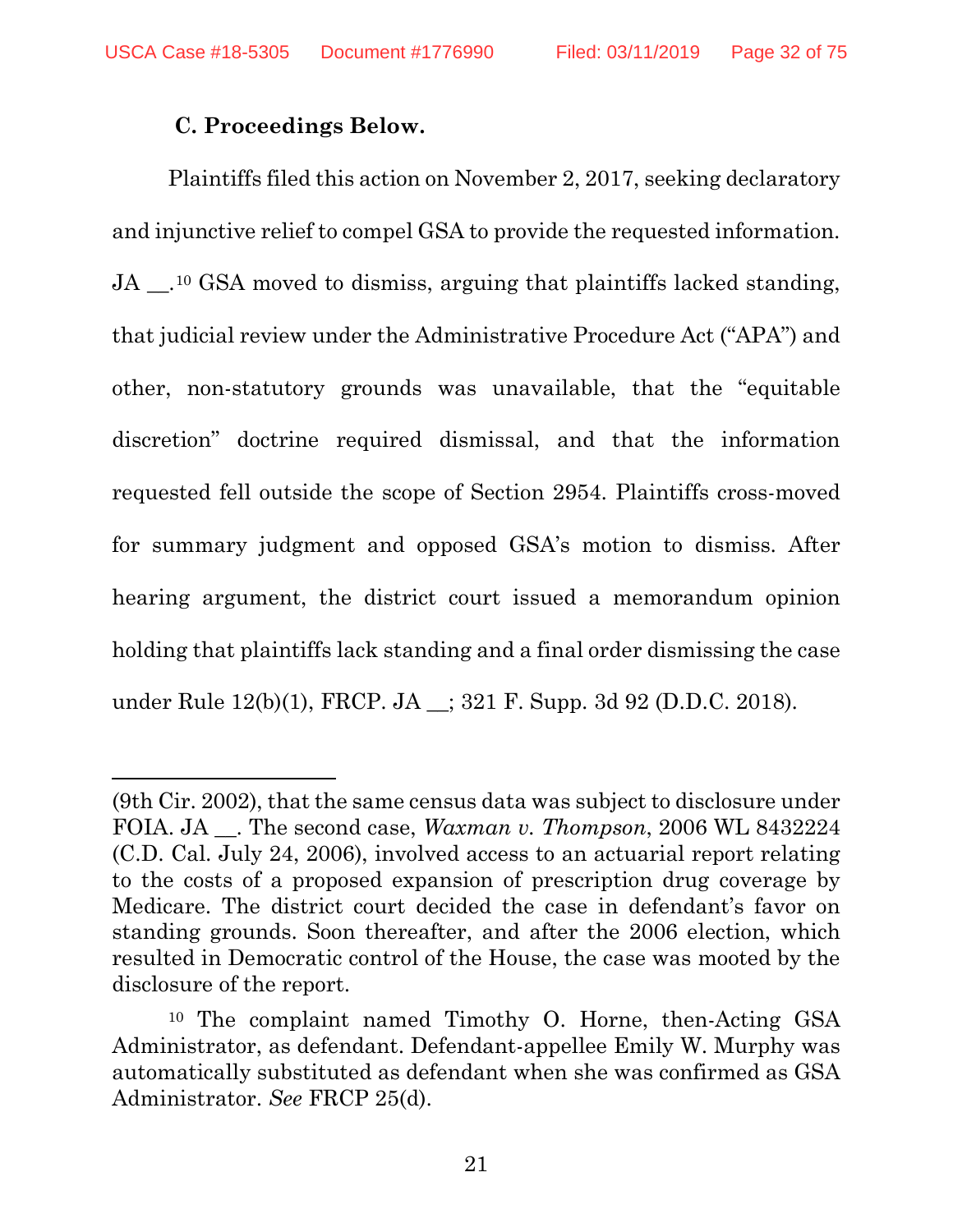At the outset, the court recognized that Section 2954 "provides a statutory mechanism for members of the minority party to obtain records from the Executive Branch to support the Committee's oversight function." JA \_\_. The court then analyzed plaintiffs' standing under *Raines v. Byrd*, 521 U.S. 811, which held that Members of Congress who sued to invalidate the Line Item Veto Act lacked standing because the injury they alleged—vote dilution—was not "personal" to them, but was instead an "institutional" injury shared equally by all Members. JA \_\_ (citing *Raines*, 521 U.S. at 821). The district court quoted *Raines*'s analysis of *Powell v. McCormack*, 395 U.S. 486 (1969), which distinguished Representative Powell's claims from those in *Raines*, where the plaintiffs did "not claim that they have been deprived of something to which they *personally* are entitled," but rather their "claim of standing is based on a loss of political power, not loss of any private right." JA \_\_ (quoting *Raines*, 521 U.S. at 821 (emphasis in original)). The court also addressed *Raines*'s discussion of *Coleman v. Miller*, 307 U.S. 433 (1939). It noted that *Raines* found "'a vast difference between the level of vote nullification at issue in *Coleman* and the abstract dilution of institutional legislative power' alleged in *Raines*," and stated that vote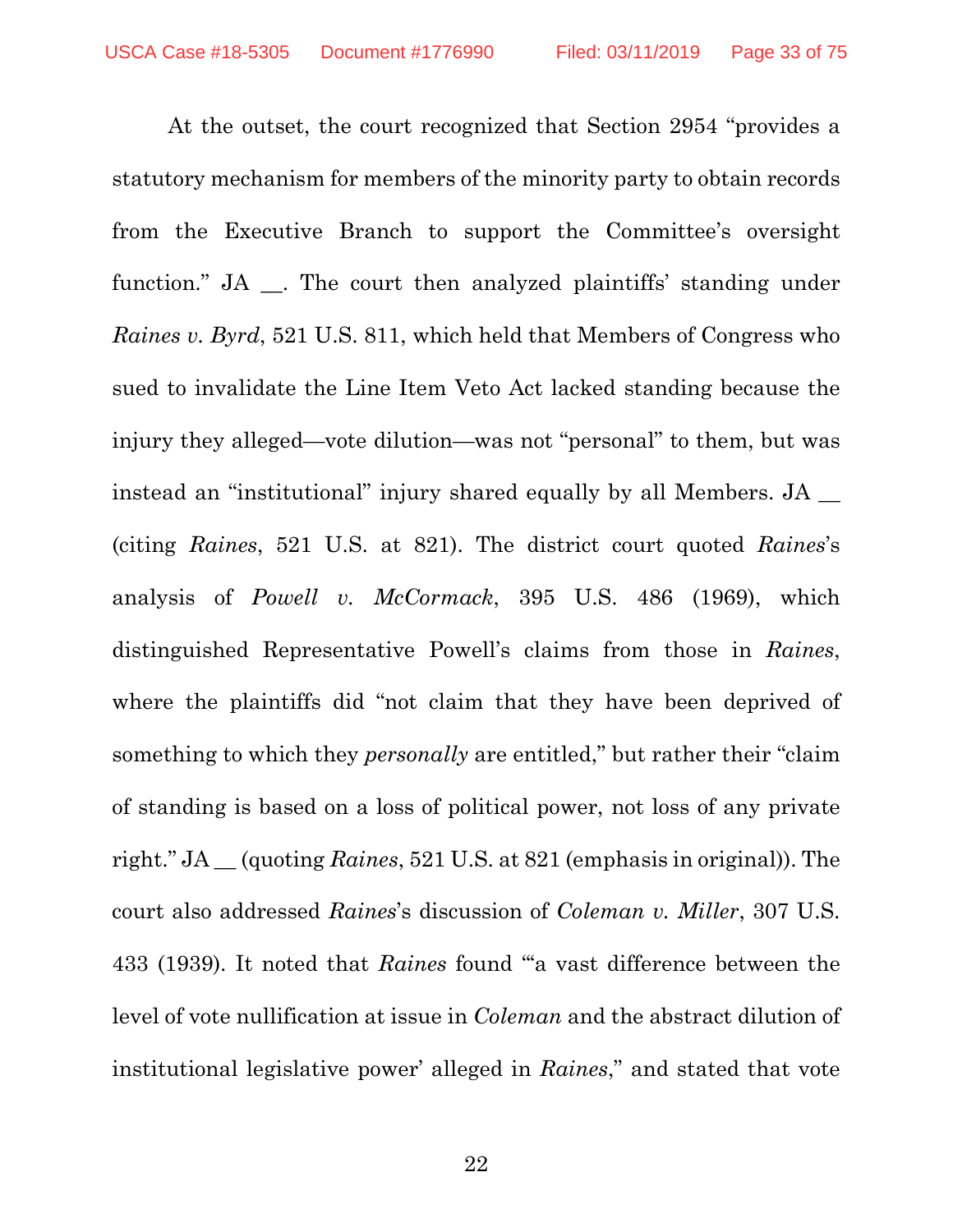dilution claims—as opposed to nullification claims—are insufficient to confer standing. JA \_\_ (quoting *Raines*, 521 U.S. at 826).

The district court extracted several principles from *Raines*. To start, the court stated that, for suits brought by individual Members of Congress, *Raines* "establishes a binary rubric of potential injuries for purposes of assessing standing," under which "the alleged injury in such cases is either personal or institutional." JA \_\_. As to institutional injuries, "Members of Congress generally do not have standing to vindicate the institutional interests of the house in which they serve," but may assert institutional interests in at least some circumstances—most notably, where, as in *Coleman*, the vote of a legislative body has been completely nullified. JA \_\_. As to personal injuries, members may "go to court to demand something to which they are *privately* entitled," but they "cannot claim harm suffered solely in their official capacities as legislators that 'damages all Members of Congress and both Houses of Congress equally.'" JA \_\_ (emphasis added; quoting *Raines*, 521 U.S. at 821, 829).

Applying these principles, the court ruled that plaintiffs were not personally injured by GSA's denial of their Section 2954 request because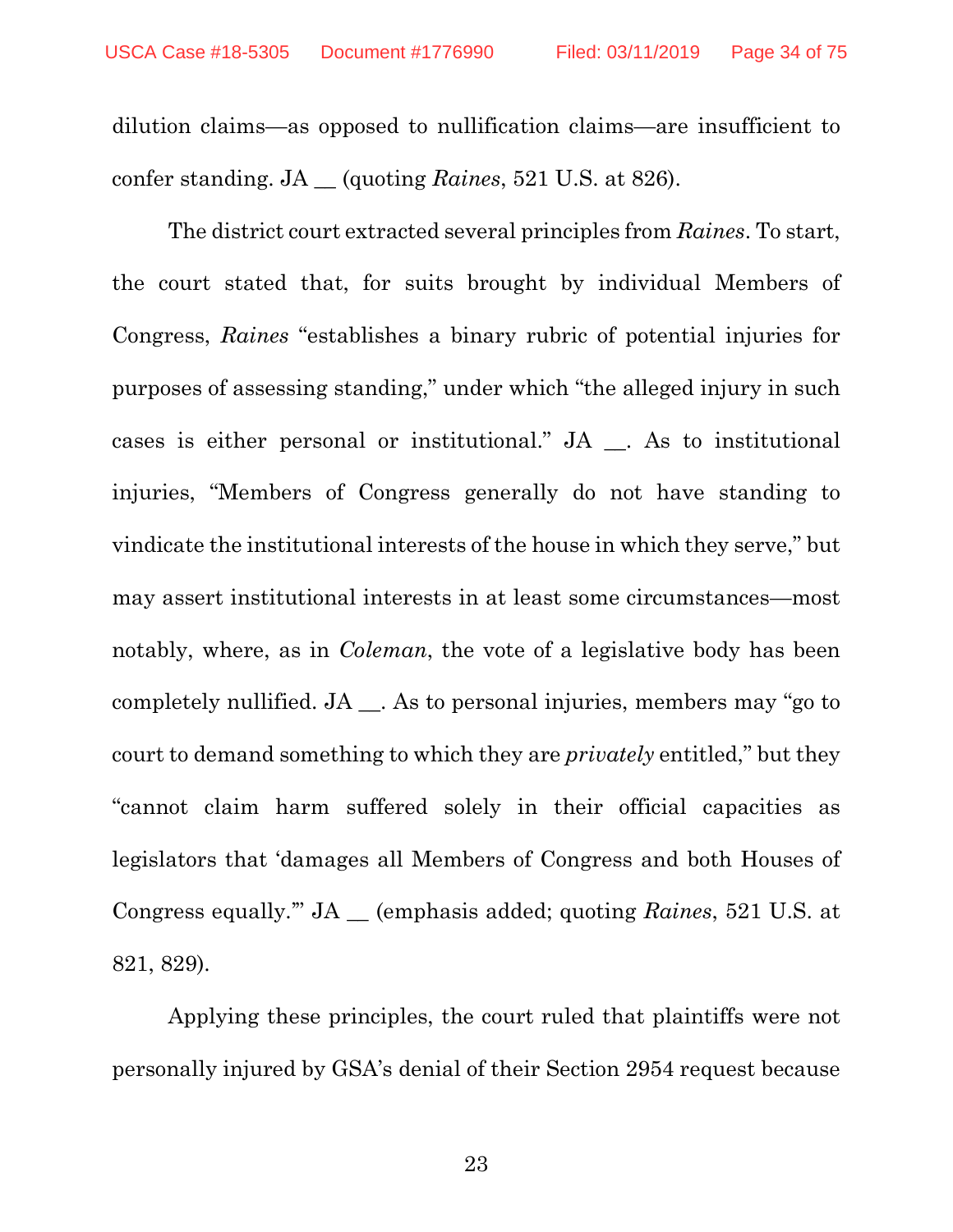they "only allege harm stemming from their official status as legislators, as opposed to injury suffered in their private capacities." JA \_\_. The court expressed ambivalence about whether plaintiffs could assert an "institutional" injury, ultimately concluding that they could not. The court was "not of the view that complete vote nullification is the *only* instance in which an individual legislator can assert institutional injury consistent with *Raines*." JA \_\_ (emphasis in original). "Arguably, this is such a case," the court stated, where the plaintiffs could assert an institutional injury because "Section 2954 is unique in that it grants a statutory right to seven members of the House Oversight Committee—a true minority (seven Members) of a minority of the House of Representatives (those Members on the Oversight Committee)—to request and receive information from an Executive agency." JA \_\_. Because of this "statutory right," the court continued, plaintiffs' "claimed institutional injury that is neither 'wholly abstract' nor 'widely dispersed' [may] suffice to confer standing on an individual Member of Congress." JA \_\_. After all, "[n]ot every Member even possesses the right to make a Seven Member Rule request—only a small percentage do and, even then, it must be a collective demand." JA \_\_.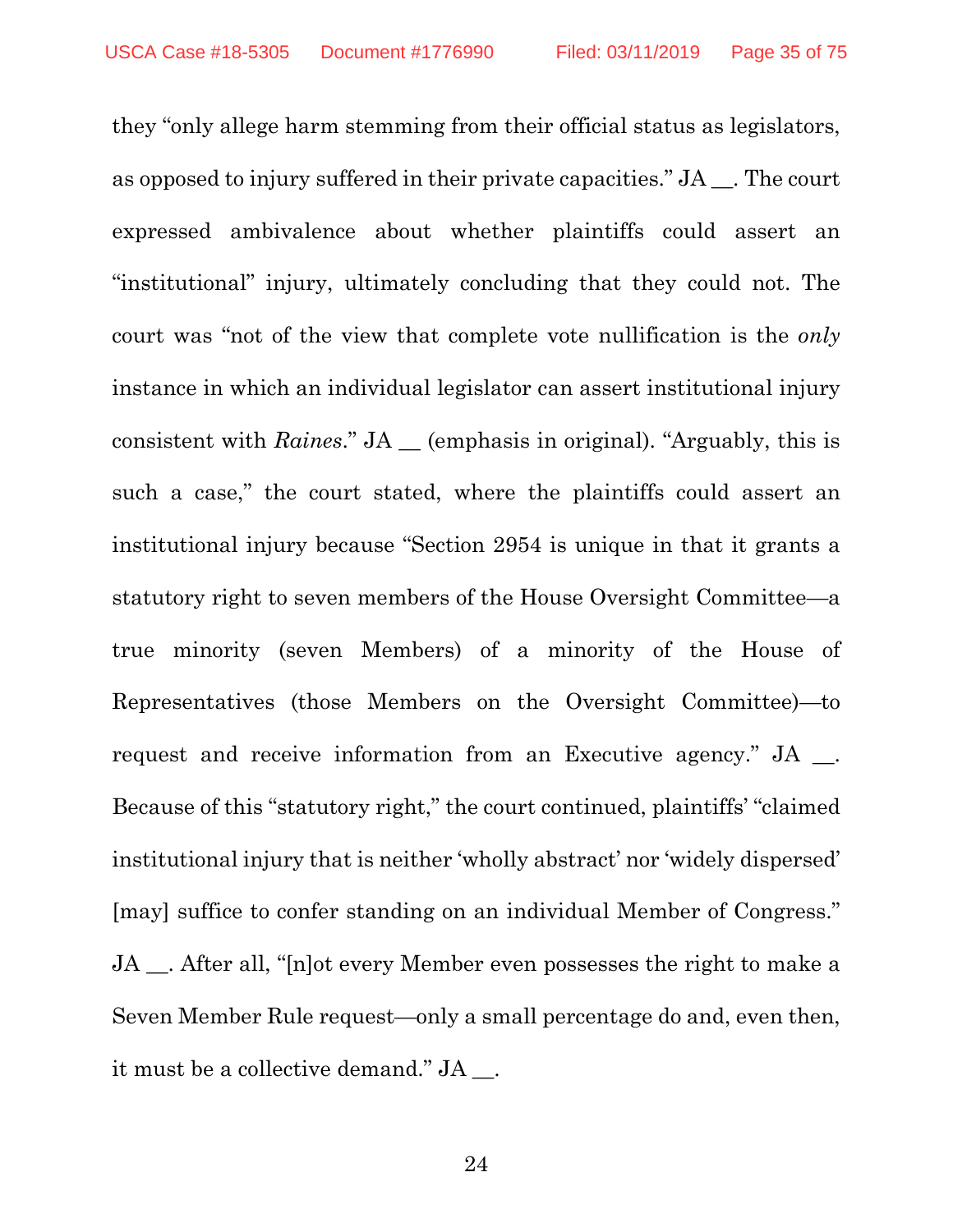The court also recognized that "[a]t least in terms of concreteness, it is hard to conceive of a material difference between this case—a suit to enforce a congressional records demand—and a subpoena enforcement case—a suit to enforce a congressional records demand." JA \_\_. Thus, "to the extent that *Raines* demands that an individual Member of Congress have an injury that is both concrete and particularized to vindicate an institutional injury, this case bears those characteristics in a way that other cases post-*Raines* have not." JA \_\_. The court added that "Plaintiffs have made a stronger case than the plaintiffs in *Raines* that they have suffered the type of institutional injury that could potentially establish Article III standing." JA \_\_.

Nonetheless, the court held that plaintiffs lack standing, relying in part on two "additional considerations" discussed in *Raines*. JA \_\_; *see Raines*, 521 U.S. at 829-30. First, the court cited *Raines*'s observation that the "historical experience" has been that "inter-branch disputes have typically been resolved through the political process" as a reason to deny standing here. JA \_\_. But the court did not reconcile this observation with its prior statement that, in terms of the "concreteness" of the plaintiffs' injuries, there is no "material difference" between this case and "a suit to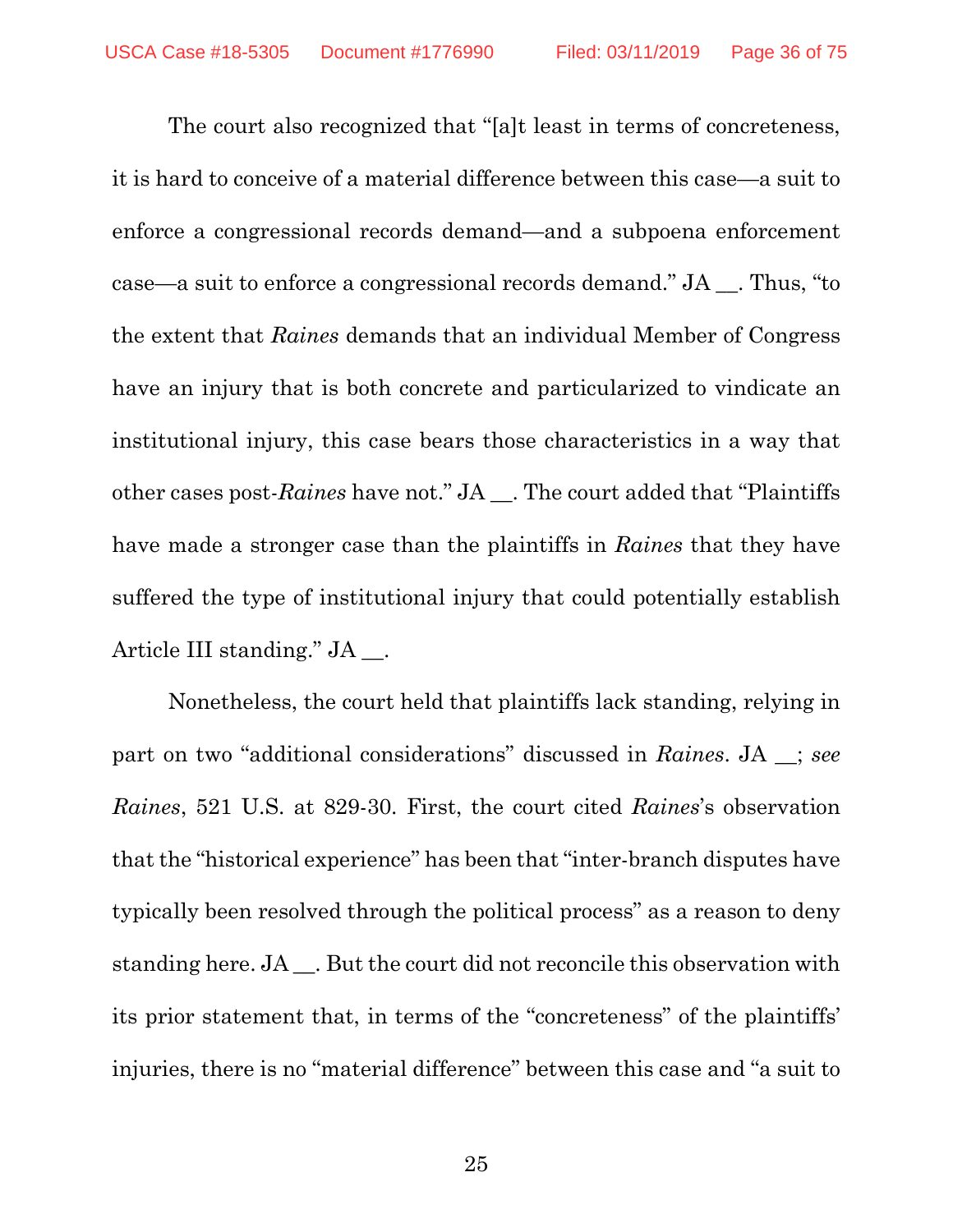enforce a congressional records demand." JA \_\_. Second, the court noted that Congress had not expressly authorized litigation in *Raines* or in this case, but it did not address plaintiffs' counter-arguments, including plaintiffs' contention that because their action was not brought on behalf of Congress or the Committee, but on their own behalf, no authorization was required beyond that conferred by Section 2954. JA .

### **STANDARD OF REVIEW**

This Court reviews the district court's dismissal of a complaint for lack of standing *de novo*. *Wash. All. of Tech. Workers v. Dep't of Homeland Sec.*, 892 F.3d 332, 339 (D.C. Cir. 2018).

## **SUMMARY OF ARGUMENT**

Congressional oversight is a core constitutional function, a cornerstone of the structural checks and balances on which our government is built. Congress cannot carry out its constitutional duties without the power to investigate whether the Executive Branch is faithfully executing the law and properly spending the money Congress appropriates. In Section 2954, Congress exercised its power to make its oversight effective by granting Oversight Committee members a statutory entitlement to obtain information from executive agencies.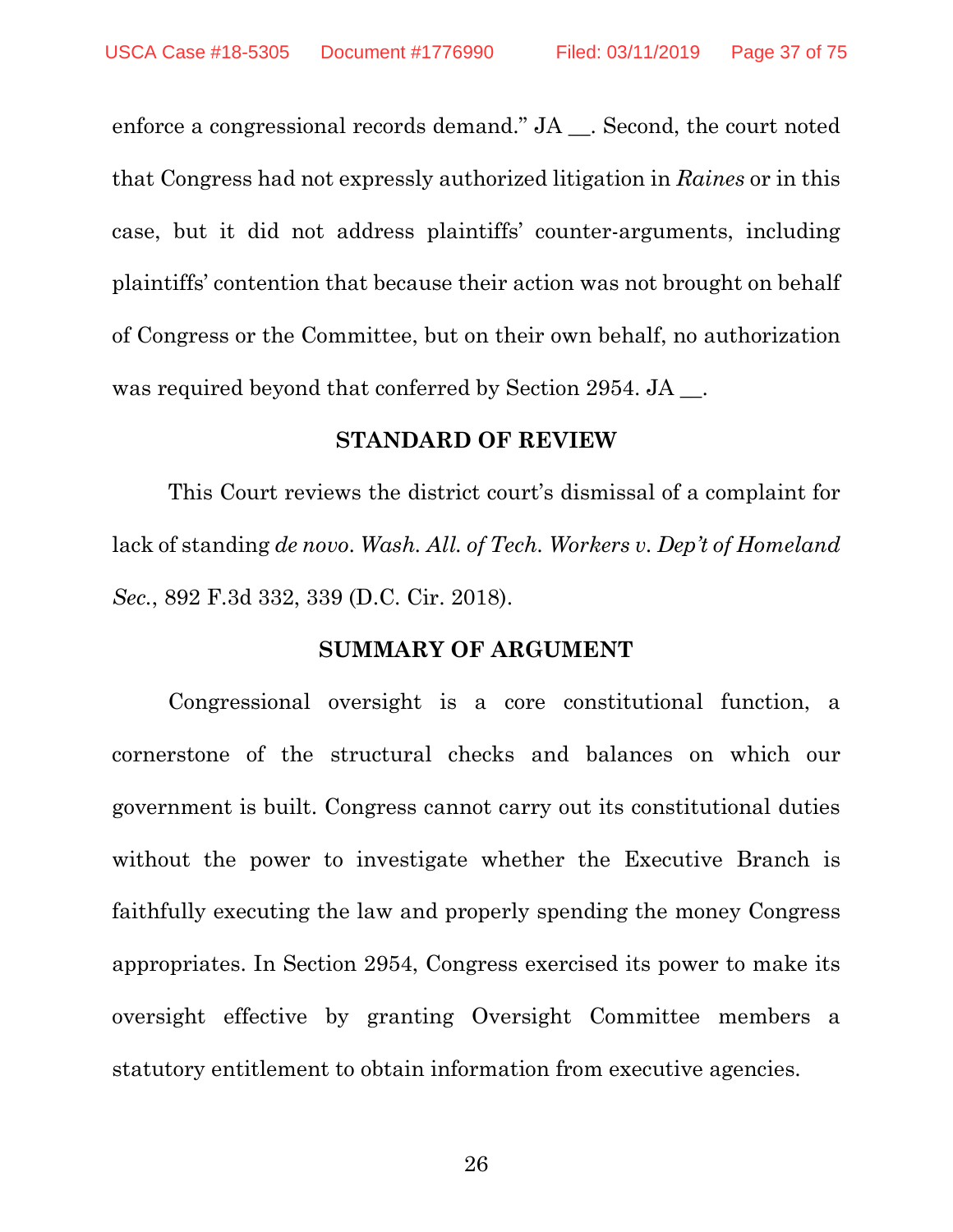The district court held that plaintiffs lack standing to enforce that entitlement because they have not suffered injury sufficient to meet the injury-in-fact requirement of Article III. That ruling is in error. The deprivation of a statutory right to information that plaintiffs alone possess has caused concrete and particularized harm that satisfies Article III's injury-in-fact requirement. The district court also erred in ruling that, because the right conferred by Section 2954 derives from their "official status" as members of the Oversight Committee, the right is not "personal" to each plaintiff. That view misreads *Raines* and renders Section 2954 a paper tiger.

**A.** This Court's inquiry should begin and end with Section 2954. Section 2954 grants a statutory right to information on "any seven members" of the House Oversight Committee who request information from an executive agency. That right may be exercised only by the rightholders; it is not shared with any Committee member who does not join the request and it is not shared generally with Members of Congress. The district court's ruling that members who request information under Section 2954 lack standing to sue when their request is denied effectively erases Congress's statutory grant of authority to Committee members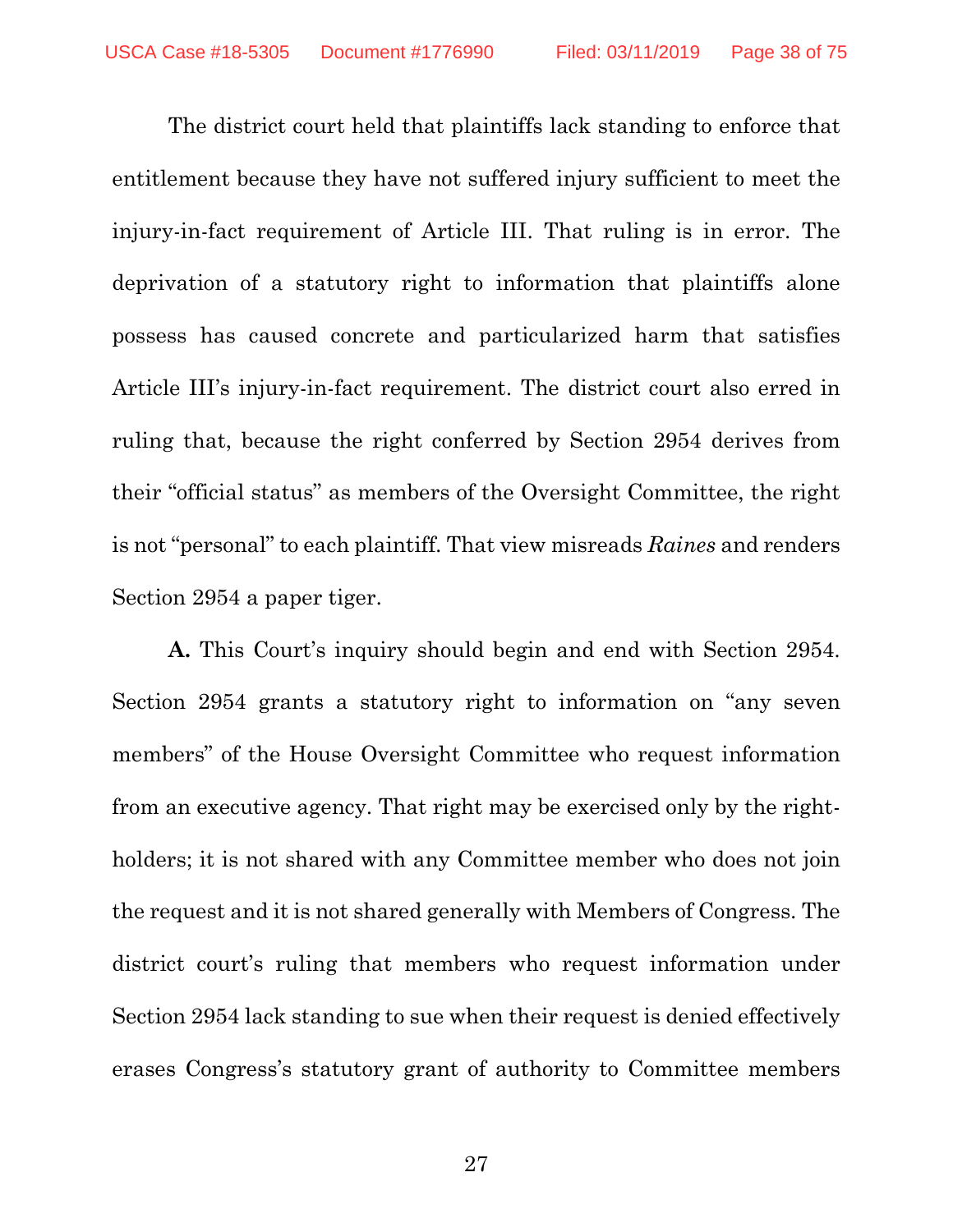and renders Congress's goal of giving minority members a right to the information needed for oversight a nullity.

**B.** *Raines* supports plaintiffs' standing. *Raines* reaffirms that legislators may suffer injuries to rights they hold by virtue of their office, and that the invasion of those rights may cause personal, concrete, and particularized harm to the legislators sufficient to constitute injury in fact. *Raines* goes on to recognize that, in some cases, personal injuries to legislators may also, in turn, cause serious harm to the institution. Regardless of whether the injury to plaintiffs here is denominated "personal" or "institutional," each plaintiff suffered concrete and personalized injury in fact.

**1.** Plaintiffs have sustained personal injury. Properly understood, Section 2954 satisfies *Raines*'s admonition that to have standing Members of Congress must seek to enforce a "right" that is "personal" to them. By reaffirming *Powell v. McCormack*, 395 U.S. 486, and *Coleman v. Miller*, 307 U.S. 433, *Raines* confirms that legislators suffer "personal" injury when rights that run with their office, but are personal to them, are nullified (*Coleman*) or denied (*Powell*). So too here. Plaintiffs' injury here is not, as in *Raines*, the loss of political power—an injury shared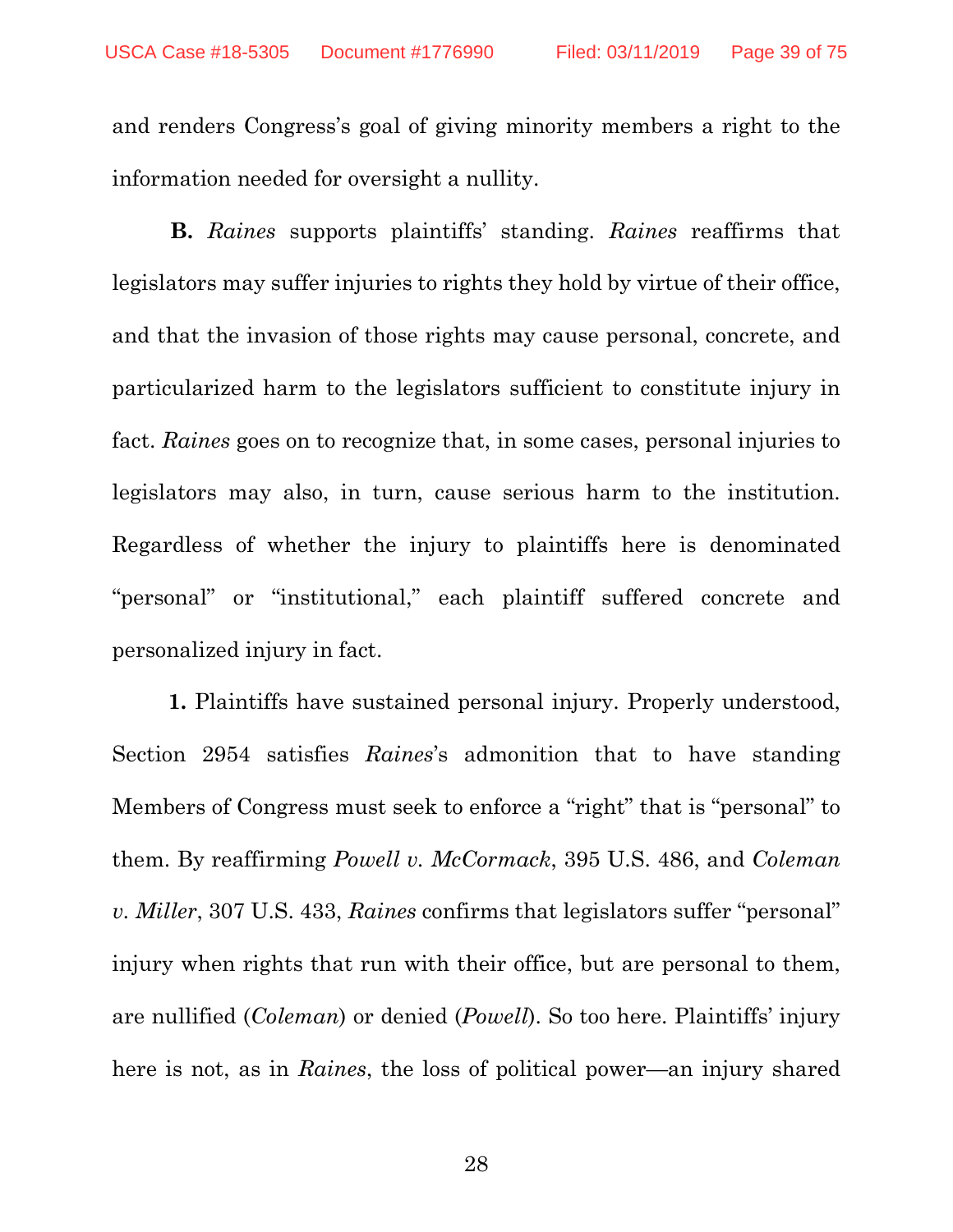equally by every Member of Congress. It is an informational injury that the plaintiffs alone have sustained.

**2.** To the extent that plaintiffs' injury may be characterized as "institutional," they are entitled to assert that injury because it is particularized to them and they have been delegated by the institution authority to claim entitlement to the requested information. Oversight is a core congressional function. *See, e.g.*, *McGrain v. Daugherty*, 273 U.S. 135 (1927). Denials of information inflict personal and particularized harm on each of the plaintiffs, but the denials also undermine the House's ability to enact informed legislation and ensure that executive agencies faithfully execute the law. *McGrain* drives home that Congress's "power of inquiry" must have an "enforcing process," because "some means of compulsion are essential to obtain what is needed." *Id.* at 175. In section 2954, Congress created that means of compulsion by authorizing groups of members of the Committee to exercise the institution's authority to obtain information from executive agencies. The decision below erodes that authority by cancelling Section 2954's delegation of informationgathering power to minority members.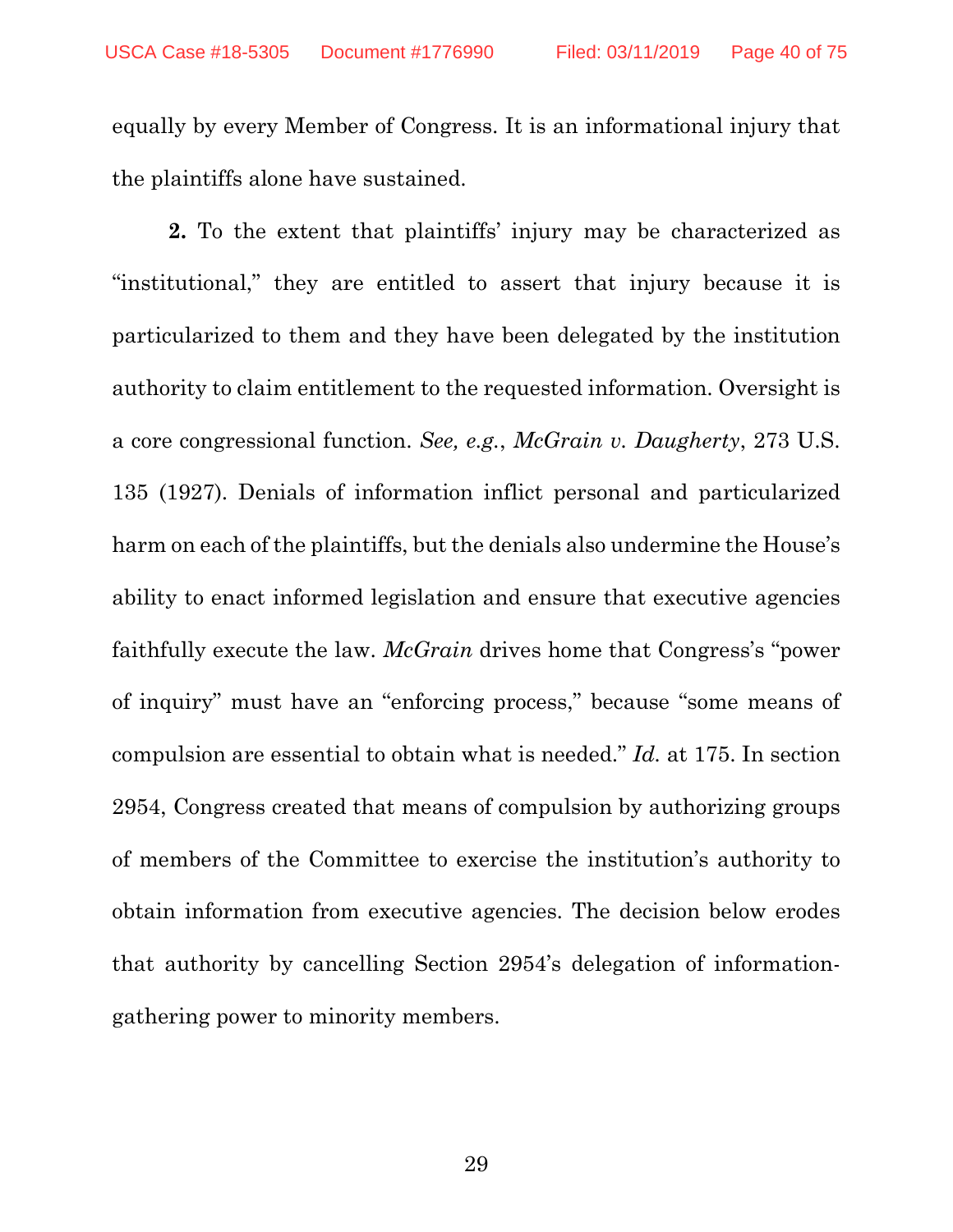**C.** In finding that plaintiffs lack standing, the court relied on two considerations discussed in *Raines* that do not bear on whether plaintiffs sustained injury in fact. First, the court faulted plaintiffs for failing to secure authorization to file suit or to enlist their majority-party colleagues to aid in finding an alternative remedy. Second, the court noted that, historically, the judiciary generally seeks to avoid resolving inter-branch disputes. The court erred on both counts.

By imposing on plaintiffs the duty to obtain House authorization before filing suit, the district court created a requirement at odds with Section 2954 and the nature of plaintiffs' case. This case was not brought in the name of or on behalf of the Oversight Committee or the House. Instead, it was brought by seventeen members of the Oversight Committee in their own names to vindicate their personal right of access. Section 2954 supplies all necessary authorization. It empowers seven or more committee members to take action without securing Committee or House approval. Further authorization was unnecessary, just as it was unnecessary for plaintiffs to secure majority member assistance to find an alternative remedy. Requiring majority approval or participation as a precondition to enforcing Section 2954 would defeat the statute's goal of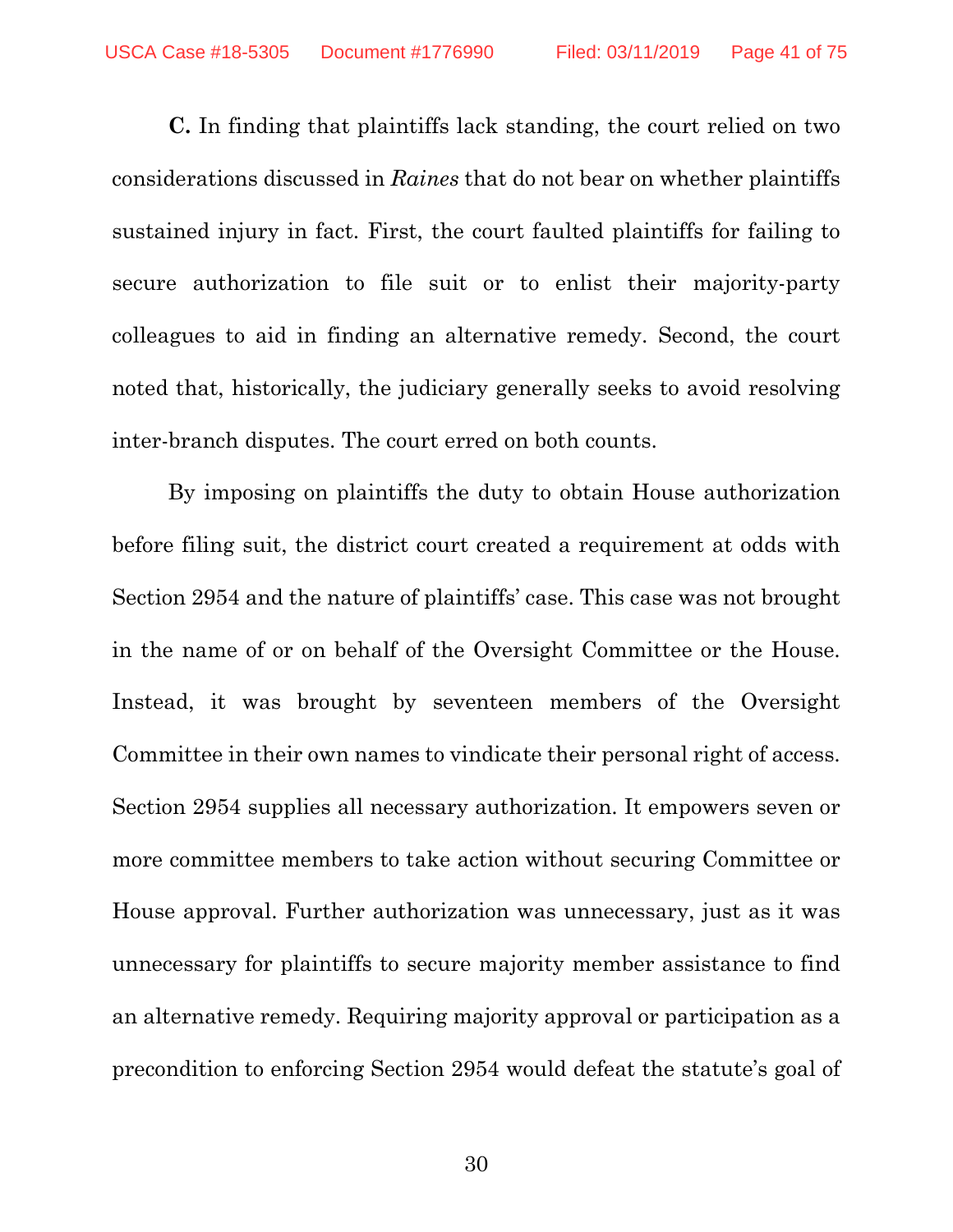empowering minority committee members to engage in oversight independent of their majority colleagues.

Also off-target is the district court's finding that the history of Section 2954's enforcement, and the hesitancy courts have in resolving inter-branch disputes, weigh against plaintiffs' standing. Section 2954's history shows that in the past agencies have cooperated with Committee members to fulfill requests, obviating any need for judicial intervention. That is no longer true. Plaintiffs' efforts to engage with GSA were unavailing, leaving plaintiffs with no recourse other than to seek relief from the courts.

In such circumstances, courts are not hesitant to decide cases involving Congress's right of access to government information. Courts in this Circuit routinely resolve cases challenging agency refusals to provide information to Congress, even in congressional subpoena cases where sensitive privilege issues may arise. *See*, *e.g*., *AT&T v. Dep't of Justice*, 551 F.2d 384 (D.C. Cir. 1976); *Comm. on Oversight & Gov't Reform v. Holder*, 979 F. Supp. 2d 1 (D.D.C. 2015). This case is no different.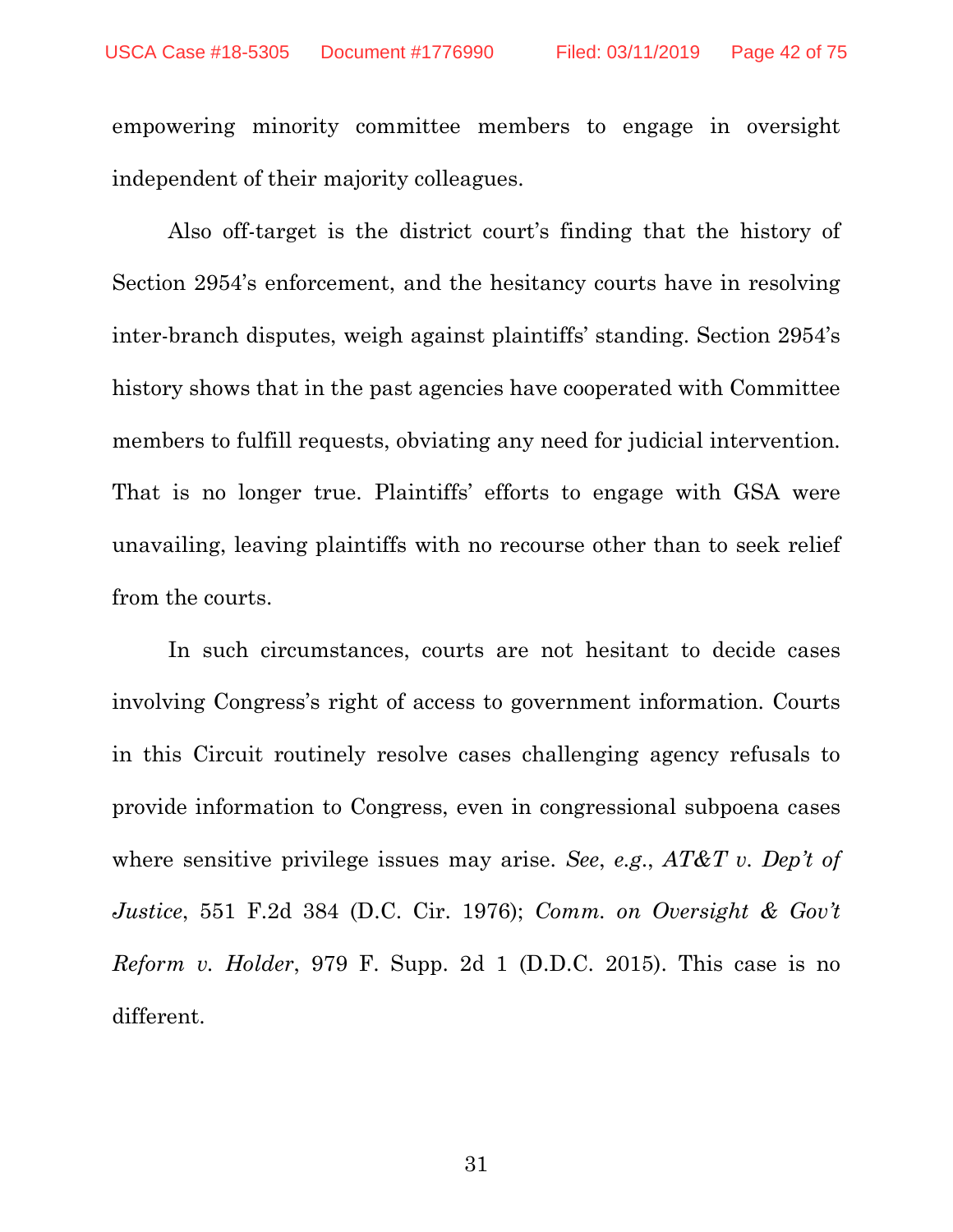#### **ARGUMENT**

The "irreducible constitutional minimum" of Article III standing "consists of three elements. The plaintiff must have (1) suffered an injury in fact, (2) that is fairly traceable to the challenged conduct of the defendant, and (3) that is likely to be redressed by a favorable judicial decision." *Spokeo,*136 S. Ct. at 1547 (citations omitted). "[T]o establish injury in fact, a plaintiff must show that he or she suffered 'an invasion of a legally protected interest' that is 'concrete and particularized,' and 'actual or imminent, not conjectural or hypothetical.'" *Id.* at 1548 (quoting *Lujan v. Defs. of Wildlife*, 504 U.S. 555, 560 (1992)). The Supreme Court has consistently held that the deprivation of a statutory right to information inflicts personal, particularized and concrete injury in fact sufficient to confer standing on those entitled to the information. *Id*. at 1549-50; *accord FEC v. Akins*, 524 U.S. 11, 21 (1998); *Public Citizen v. Dep't of Justice*, 491 U.S. 440, 449 (1989); *see also Friends of Animals v. Jewell* (*Jewell II*), 828 F.3d 989, 992 (D.C. Cir. 2016).

Plaintiffs' injury—the deprivation of information to which they are entitled by law and that they need to perform their congressionally delegated oversight function—is traceable to GSA's unlawful denial of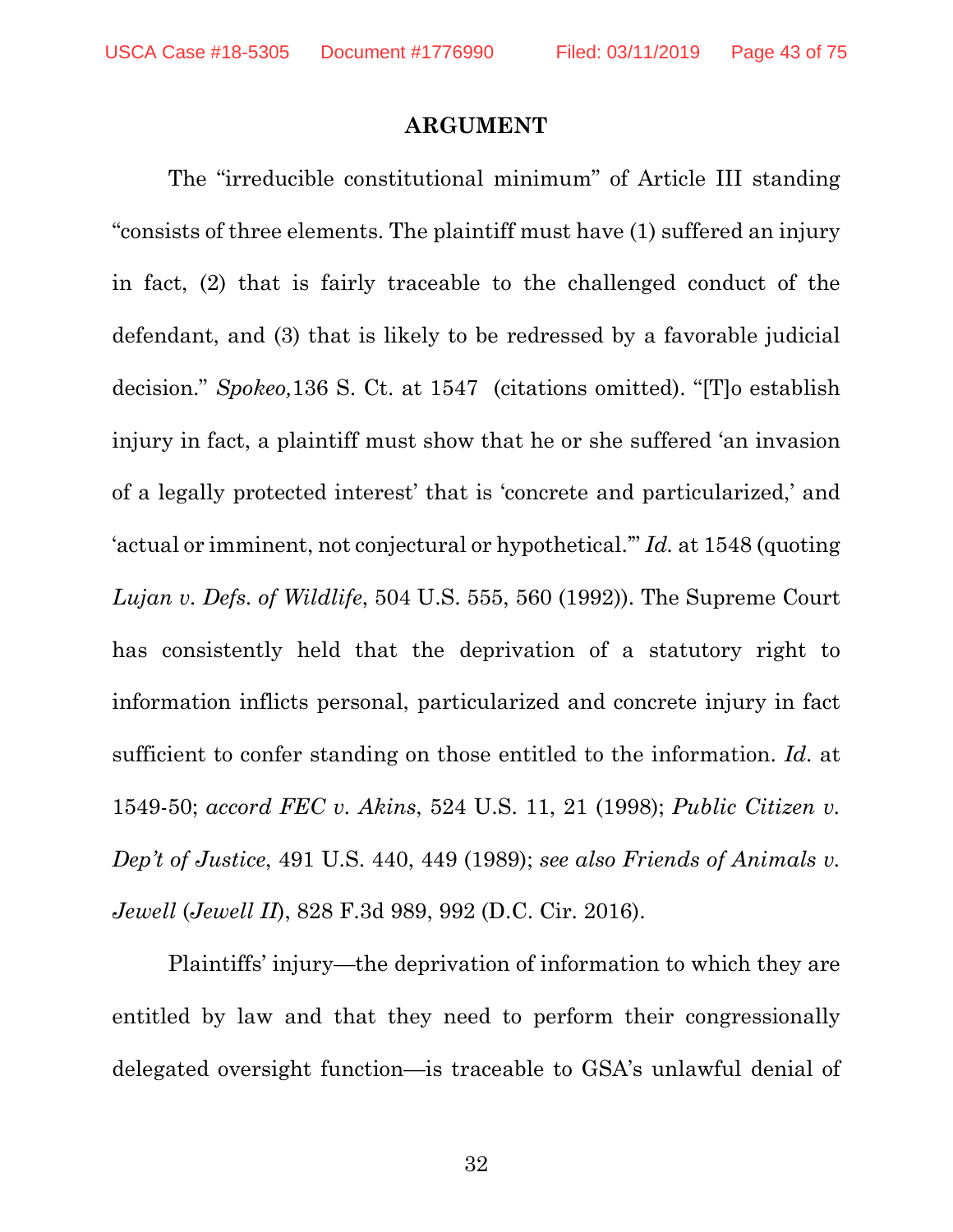their request. Plaintiffs' injury is particularized and concrete. And the relief plaintiffs seek—an order directing GSA to produce the requested information—would unquestionably redress their injury. Neither GSA nor the district court contested these points below. Accordingly, the only disputed issue is whether plaintiffs have alleged a deprivation of a legally protected interest to information sufficient to satisfy the injury-in-fact requirement. As demonstrated below, the answer to that question is yes.

## **A. Plaintiffs have suffered injury in fact.**

Congress may by statute create enforceable rights to executive agency information, and the "judgment of Congress" is "important" in determining whether the invasion of "an intangible harm," including informational harm, "constitutes injury in fact." *Spokeo*, 136 S. Ct. at 1549. Congress has explicitly created a right to government information in Section 2954 that is personal to the members of the Oversight Committee who exercise that right, and the invasion of that right inflicts injury in fact.

The Supreme Court explained in *FEC v. Akins* that a plaintiff "suffers an 'injury in fact' when the plaintiff fails to obtain information which must be publicly disclosed pursuant to a statute." 524 U.S. at 21;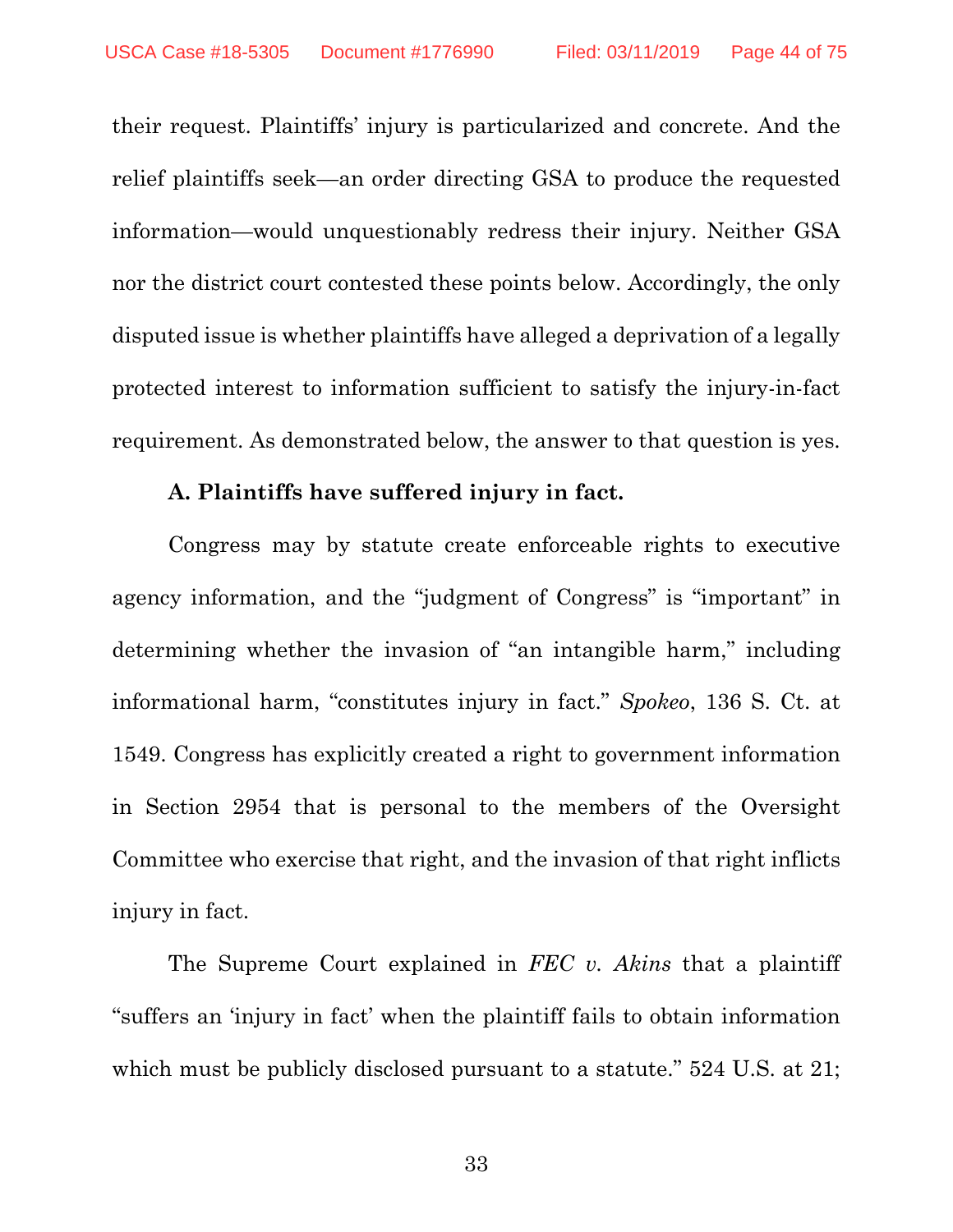*see also Public Citizen*, 491 U.S. at 449 (holding that failure to obtain information subject to disclosure under Federal Advisory Committee Act "constitutes a sufficiently distinct injury to provide standing to sue"). Following *Akins*, this Circuit has recognized that "a denial of access to information can work an 'injury in fact' for standing purposes, at least where a statute (on the claimants' reading) requires that the information 'be publicly disclosed' and there 'is no reason to doubt their claim that the information would help them.'" *Friends of Animals v. Jewell (Jewell I)*, 824 F.3d 1033, 1040-41 (D.C. Cir. 2016) (citations omitted).

The key defect in the ruling below is the court's failure to recognize that the rights Section 2954 confers are "personal" to the handful of Members of Congress authorized to make requests under the statute. There is every reason to conclude that Congress intended these rights to be personal and enforceable by Committee members. In fact, the district court's analysis of Section 2954 goes a long way to establish plaintiffs' claim that the right belongs to them and no one else. As the district court put it, "Section 2954 is unique in that it grants a statutory right to seven members of the House Oversight Committee—a true minority (seven members) of a minority of the House of Representatives (those Members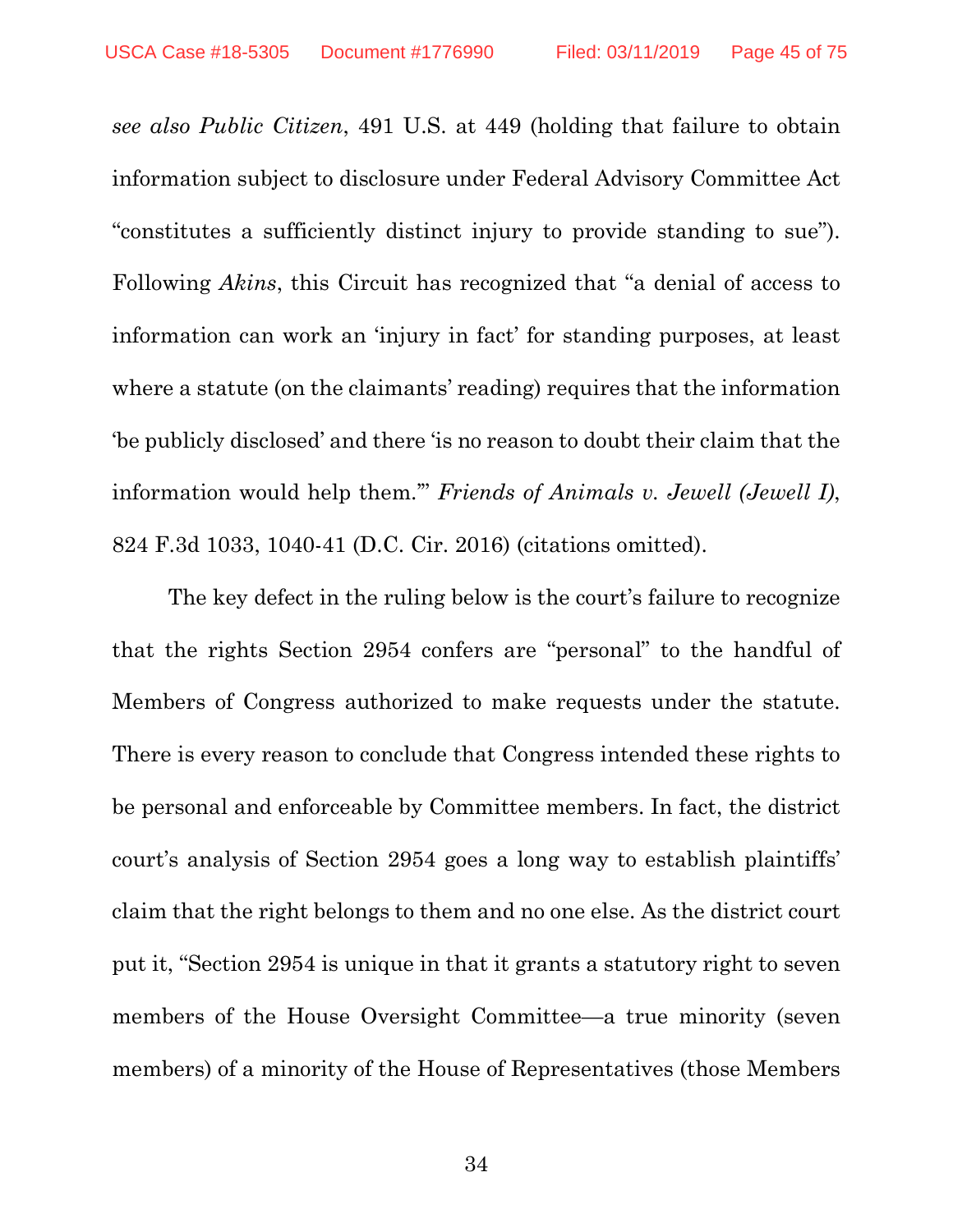on the Oversight Committee)—to request and receive information from an Executive agency." JA \_\_. The court also noted that the "Seven Member Rule thus provides a statutory mechanism for members of the minority party to obtain records from the Executive Branch to support the Committee's oversight function." JA \_\_. And the court added that "[n]ot every Member even possesses the right to make a Seven Member Rule request—only a small percentage do and, even then, it must be a collective demand." JA \_\_.

Under the Supreme Court's standing precedents, the right is personal. In *Spokeo*, for example, the Court addressed "personal" injury as part of the "particularization" requirement for standing. The Court said that "[f]or an injury to be 'particularized,' it 'must affect the plaintiff in a personal and individual way.'" *Spokeo*, 136 S. Ct. at 1548 (quoting *Lujan*, 504 U.S. at 560 n.1). In *Akins*, the Court held that the deprivation of information that impaired the plaintiffs' ability to "evaluate candidates for public office" constituted injury in fact, and that the plaintiffs' "injury consequently seems concrete and particular." 524 U.S. at 21. Here, the deprivation of information constitutes injury, but the deprivation also thwarts each plaintiff's ability to fulfill the oversight responsibility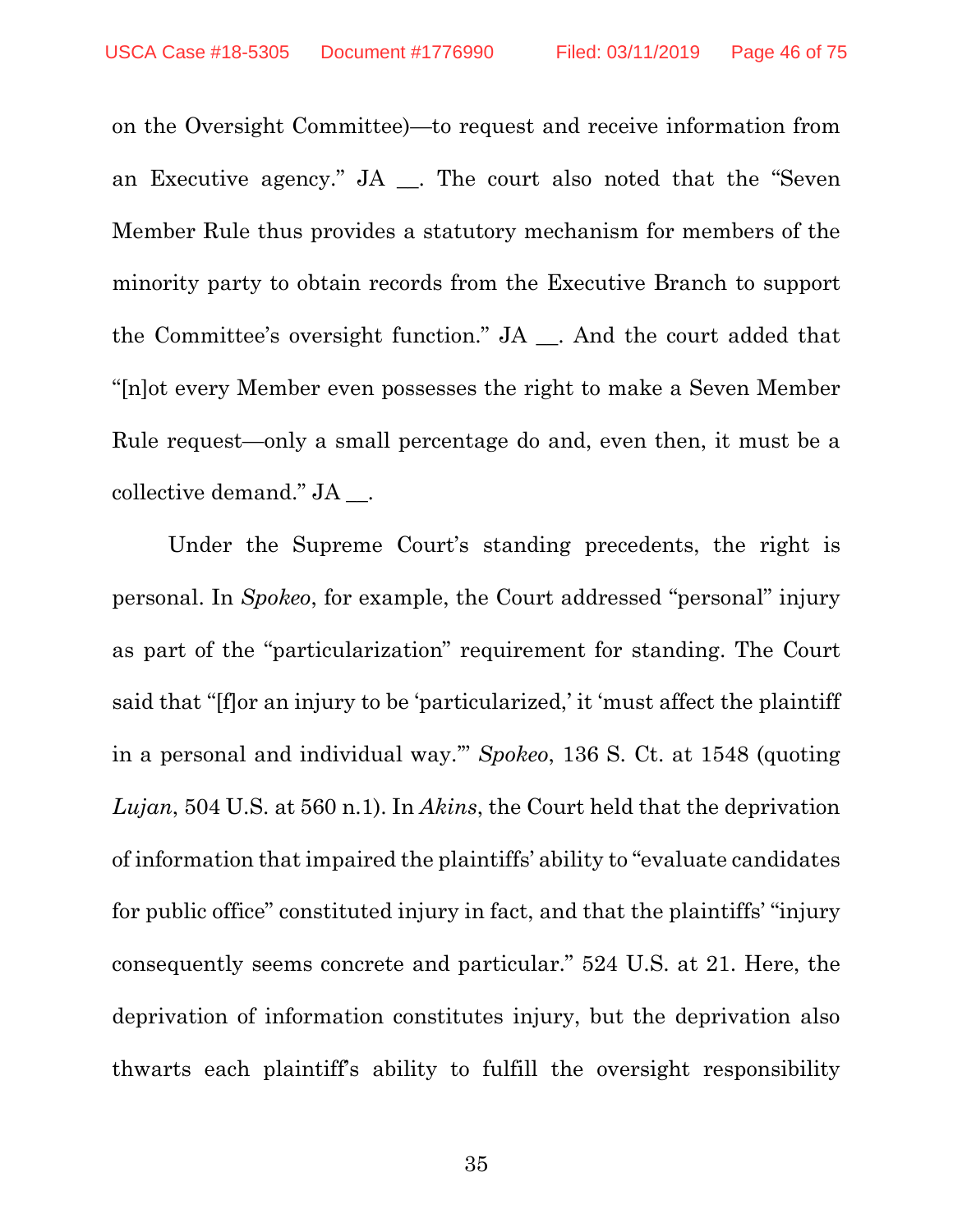delegated to them by their House colleagues. The district court agreed that, "[t]o the extent that *Raines* demands that an individual Member of Congress have an injury that is both concrete and particularized[,] … this case bears those characteristics in a way that other cases post-*Raines* have not." JA \_\_.

The discord between the district court's description of the "statutory right" as belonging only to Oversight Committee members who exercise it, and the court's holding that the right is not "personal" to them because it is based on their "official status," is stark. The court paradoxically asserted that although plaintiffs themselves "possess[]" the right, it is nonetheless only an institutional right that runs to Congress generally and is shared equally by all its Members, not just the Members who made the request. The two rulings are irreconcilable. Only the first ruling that Section 2954 "grants a statutory right" to members of the Oversight Committee who "possess[]" it—is correct, as the text and purpose of Section 2954 demonstrate. Courts, after all, "proceed from the understanding that '[u]nless otherwise defined, statutory terms are generally interpreted in accordance with their ordinary meaning.'" *Sebelius v. Cloer*, 569 U.S. 369, 376 (2013) (citation omitted).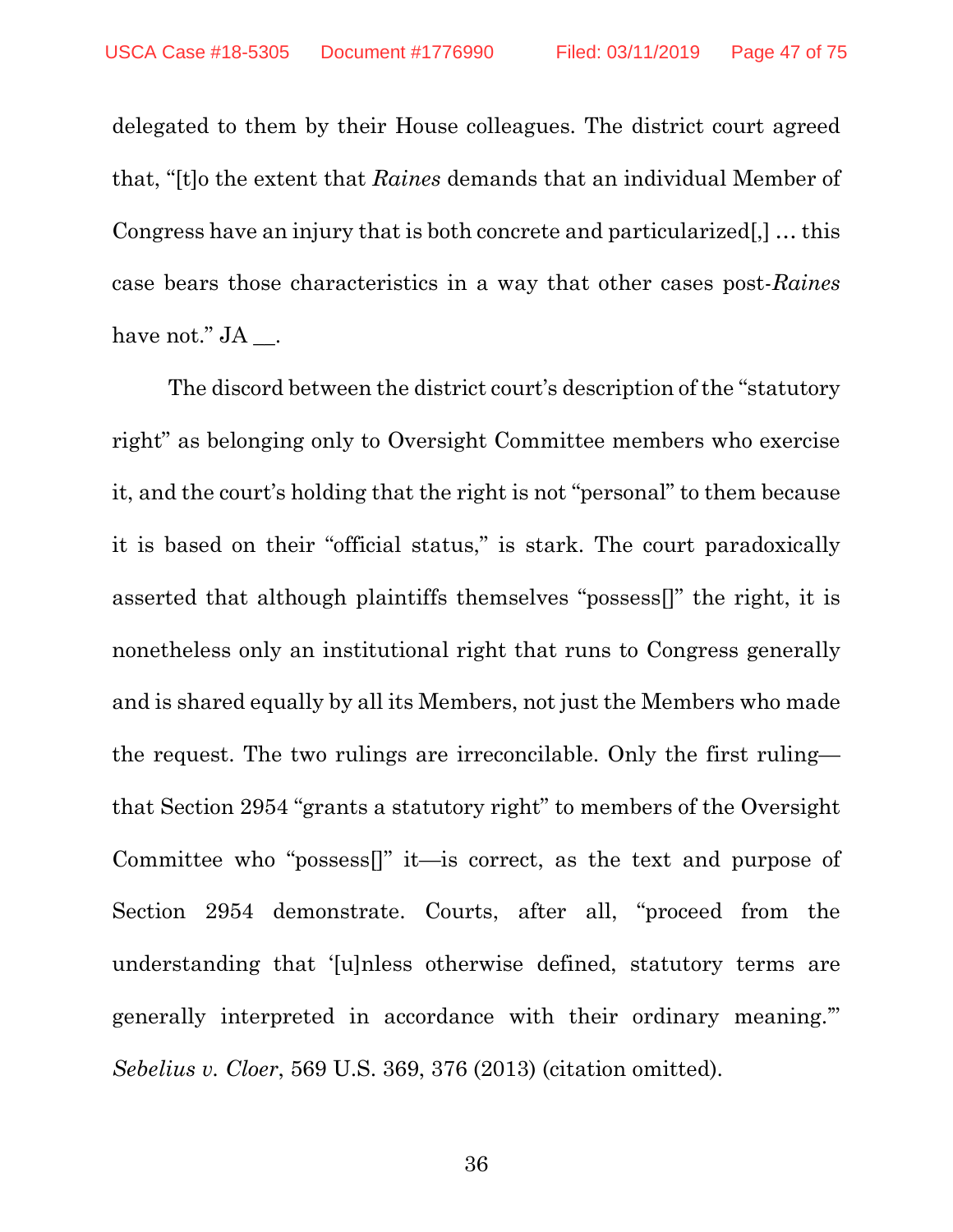The inquiry into whether the right conferred by Section 2954 is personal to the plaintiffs should begin and end with the text of Section 2954. The rights-creating text provides that "[a]n Executive agency, "on request of … any seven members" of the House Oversight Committee, "*shall* submit any information requested of it relating to any matter within the jurisdiction of the Committee." The word "shall" is "the language of command," *Alabama v. Bozeman*, 533 U.S. 146, 153 (2001) (citation omitted), and "courts will 'ordinarily presume that Congress intends the executive to obey its statutory commands.'" *Chamber of Commerce v. Reich*, 74 F.3d 1322, 1328 (D.C. Cir. 1996) (citation omitted).

That presumption applies with full force here. This Court in *Jewell I* twice italicized the word "shall" in Section 10(c) of the Endangered Species Act, 16 U.S.C. § 1539(c), to emphasize that, in construing disclosure provisions, "shall" means that an agency "must disclose information" and "clearly creates a right to information upon which a claim of informational standing may be predicated." 824 F.3d at 1041. In Section 2954, the rights-creating language is far more targeted and narrower than the rights-creating language Congress has used in other statutes establishing a right of access to government information, which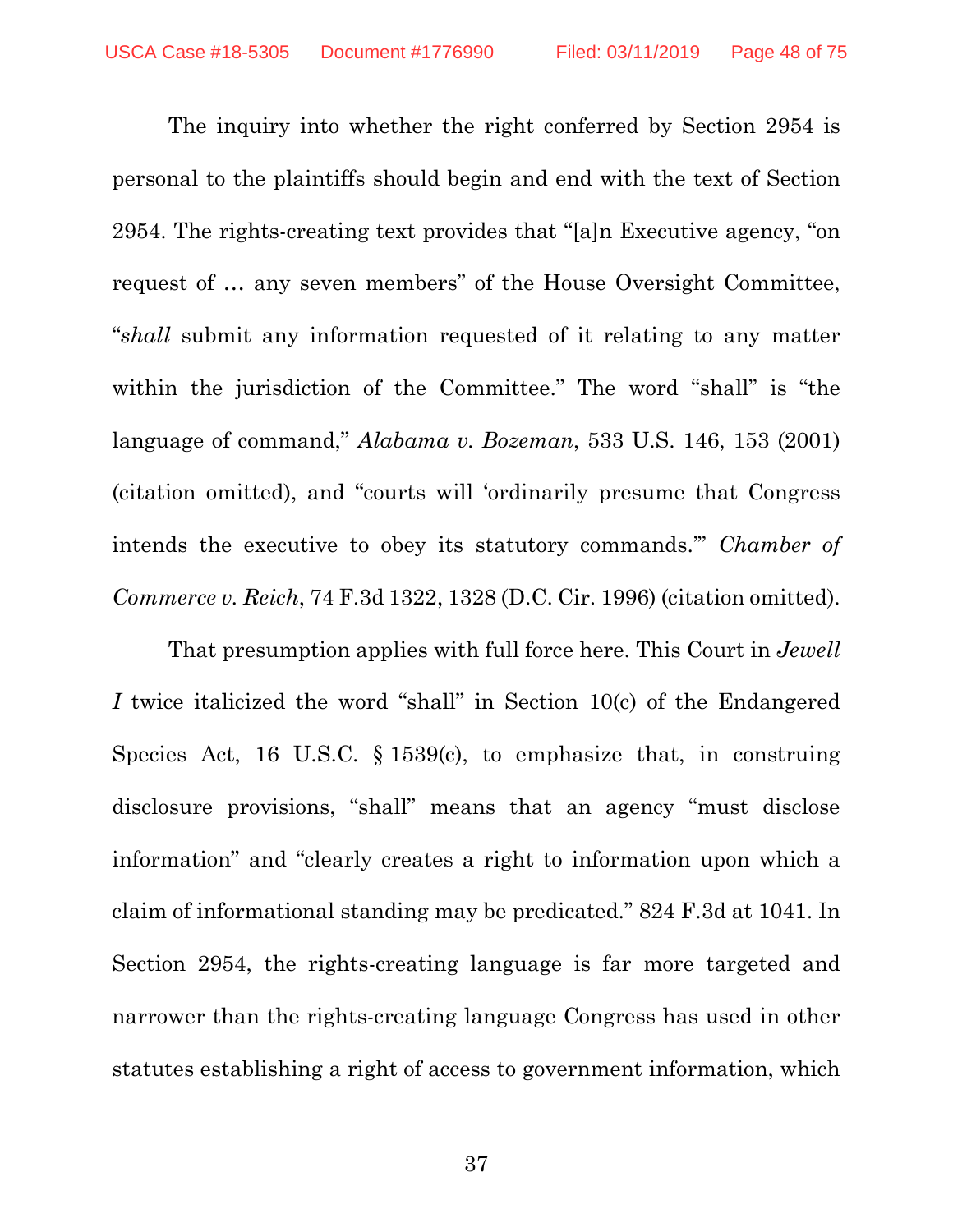often confer an enforceable, personal right to information on anyone who seeks access to it.[11](#page-48-0) As in *Jewell I*, the statute at issue thus creates a *right*  to information.

The only remaining question is whether the right conferred by the statute is "personal" to plaintiffs or is instead an "institutional" right. *Raines* defines an "institutional" right as one the invasion of "which necessarily damages all Members of Congress and both Houses of Congress equally." *Raines*, 521 U.S. at 821. Section 2954 confers a right to information that belongs exclusively to those members who have joined with at least six other committee members to make the request. The members' rights are not transferable and are not shared with any Committee member who refrained from joining in a request. Nor are the requesting members' rights shared equally with all Members of Congress. To be sure, other Oversight Committee members and Members of the House may benefit from plaintiffs' access to the requested

 $\overline{\phantom{a}}$ 

<span id="page-48-0"></span><sup>11</sup> *See*, *e.g.*, 5 U.S.C. § 552(a)(3)(A) (Freedom of Information Act, authorizing "any person" to demand access to agency records); 5 U.S.C. § 552b(h) (Government in the Sunshine Act, authorizing "any person" to bring suit to compel agency to disclose specified information); 16 U.S.C. § 1539(c) (Endangered Species Act, requiring that certain information "shall be available to the public as a matter of public record at every stage of the proceeding").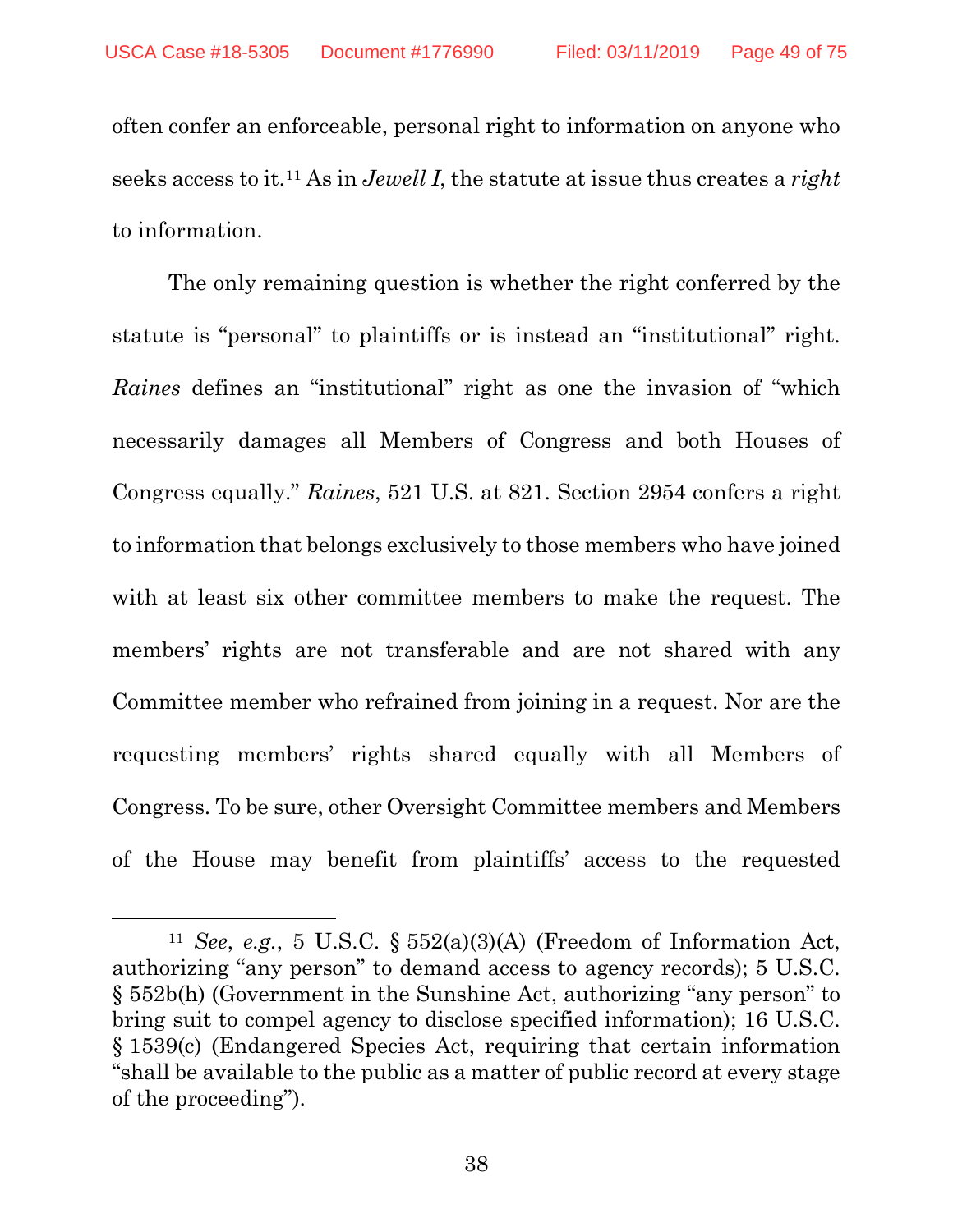information, but none of them may invoke that right, let alone has a personal or particularized stake in access.

There is, moreover, no reason to conclude that Congress cannot confer a "personal" right on its own members. This unexplained assumption, which lies at the core of the district court's ruling, is incorrect. *Raines* does not suggest, let alone hold, that Congress may not designate certain members who, unlike their peers, have special rights to demand access to government-held information.

Nor could it. One of *McGrain*'s lessons is that the Necessary and Proper Clause of the Constitution, Art. I, § 8, cl. 17, gives Congress wide latitude to delegate its information-gathering authority as it sees fit. 273 U.S. at 158, 160-63, 175. Oversight is not intrinsically an activity that Congress must undertake as a whole; indeed, doing so would be intolerably unwieldy. For that reason, Congress has always delegated its information-gathering function to committees created by the rules of each House. Every House committee has subpoena power, *see* House Rule  $XI(m)(1)$ , and subpoenas issued by committees are valid and enforceable, even though they have no statutory pedigree. *McGrain*, after all, enforced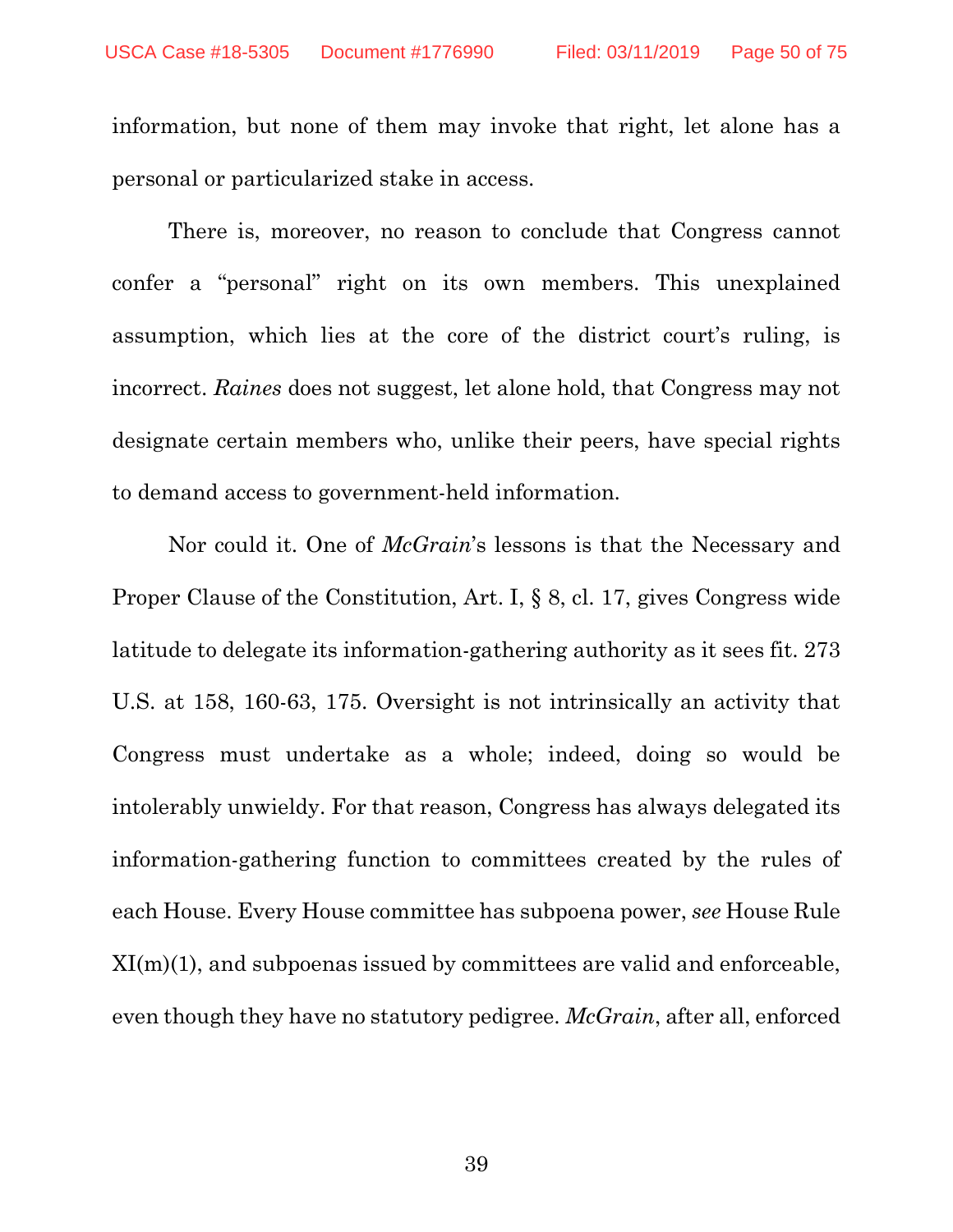a subpoena issued by a five member, *ad hoc*, Senate Committee organized to investigate the then-Attorney General. 273 U.S. at 151-53.

There is also no basis for restricting congressional delegations of oversight powers to committees, as opposed to other groupings of members constituted by either House or Congress. Indeed, the delegation of authority to Oversight Committee members in Section 2954 stands on even firmer ground than delegations to committees made by House and Senate rules. Section 2954 is, after all, a *statute* enacted through bicameral congressional action and signed into law by the President. And the statute's operation depends on the ability of Committee members to obtain requested information and, if necessary, to compel compliance.

Unquestionably, Congress may empower "any person" to obtain records from executive agencies under the Freedom of Information Act (5 U.S.C. § 552), as well as records from federal advisory committees (5 U.S.C. App. II) and the Federal Election Commission (52 U.S.C. § 30110). Congress also may authorize the judiciary to give any party in civil litigation the right to subpoena agency records. *See* 28 U.S.C. § 2072 and Rule 45, FRCP. As the Supreme Court observed, "of course, there is abundant statutory precedent for the regulation and mandatory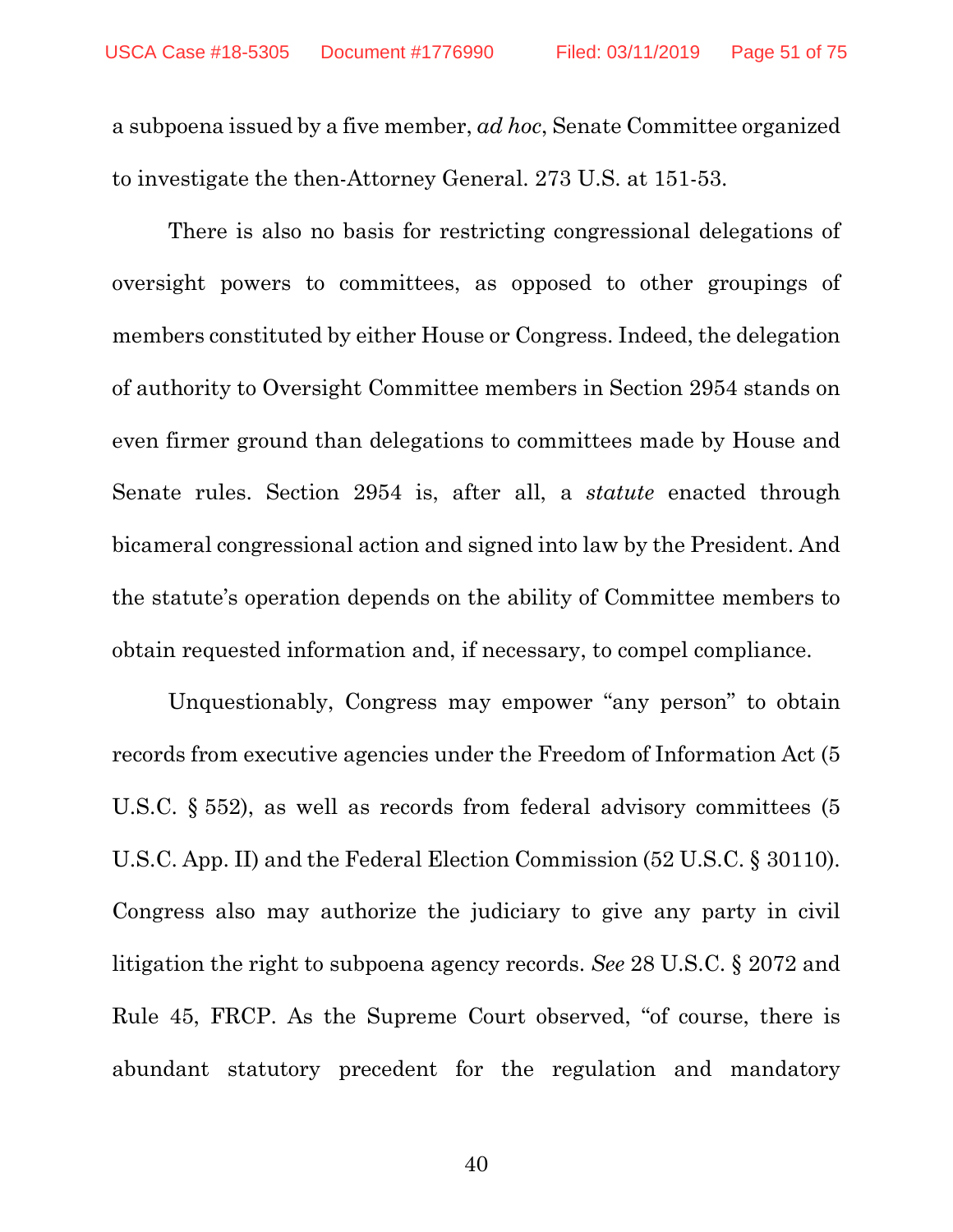disclosure of documents in the possession of the Executive Branch." *Nixon v. Admin. of Gen. Servs.*, 433 U.S. 425, 445 (1977). Save for the few constitutionally organized departments of government, the administrative and executive agencies, including GSA, exist only by the will of Congress. For these reasons, the district court's theory that Congress lacks the power to enact a statute granting a critical mass of House Oversight Committee members an enforceable right to carry out oversight activities is without support.

Nonetheless, the district court concluded, without explanation, that Congress did not delegate a "personal" and enforceable right to its own members in Section 2954. The consequences that would follow from that ruling underscore its error. If, as the court held, the "rights" conferred on Committee members by Section 2954 cannot support a claim in federal court because they are not "personal" but are "institutional," those rights would be enforceable, if at all, only by congressional action. To state that alternative lays bare its defects. Accepting the district court's ruling would erase Congress's delegation of authority to Committee members, thereby making hash out of Section 2954's text, which separately delegates information-gathering authority to the Oversight Committees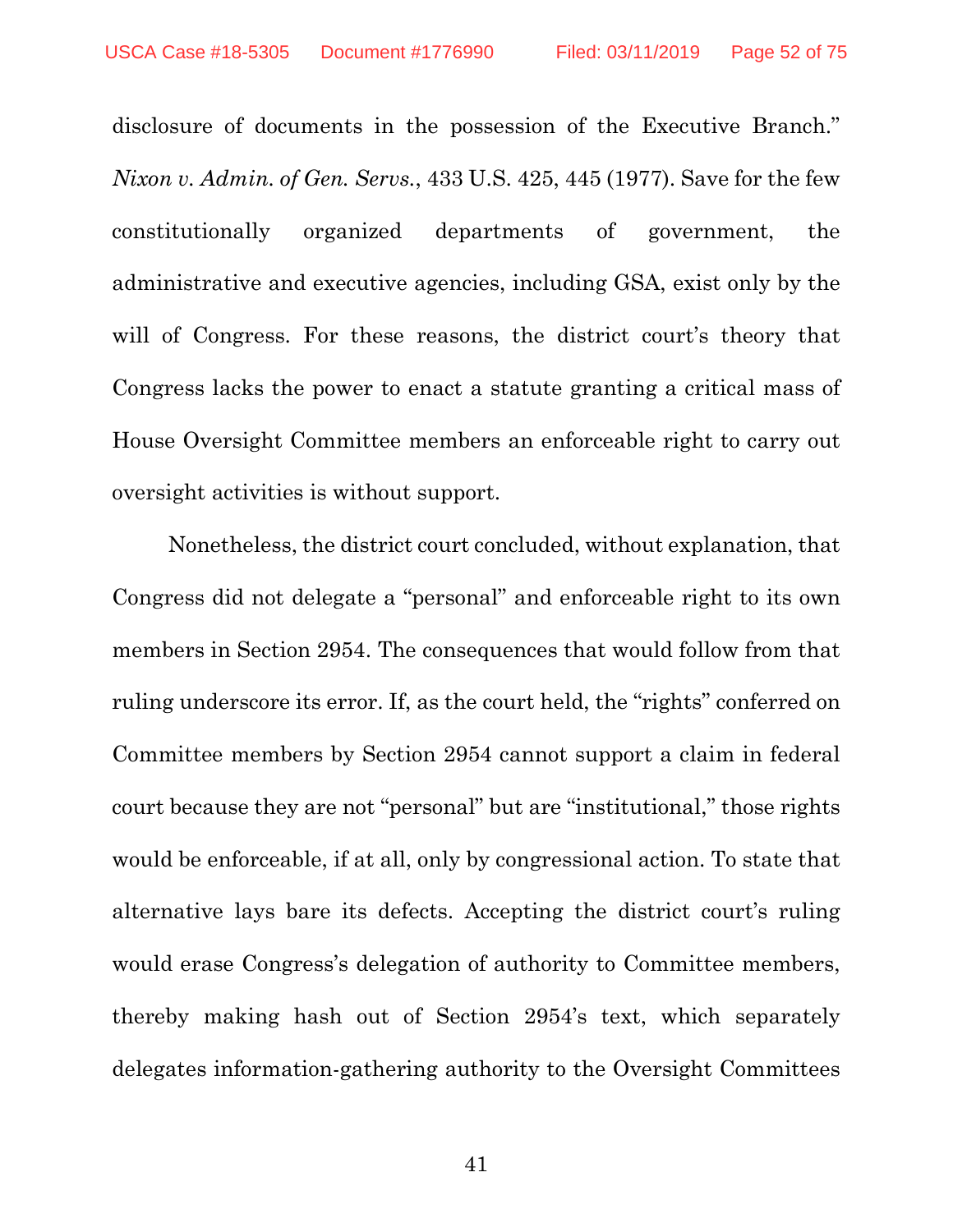*and* to their members. *Cf. Barnhart v. Sigmon Coal Co*., 534 U.S. 438, 462 (2002) ("parties should not seek to amend [a] statute by appeal to the Judicial Branch"). Because Section 2954 creates a right that is personal to plaintiffs, and the invasion of that right constitutes injury in fact, the judgment below should be reversed.

### **B.** *Raines v. Byrd* **confirms plaintiffs' standing.**

The district court's erroneous decision that the right plaintiffs assert in this case is not "personal" tainted the district court's application of *Raines*. To be sure, *Raines* is hardly a direct precedent here. In *Raines*, and virtually every other legislative standing case, the plaintiffs claimed to have suffered institutional injuries resulting from an asserted loss of political power that could be redressed by legislative action; they did not "claim that they have been deprived of something to which they *personally* are entitled." *Raines*, 521 U.S. at 821 (emphasis in original). Not so here. Unlike *Raines*, this case has nothing to do with abstract notions of vote dilution. It is an action to compel the production of information to which plaintiffs are entitled under law. As the district court acknowledged, the right to request and receive information under Section 2954 does not run to Congress. JA\_. The right may be invoked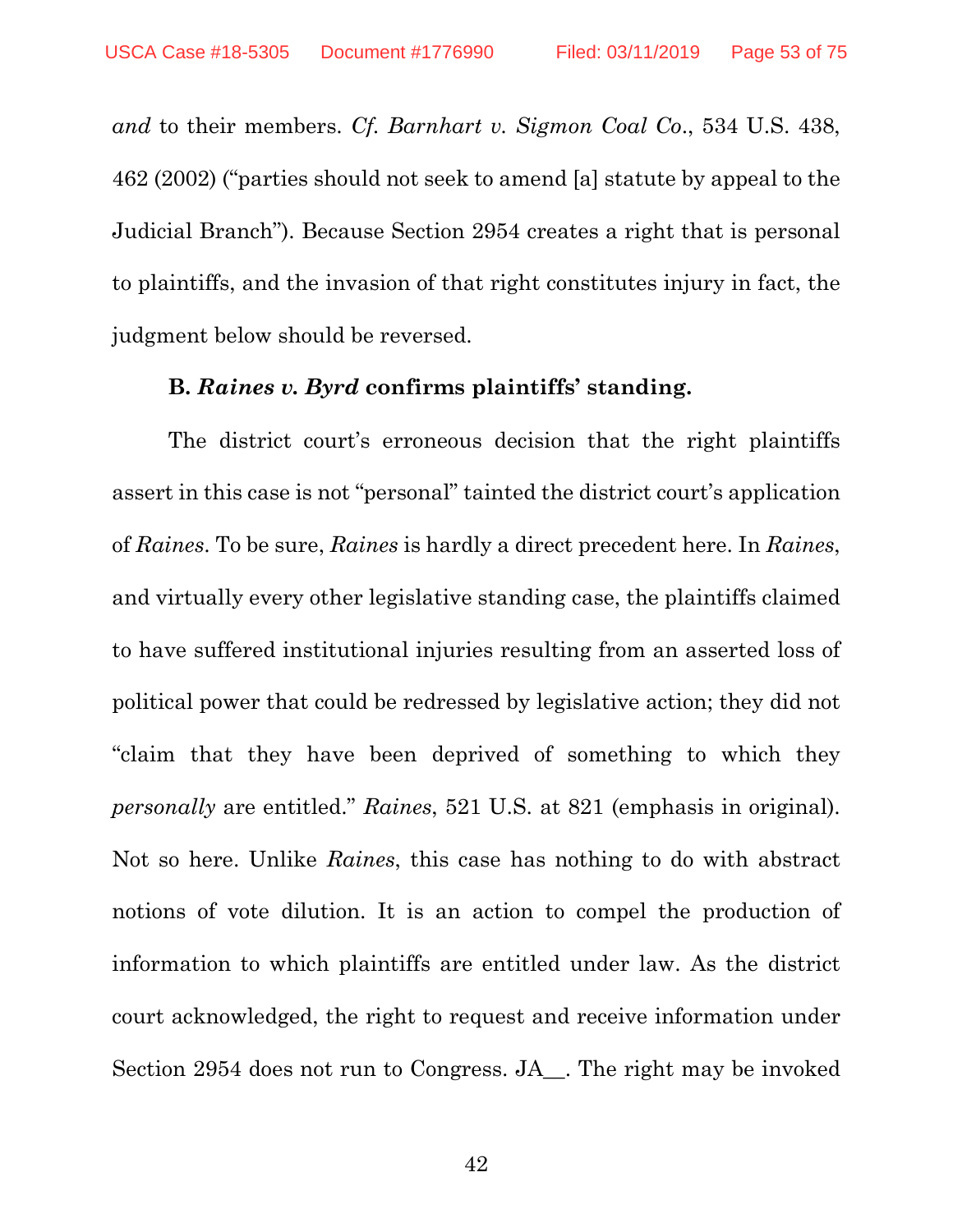only by members of specified committees; they alone among the five hundred and thirty-five Members of Congress "possess[]" this right. JA  $-$ .

Properly understood and applied, *Raines* supports plaintiffs' standing. Regardless of whether the injury flowing from GSA's denial is labeled "personal" or "institutional," plaintiffs have a "personal stake" in receiving the information they requested from GSA and "the alleged injury suffered is particularized" as to them. *Raines*, 521 U.S. at 819 (citations omitted). And the court below compounded its error by suggesting that legislator-plaintiffs may not suffer injury that is both "personal" and "institutional." After all, the court acknowledged that there may be some instances, such as the circumstances of *Coleman*, in which some individual legislators but not others would have standing to press institutional injuries. JA \_\_. As the Supreme Court explained in *Raines*, the successful standing claim in *Coleman* was by legislators whose votes in favor of ratifying a constitutional amendment had been nullified; legislators who opposed the amendment would obviously not have had the same claim to standing. *Raines* 521 U.S. at 823-24.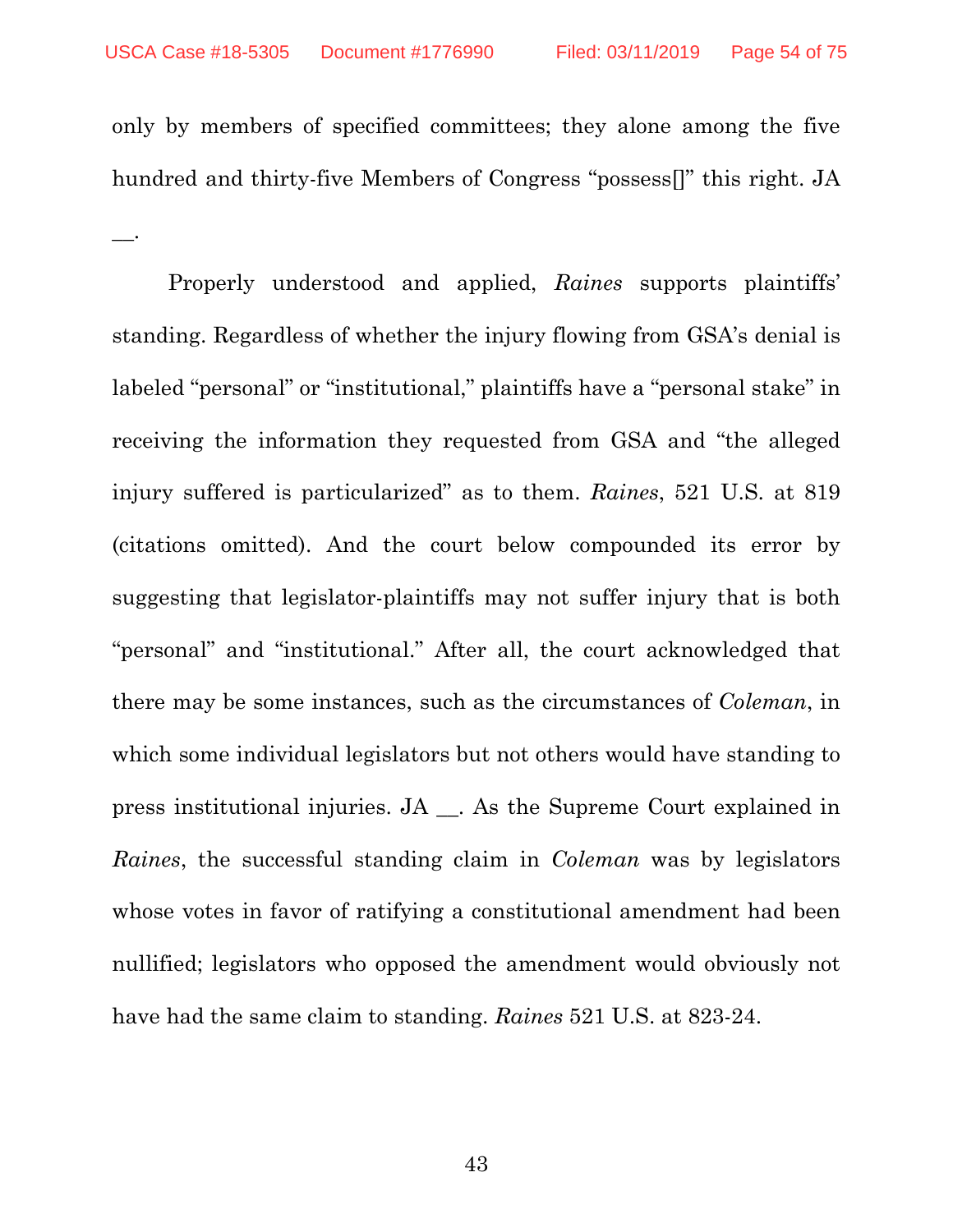### **1. The deprivation plaintiffs suffered is "personal."**

The district court erred in reading *Raines* to forbid legislator standing by defining "personal" injury to exclude any injury "stemming from their official status as legislators, as opposed to injury suffered in their private capacities." JA \_\_. *Raines* draws no such line, and certainly not the bright line adopted by the district court. To the contrary, by reaffirming *Powell v. McCormack*, 395 U.S. 486 (1969), and *Coleman v. Miller*, 307 U.S. 433 (1939), *Raines* confirms that legislators may have standing to sue based on injuries sustained by virtue of their office, so long as the rights invaded are "personal" to them. 521 U.S. at 820-22; *see also id*. at 832 (Souter, J., concurring); *cf. id.* at 841 (Breyer, J., dissenting) (pointing out that "the Constitution does not draw an absolute line between disputes involving a 'personal' harm and those involving an 'official' harm").

*Raines* reaffirmed *Powell*, which held that Representative Powell had standing to assert his right to his seat in Congress and to pay denied to him by the House, even though those rights were based on his status as an elected official. *Raines* drives this point home when it distinguishes the injuries alleged by Powell from those alleged by the *Raines* plaintiffs.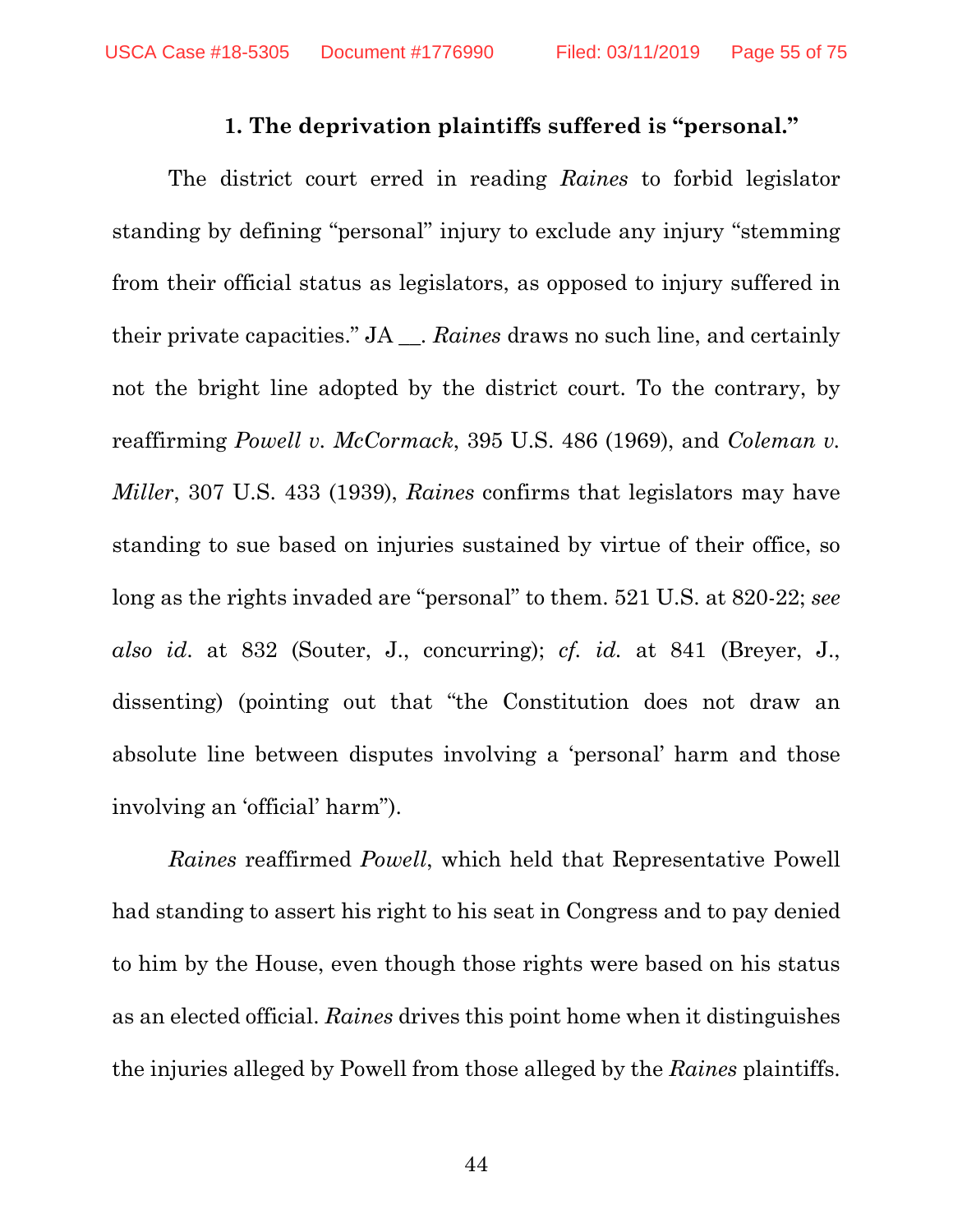To be sure, *Raines* characterizes Powell's rights as both "personal" and "private," and uses these words interchangeably. *Raines*, 521 U.S. at 821. But *Raines* nowhere suggests that a right that is premised on plaintiff's status as an elected official cannot be the basis for an injury sufficiently "personal" to support standing. To the contrary, the claims in *Powell* necessarily were based on Representative Powell's status as a duly elected Member of Congress. Instead, *Raines* distinguishes *Powell* on the ground that, in contrast to the concrete injuries alleged by Powell, the *Raines* plaintiffs did "not claim that they have been deprived of something to which they *personally* are entitled—such as their seats as Members of Congress after their constituents had elected *them.*" *Raines*, 521 U.S. at 821 (emphases in original). In this passage, the Court uses the word "personal" in its ordinary sense, that is, "belonging to or affecting a particular person rather than to anyone else."[12](#page-55-0)

*Raines* also points out that, unlike *Powell*, the *Raines* plaintiffs asserted "institutional injury (the diminution of legislative power), which

 $\overline{\phantom{a}}$ 

<span id="page-55-0"></span><sup>12</sup> *See*, *e.g*., *Personal*, Oxford English Dictionary https://en.oxford dictionaries.com/definition/personal (last visited Feb. 12, 2019); *Webster's Third New International Dictionary* 1686 (1976) (defining "personal" as "of or relating to a particular person: affecting one individual or each of many individuals").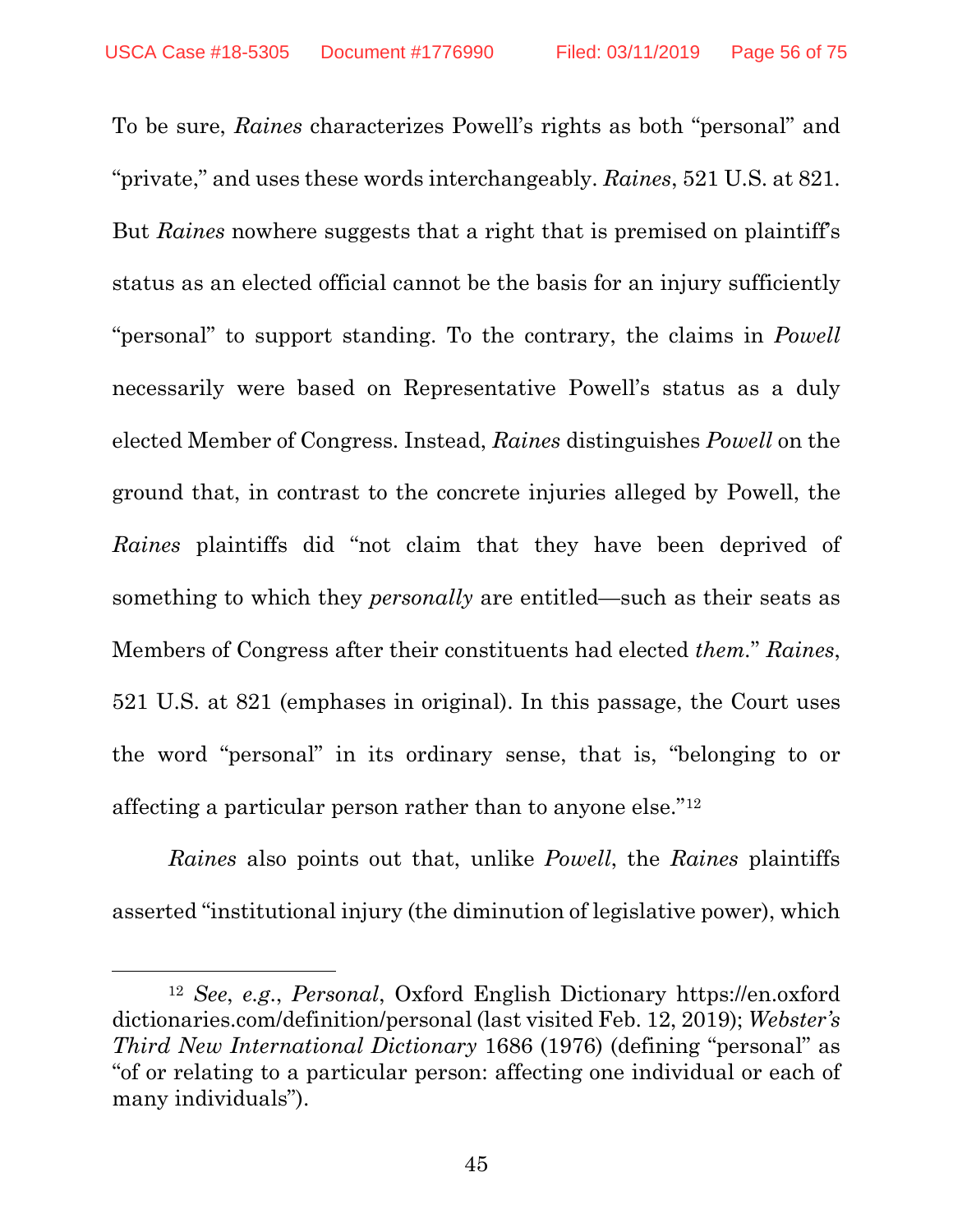necessarily damages all Members of Congress and both Houses of Congress equally." *Id*. And *Raines* stresses that the injury plaintiffs alleged was not personal, because if any of the plaintiffs were "to retire tomorrow, he would no longer have a claim; the claim would be possessed by his successor instead." *Id.*

Each of the hallmarks of "personal" injury on which the *Raines* Court relied to distinguish *Powell* from *Raines* is present here: 1) plaintiffs "have been deprived of something to which they *personally* are entitled"; 2) the injury plaintiffs sustained does not "necessarily damage. all Members of Congress" equally; and 3) if a plaintiff "retire[d] tomorrow," the plaintiff's right would not be "possessed by" a "successor," because the successor would not have joined the request. *Id*. Indeed, statutory rights to information are by definition personal; they may only be exercised by the right-holder. *Cf. Sinito v. Dep't of Justice*, 176 F.3d 512, 516-18 (D.C. Cir. 1999) (strictly limiting the right of survivorship under FOIA).

*Raines*'s reaffirmation of *Coleman v. Miller* further demonstrates that legislators have standing to bring suit where an injury is "personal" to them, even when the injury is inextricably tied to their official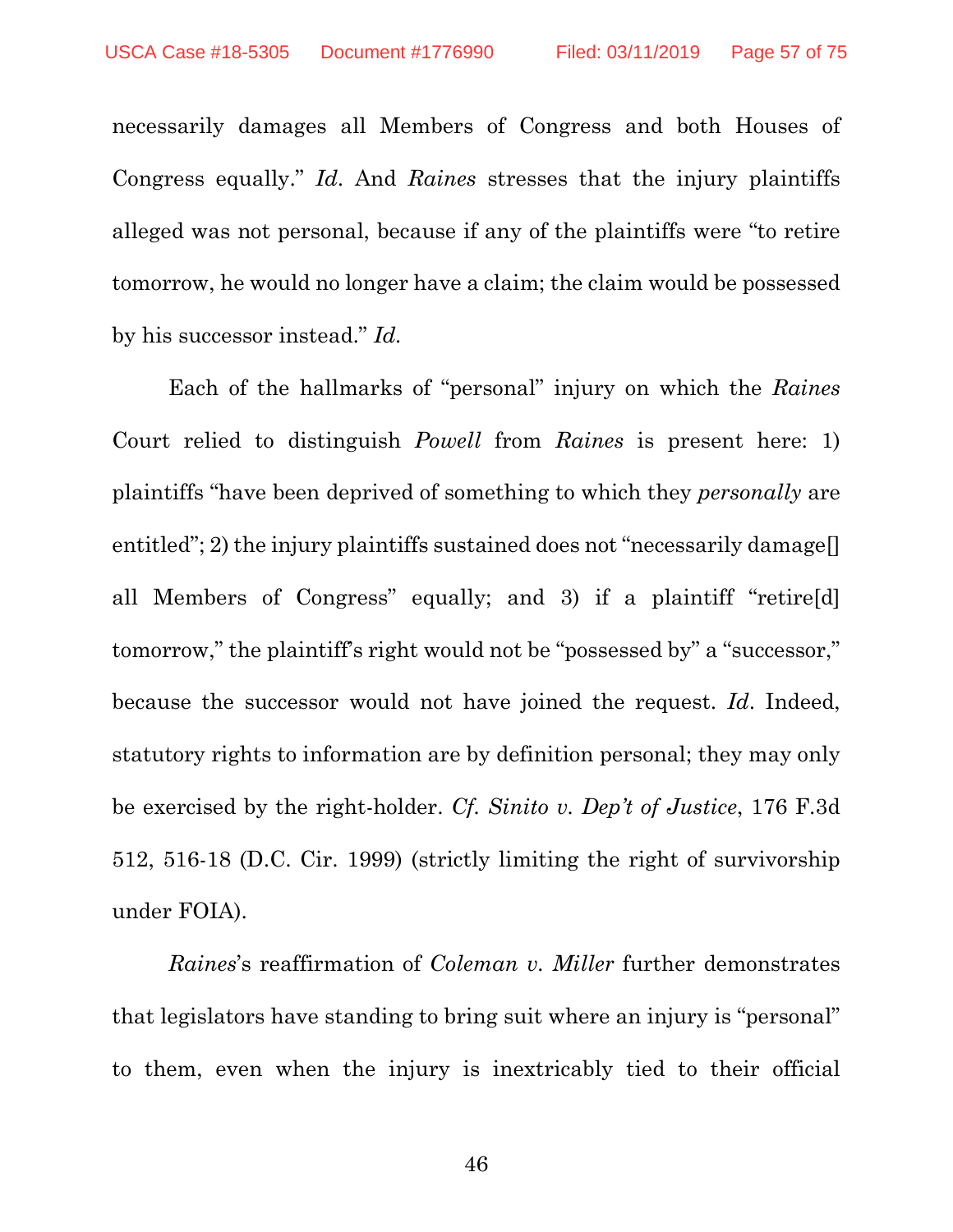positions. 521 U.S. at 820-22; *see also id*. at 832 (Souter, J., concurring). *Coleman* held that state legislators who claimed that their votes were unlawfully nullified suffered injury in fact sufficient to satisfy Article III because they had "a plain, direct and adequate interest in maintaining the effectiveness of their votes." *Id*. at 825 (quoting *Coleman*, 307 U.S. at 438). So too here. Voting rights are based on a legislator's official status, just as the right conferred on Oversight Committee Members by Section 2954 is status-based.

Under the district court's analysis, both *Powell* and *Coleman* would be wrongly decided, because in each case the plaintiffs "only allege[d] harm stemming from their official status as legislators." *Compare* JA  $\phantom{a}$ , *with Powell*, 395 U.S. at 512-14, *and Coleman*, 307 U.S. at 441-46. And *Raines* did not hold, let alone suggest, that legislator-plaintiffs must assert "an injury suffered in their private capacities" for standing purposes—"private" in the sense that the right is unrelated to the plaintiffs' office. JA \_\_. *Raines* clarified that for standing purposes, a Member of Congress may not rely on a claim of "injury" based on an intrabranch dispute where the injury is necessarily shared equally by all Members of Congress and the "injury" could be redressed by legislative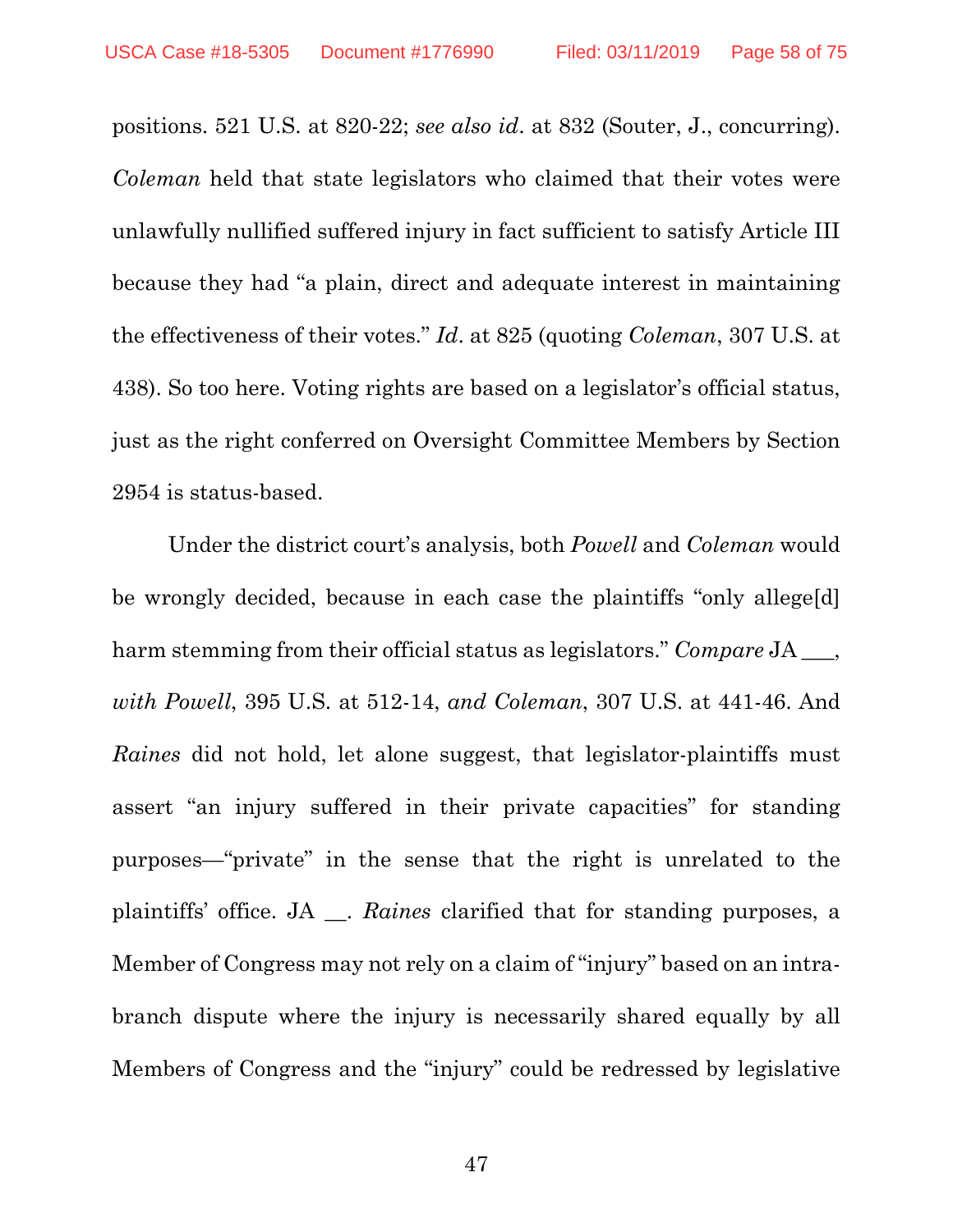action. 521 U.S. at 821. But that is not *this* case. Plaintiffs' dispute is not with their colleagues. Legislation, such as a re-enactment of Section 2954, would do nothing to redress their injury.

Section 2954's unique grant of autonomy to Oversight Committee members and Congress's unmistakable intent that agencies comply with Section 2954 further distinguish this case from *Raines*. The right conferred by Section 2954 belongs to Committee members and no one else. The exercise of that right is not dependent on the Committee's will, or that of Congress, but resides only in Committee members who join in a Section 2954 request. They, and they alone, suffer personal injury in fact when an agency refuses to honor a Section 2954 request. For these reasons, plaintiffs have alleged personal injury sufficient to meet Article III's injury-in-fact requirement.[13](#page-58-0)

# **2. Plaintiffs have standing to assert the "institutional" harm caused by noncompliance with their request.**

The injury plaintiffs sustained as a result of GSA's denial of the Section 2954 request is "personal" to them, but also, in turn, caused

l

<span id="page-58-0"></span><sup>13</sup> If the Court agrees with plaintiffs' submissions regarding "personal" injury, the Court need not address whether plaintiffs can also assert standing based on "institutional injury."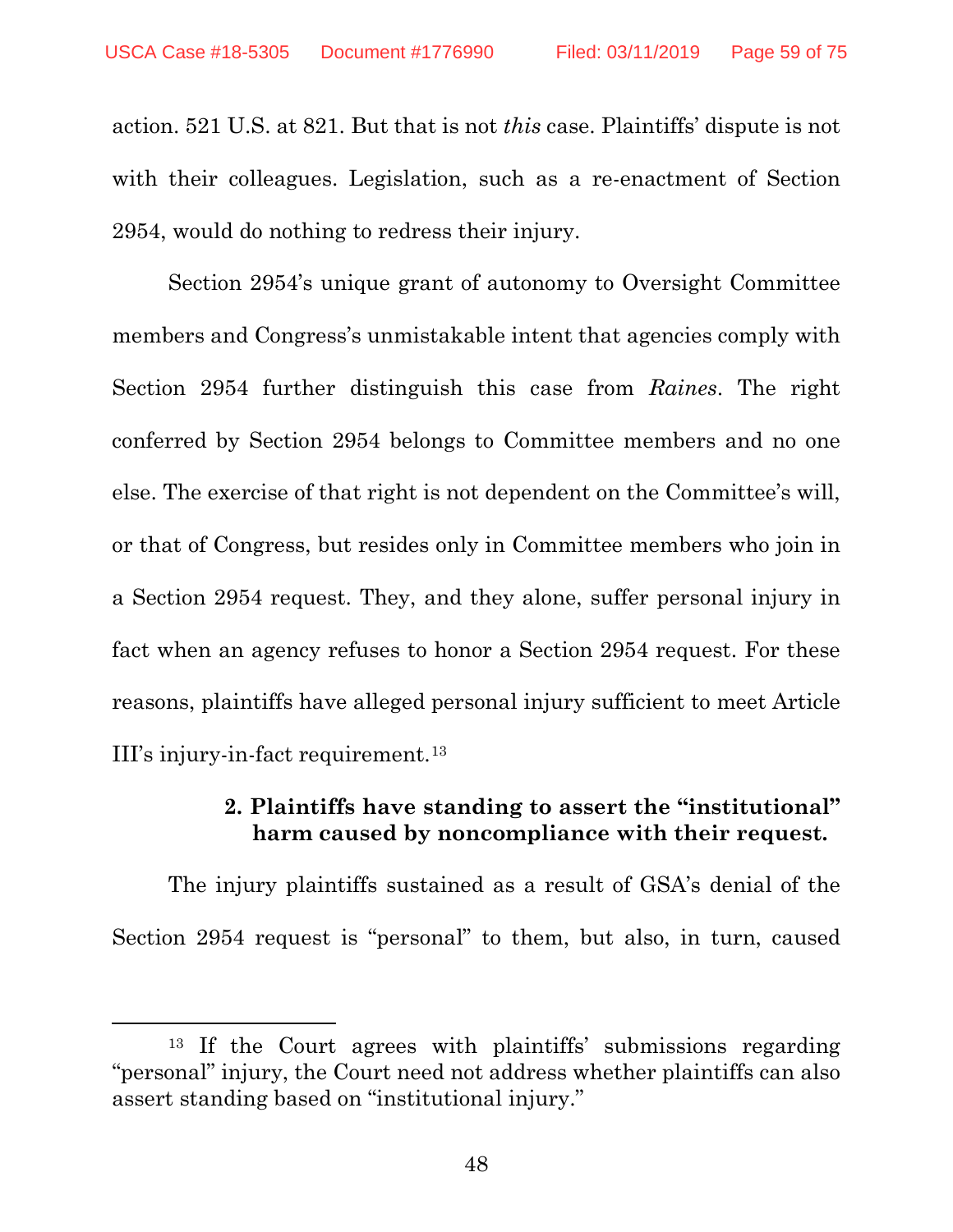serious institutional injury to the Committee and the House of Representatives. *See Raines*, 521 U.S. at 821 (characterizing the claim in *Coleman* as "institutional injury"). The district court recognized that the informational injury here could constitute "institutional" injury. The court said that it was "not of the view that complete vote nullification is the only instance in which an individual legislator can assert institutional injury consistent with *Raines*," and "[a]rguably, this is such a case." JA \_\_. The court also recognized that "[t]o the extent that *Raines*  demands that an individual Member of Congress have an injury that is both concrete and particularized[,] … this case bears those characteristics in a way that other cases post-*Raines* have not." JA \_\_.

The institutional injury here is little different from that suffered by the plaintiffs in *Coleman*, where the alleged vote nullification negated not only each plaintiff's vote, but also the legislature's institutional decision on an important matter before it. Here, deprivation of information has a similar downstream institutional effect; it not only directly injures plaintiffs, but it also deprives plaintiffs' colleagues of information that might inform their decisions on legislative or oversight matters, and undermines the Committee's power of inquiry.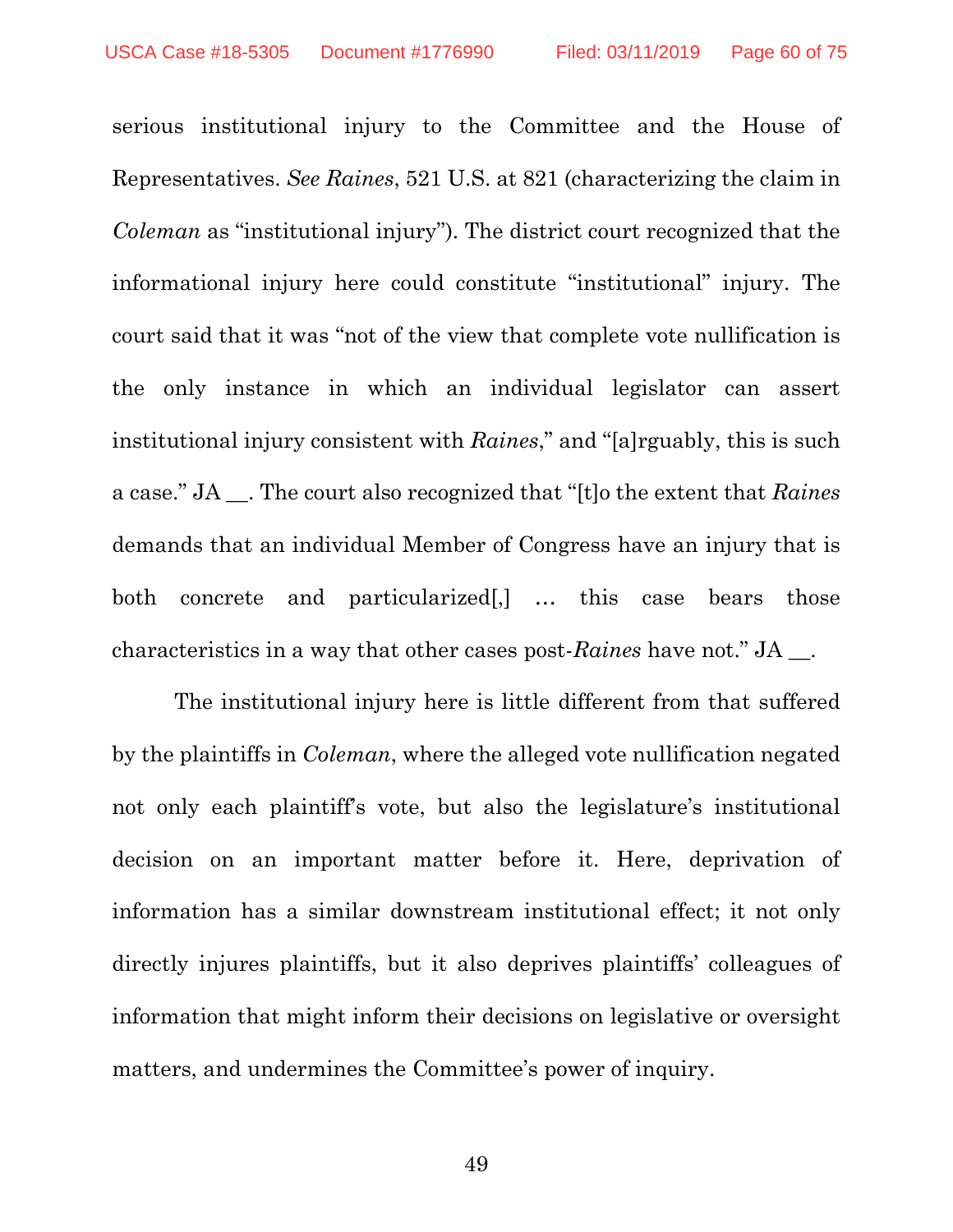Even though the injury is comparable, sharp differences between the informational rights at issue here and the voting rights at issue in *Raines* and *Coleman* make this case a more compelling one for finding institutional injury justiciable. Voting, after all, is a non-delegable act, carried out collectively by each House, which is why the vote *dilution* injury alleged in *Raines* was "necessarily shared equally by all Members of Congress" and also could be redressed through congressional action.

Oversight is different. Information is the oxygen that Congress needs to carry out its constitutional role as a check on the Executive Branch. The Necessary and Proper Clause of the Constitution, Art. I, § 8, cl. 17, gives Congress the power to organize its oversight responsibilities as it sees fit, not as the Executive Branch might prefer. *See McGrain*, 273 U.S. at 158, 160-63,175. Congress carries out oversight in accordance with applicable statutes and the rules of each House, through the delegation of information-gathering authority to committees, and in Section 2954, to members of the Oversight Committees. *See generally* J. William Fulbright, *Congressional Investigations: Significance for the Legislative Process*, 18 U. Chi. L. Rev. 440, 441 (1951) (describing the power of investigation as "perhaps … the most necessary of all the powers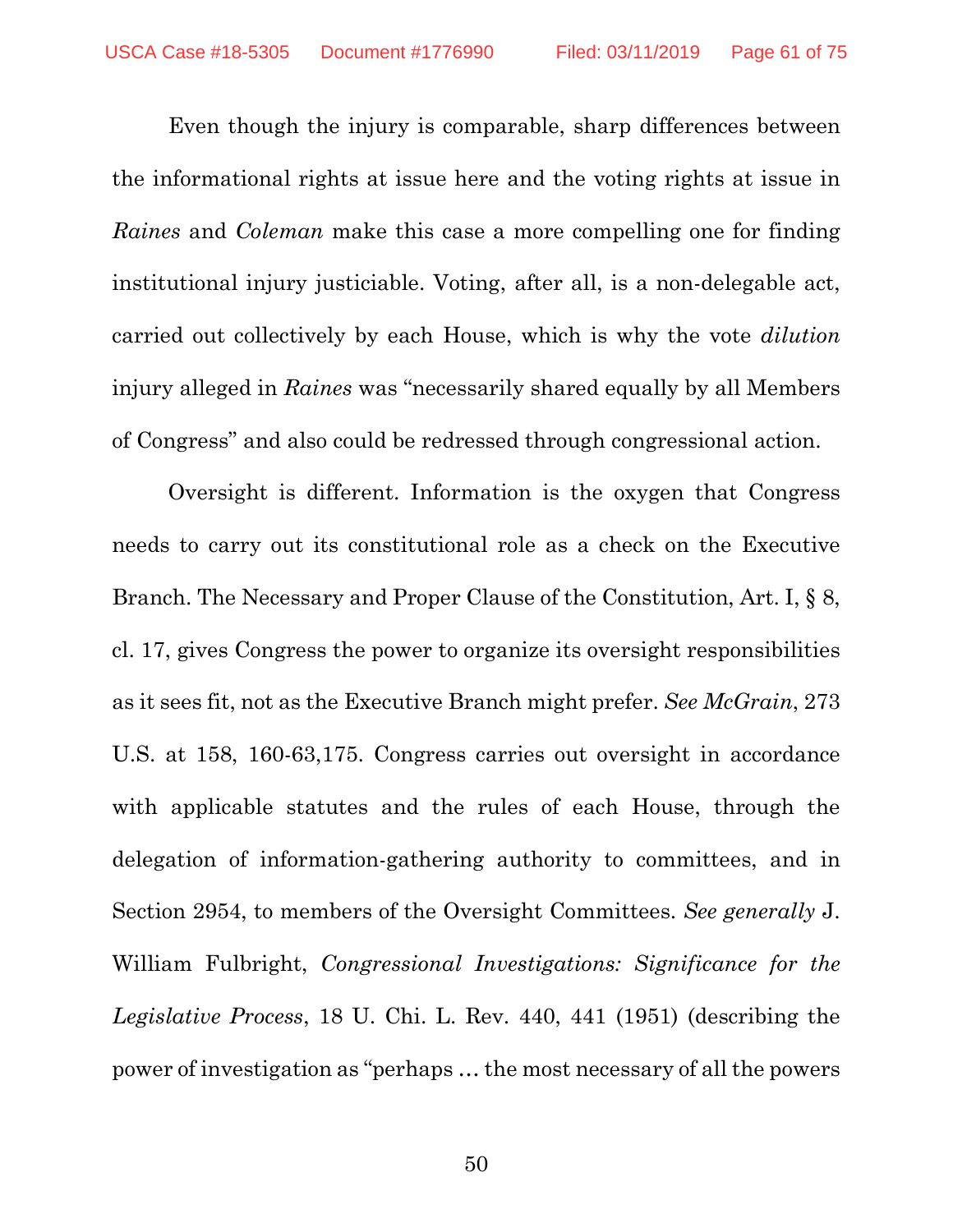underlying the legislative function"). And courts have routinely held that the deprivation of information lawfully sought by one House of Congress or a congressional committee constitutes institutional injury sufficient for standing purposes.[14](#page-61-0)

*McGrain* explains why the denial of a lawful oversight request injures Congress in a concrete and particularized way. "A legislative body cannot legislate wisely or effectively in the absence of information … and where the legislative body does not itself possess the requisite information—which not infrequently is true—recourse must be had to others who do possess it." *Id*. at 175. For that reason, Congress's "power of inquiry" must have an "enforcing process," because "some means of compulsion are essential to obtain what is needed." *Id*.; *see also Barenblatt v. United States*, 360 U.S. 109, 111 (1959); *Eastland v. U.S. Servicemen's Fund*, 421 U.S. 491, 504 & n.15 (1975). The institutional injury here is not just the deprivation of information. The House is also

l

<span id="page-61-0"></span><sup>14</sup> *See*, *e.g.*, *AT&T v. Dep't of Justice*, 551 F.2d 384, 391-92 (D.C. Cir. 1976); *Comm. on Judiciary, U.S. House of Representatives v. Miers*, 558 F. Supp. 2d 53, 65-79 (D.D.C. 2008), *app. dism'd*, 2009 WL 3568649 (D.C. Cir. Oct. 14, 2009); *Comm. on Oversight and Gov't Reform v. Holder*, 979 F. Supp. 2d 1, 9-17 (D.D.C. 2013); *U.S. House of Representatives v. Burwell*, 130 F. Supp. 3d. 53, 65-77 (D.D.C. 2015).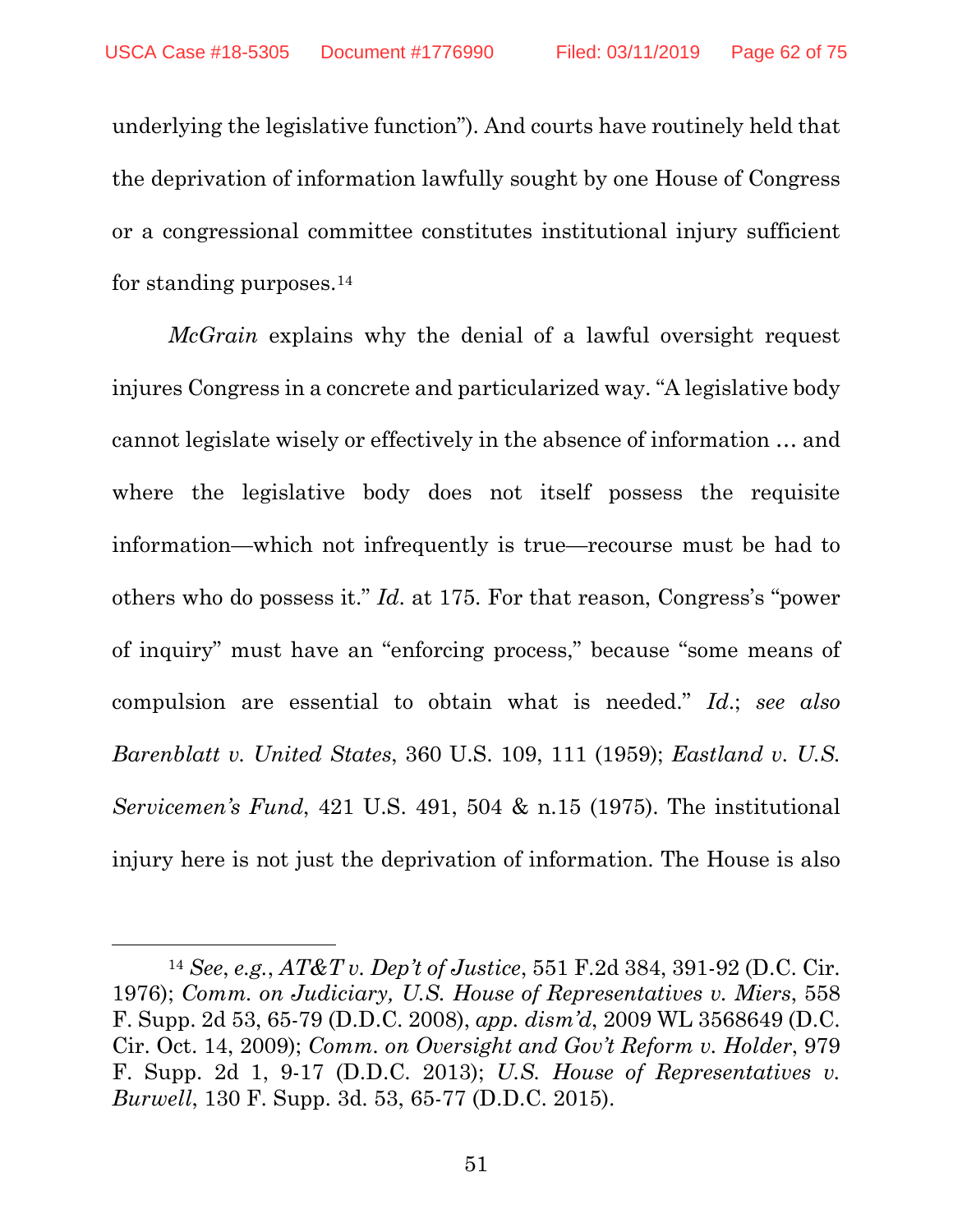harmed by the thwarting of one "means of compulsion" that is "essential to obtain what is needed." Section 2954 is one of the few statutory tools Congress has available to conduct oversight, and GSA's refusal to comply with a proper request under that statute drains Section 2954 of its "enforcing process."

It is no answer to say, as GSA did below, that the Committee can simply invoke its subpoena power. The power to issue a subpoena is exercised by the majority; Section 2954 was engineered to enable minority members to engage in oversight. Nor is it a foregone conclusion that GSA would comply with a subpoena. Enforcing congressional subpoenas against an executive agency is often fraught with difficulty, and the Executive Branch uniformly contests standing even when an enforcement case is brought by a congressional committee or a House of Congress. *See supra* n.14. Congress was no doubt aware of the difficulties of enforcing subpoenas against executive agencies when it enacted Section 2954 to provide the oversight committees a more direct avenue of access to agency information.

For these reasons, the injury here is both "personal" to plaintiffs and "institutional." The deprivation of the requested information harms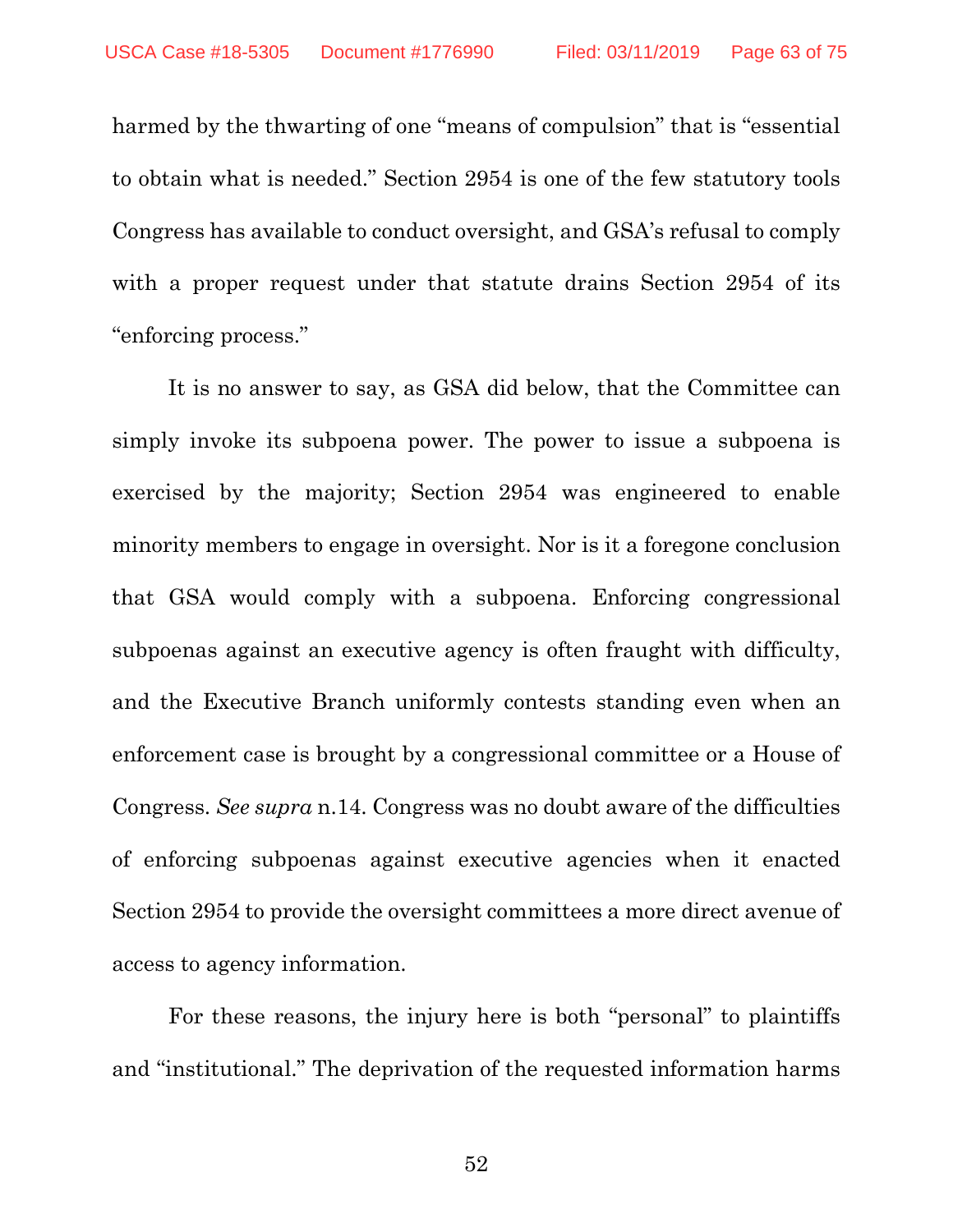plaintiffs, the Oversight Committee, and other House members; it also harms the House's institutional interests by impairing the Oversight Committee's power of inquiry. Because the Members who made the request, under the terms of Section 2954, have been delegated authority to represent the institutional interests of Congress and have suffered the effects of the denial of their request in a concrete and particularized way, they have standing to assert the institution's injury, just as the individual legislators whose votes were negated were entitled to assert the legislature's institutional injury in *Coleman*.

# **C.** *Raines***'s "additional considerations" support plaintiffs' standing.**

In finding that plaintiffs lack standing, the district court gave considerable weight to two factors discussed in *Raines* that do not bear on whether plaintiffs sustained injury in fact. First, the court found that plaintiffs' failure to obtain majority support, by securing authorization to file suit or finding an "alternative" remedy to litigation, was "fatal" to standing. JA \_\_. Second, the court said that relative lack of judicial enforcement of Section 2954, and the traditional reluctance of courts to resolve inter-branch disputes, also undermined plaintiffs' standing. JA \_\_. The court did not explain why these factors relate to standing, and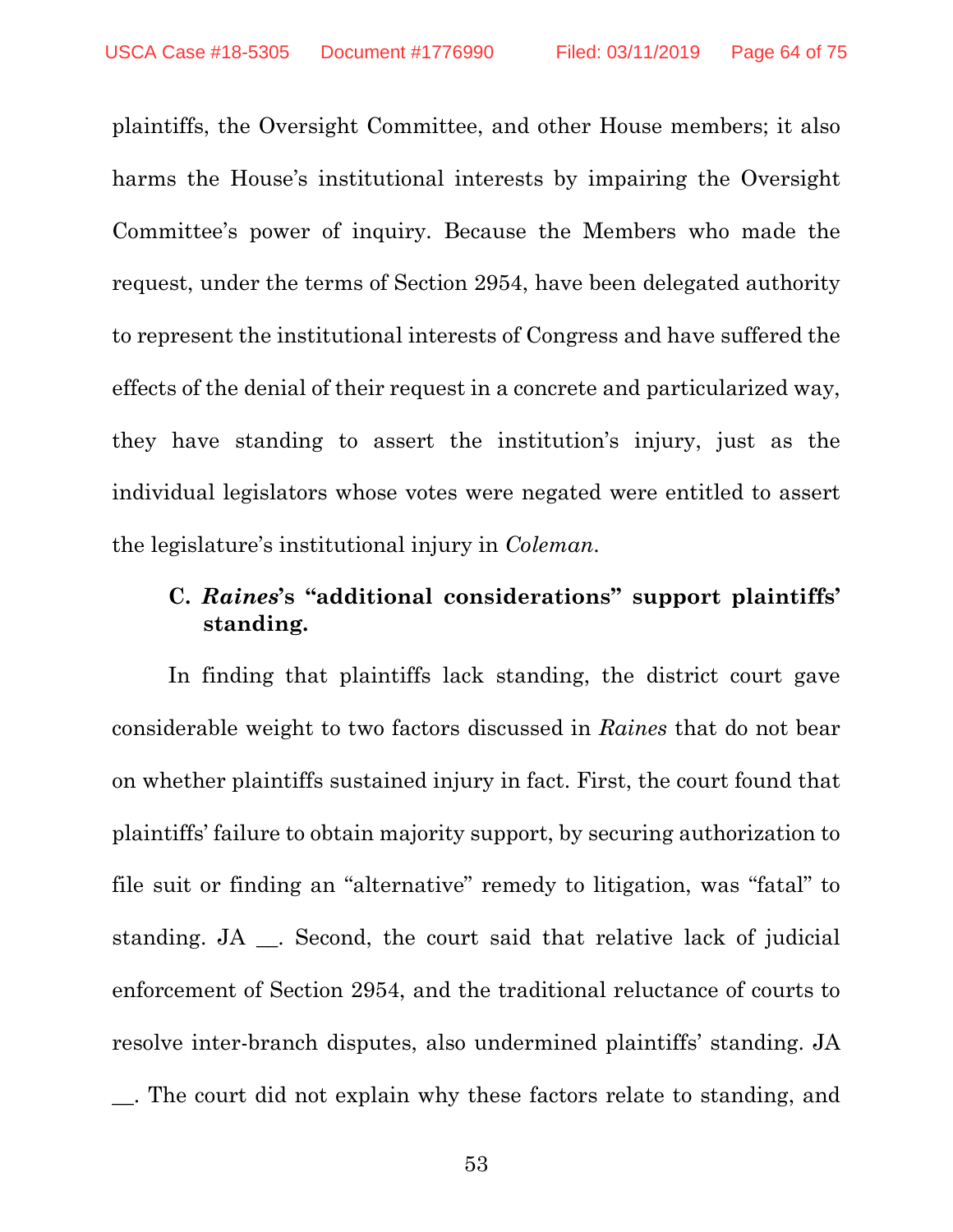none bear on any of the core elements of standing: injury in fact, traceability or redressability. *See Spokeo*, 136 S. Ct. at 1548. Even if these factors were relevant, however, they would support plaintiffs' standing.

### **1. Authorization beyond Section 2954 is unnecessary.**

The district court ruled that plaintiffs' failure to "secure approval from the full House before bringing suit" had a "significant" bearing on their standing and that the absence of authorization was "fatal" to standing. JA  $\blacksquare$ . In so ruling, the court invented a rule that did not exist. Neither Section 2954 nor any House rule requires authorization before Oversight Committee members bring an action to enforce their statutory right to information. The requirement of authorization applies when, but only when, a Committee or the full House is seeking to participate in litigation to represent the interests of the Committee or the House. All of the cases the court cites to support its authorization theory, including *AT&T v. Department of Justice*, 551 F.2d 384 (D.C. Cir. 1976), and the subpoena enforcement cases cited above, *see supra*, at n.14, fall into that category.

Plaintiffs had no obligation to seek such authorization because they did not sue in the name of, or purport to represent, the Oversight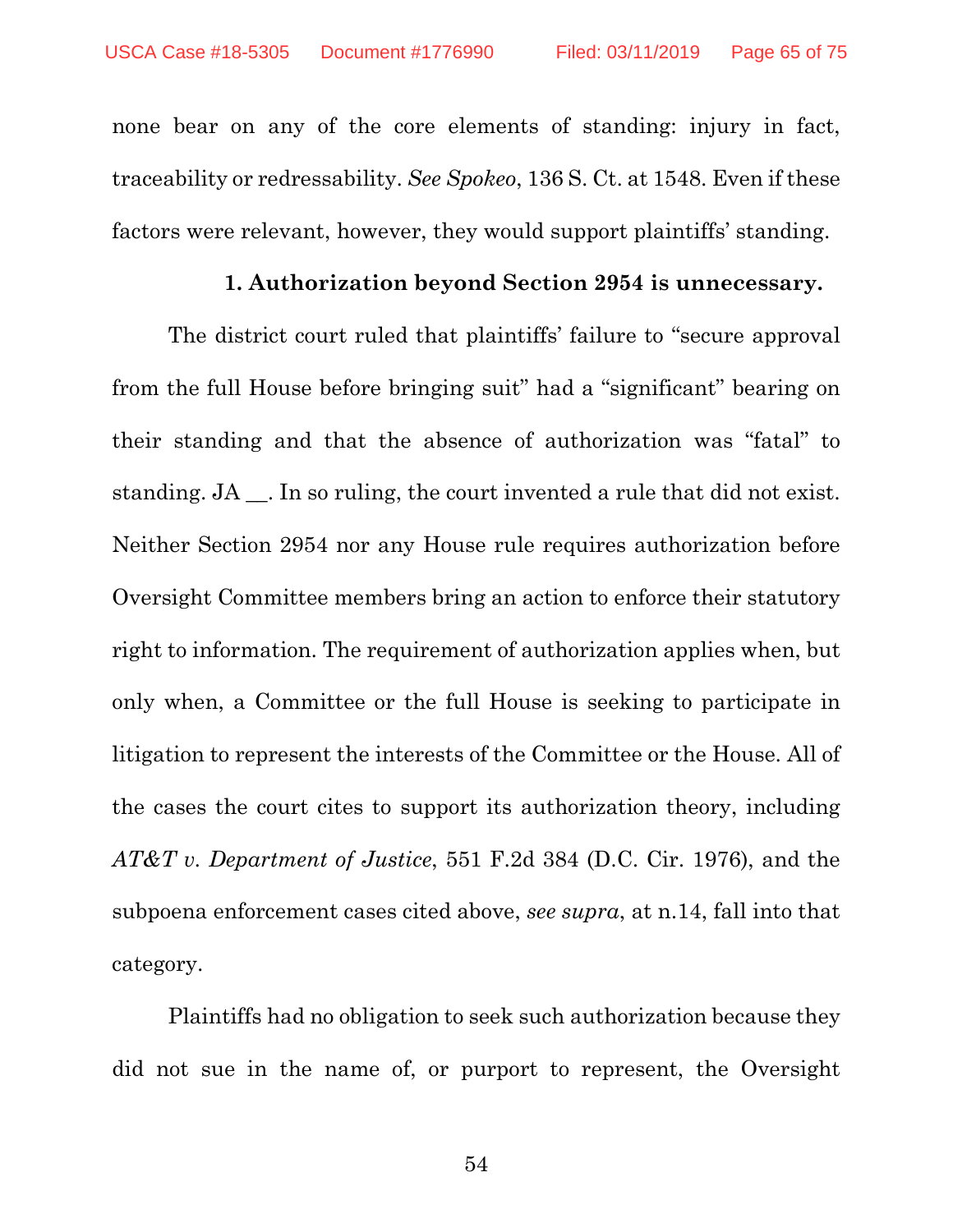Committee, the House, or Congress. This case was brought by individual Members of Congress to vindicate their statutory rights. Plaintiffs alleged federal question jurisdiction under 28 U.S.C. § 1331 and did not claim jurisdiction under 28 U.S.C. § 1345, which allows for jurisdiction to parties who have been "expressly authorized" to bring suit by Congress. No House or Committee lawyers represent plaintiffs, and neither the House nor the Committee has provided support—financial or otherwise for this litigation. Structurally, this case is no different than a FOIA case brought by Members of Congress, who do not need authorization before bringing suit.

Put another way, Section 2954's delegation of authority to committee members supplies all the authorization required. This Court held in *AT&T* that "[i]t is clear that the House as a whole has standing to assert its investigatory power, and can designate a member to act on its behalf." 551 F.2d at 391 (noting that "Congressman Moss was allowed to intervene as a defendant on his own behalf and on behalf of the Committee and the House," and that the House ratified his intervention after the fact). Here, through Section 2954, Congress designated members to act on its behalf by authorizing seven or more committee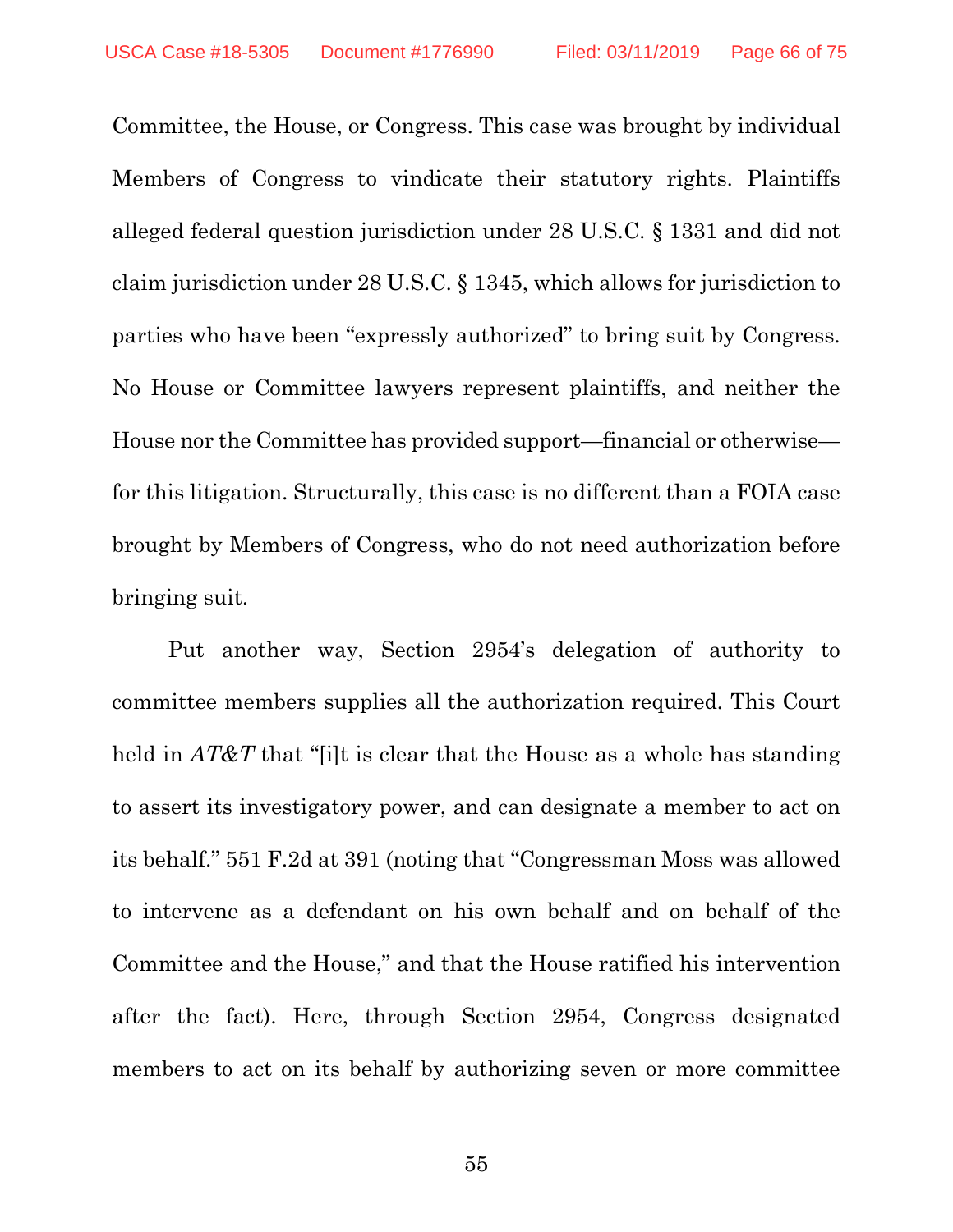members to act independently from the Committee to obtain information needed for oversight. The Congress that enacted Section 2954 no doubt understood that judicial remedies were available to committee members if an agency failed to comply with their request, without the need to seek permission from the Committee to vindicate their rights.[15](#page-66-0)

In a variation on the authorization theme, the district court also faulted plaintiffs for not seeking to persuade majority members to join in plaintiffs' effort to obtain the requested information through "alternative remedies." JA \_\_. The district court's theory has no precedent; the cases it cites involve legislative disputes, not cases seeking enforcement of a statutory right of access. JA  $\blacksquare$ 

The theory is also incompatible with Section 2954. A court-imposed requirement that committee members obtain House authorization to sue to enforce Section 2954, or seek the assistance of majority members in

 $\overline{\phantom{a}}$ 

<span id="page-66-0"></span><sup>15</sup> Like many statutes of its era, Section 2954 does not contain a right of action. *See* Anthony J. Bellia, Jr., *Article III and the Cause of Action*, 89 Iowa L. Rev. 777, 818-30 (2004). This action was brought mainly under the APA, which incorporates the rights of action on which congressional plaintiffs would have based their claims prior to the APA's enactment, including mandamus claims and claims of *ultra vires* agency action. *See* 5 U.S.C. § 706(1) and (2)(C); *Miguel v. McCarl*, 291 U.S. 442, 451-52 (1934) (mandamus); *Am. Sch. of Magnetic Healing v. McAnnulty*, 187 U.S. 94, 108-11 (1902) (*ultra vires*).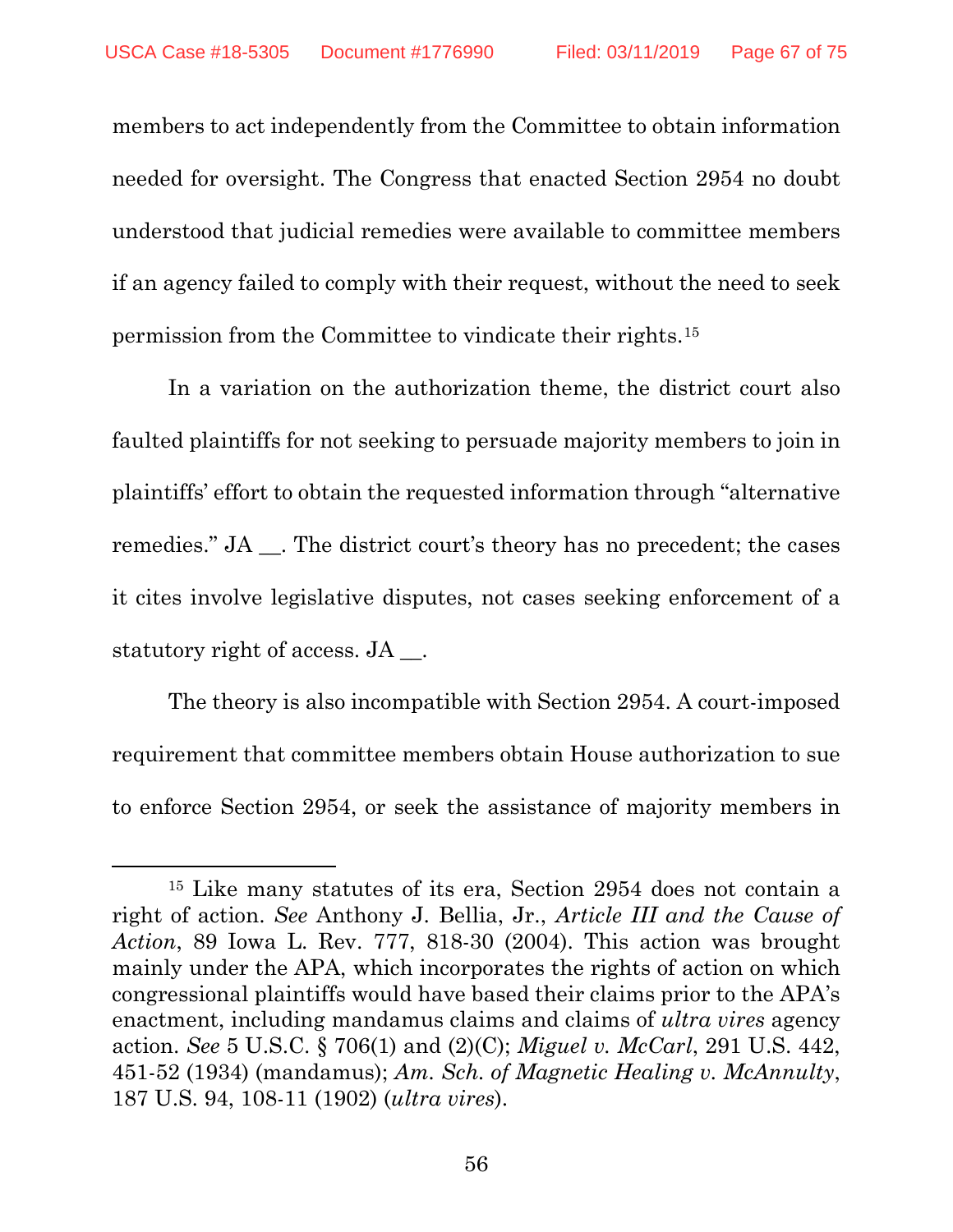finding an alternative remedy, would turn the statutory purpose of granting minority members rights to information upside down. Although the court theorized that the plaintiffs might be able to enlist their majority colleagues to take action to force GSA to comply, the court acknowledged the reality that "had these paths been readily available, Plaintiffs would not have filed this action." JA \_\_. Making a statute designed to confer rights on the minority dependent on the actions of the majority is to render those rights a dead letter. The Court should not interpret a statute in a way that nullifies it.

#### **2. History supports plaintiffs' standing.**

The district court also erred in concluding that "as a general matter, inter-branch disputes have typically been resolved through the political process," and finding that this factor weighed against standing. JA \_\_. There are three flaws in the court's reasoning.

*First*, the district court thought it important that there have been only two prior cases seeking judicial enforcement of Section 2954 requests. JA \_\_. From that fact, the court inferred "strong evidence that, historically, the proper solution has been a political and not a judicial one," and "that in the past, the political branches have worked out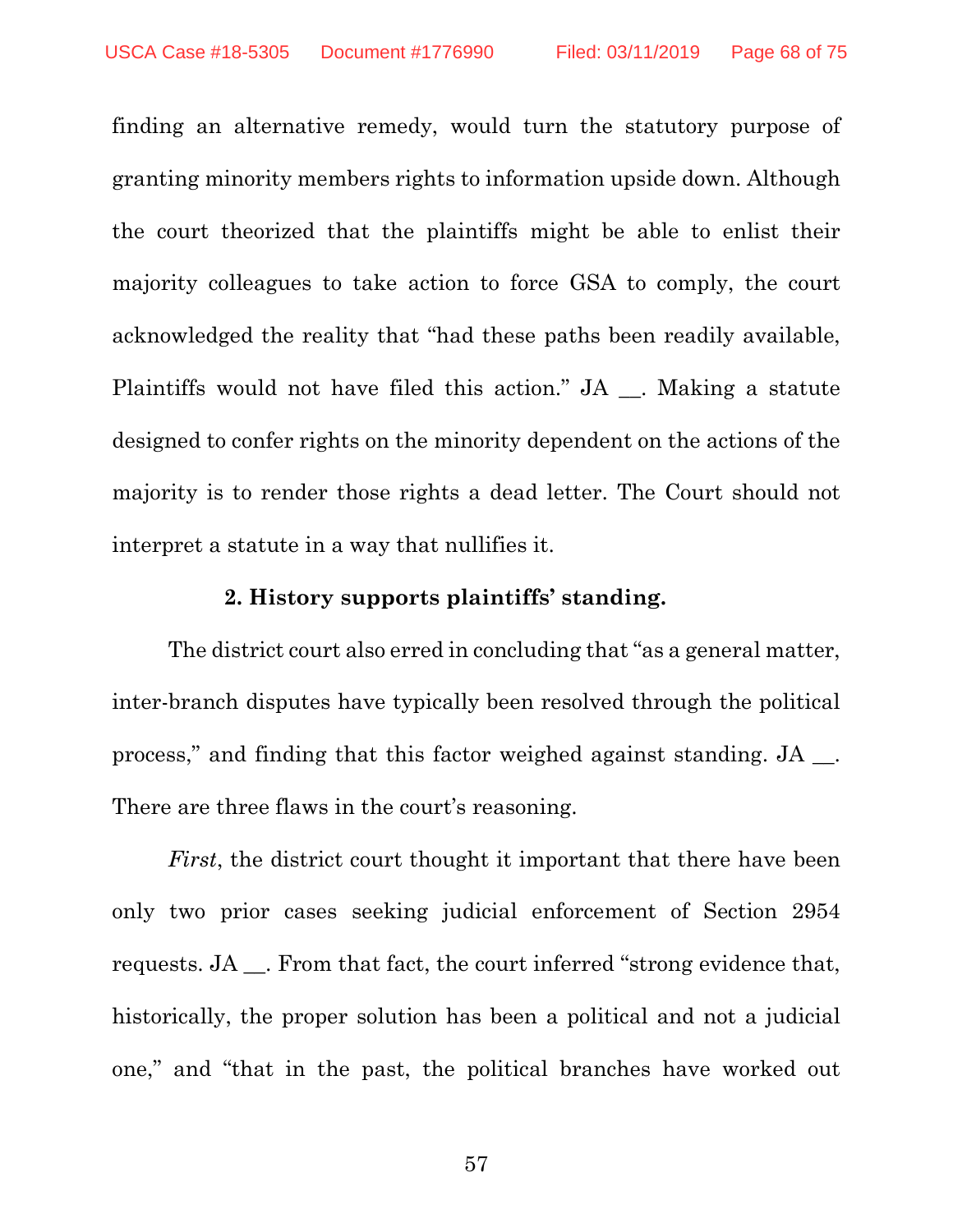document requests 'simply by sitting down and talking,' even in 'controversial disputes, like Whitewater or the savings [and] loan controversy." JA . History is often an unreliable guide for the future. The history the court cited involved cases in which the parties reached a consensual resolution resulting in the disclosure of the information the Members sought. JA \_\_. Fruitful negotiations often depend on the threat that, if negotiations fail, there is an enforcement mechanism waiting in the wings. *See*, *e.g.*, *AT&T*, 551 F.2d at 394-96.

The situation today is different. As laid out above, there was no "sitting down and talking" between the parties. *See supra* at pp. 4-13. Plaintiffs exhausted every avenue to seek a consensual resolution and were rebuffed because GSA was "instructed by OLC not to provide any documents" to plaintiffs. *See supra* at p. 13. Under the district court's ruling, no enforcement option is waiting in the wings, and, as a result, Section 2954 is rendered a nullity. Nowhere does the district court address the fundamental question in this case: Why would Congress have enacted Section 2954 if it thought that agencies would be free to ignore it?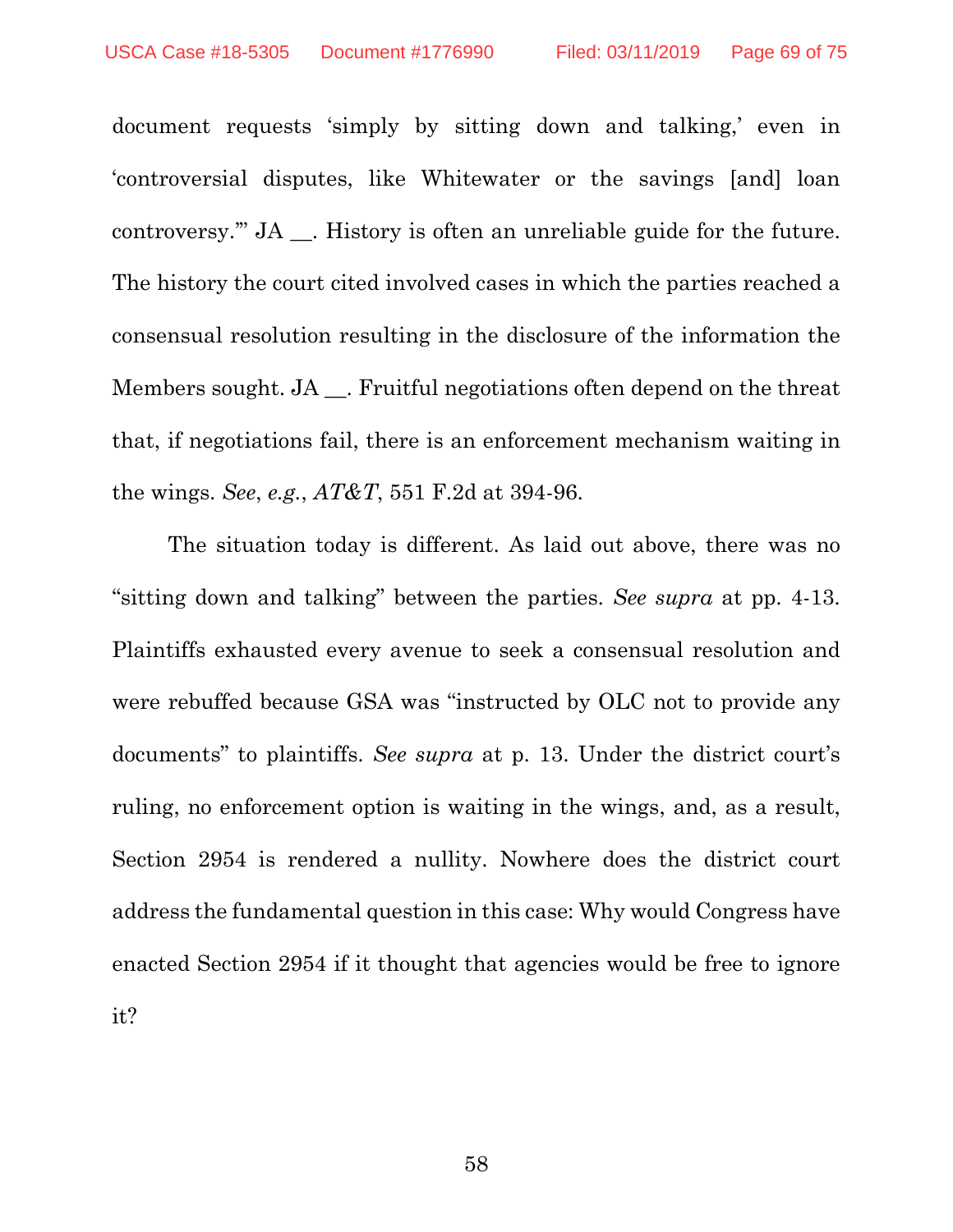A bygone history of cooperation with Section 2954 is no justification for the courts to refrain from hearing this case now. The default rule, after all, is that courts will "ordinarily presume that Congress intends the executive to obey its statutory commands and, accordingly, that it expects the courts to grant relief when an executive agency violates such a command." *Reich*, 74 F.3d at 1328 (citation omitted).

*Second*, cases to enforce Section 2954 are unlikely to raise significant separation of powers issues. The merits questions that could surface under Section 2954 are no different than the questions courts confront every day in cases brought under open government statutes and subpoena enforcement cases. True, privilege issues might arise in litigation to enforce Section 2954. But that possibility exists in all cases involving subpoenas and government information statutes, yet courts routinely resolve them. *See*, *e.g*., *In re Sealed Case*, 121 F.3d 729 (D.C. Cir. 1997). Section 2954 cases are even less likely to engender privilege disputes, especially over executive privilege, than subpoena enforcement cases. Section 2954's reach is limited to executive agencies, and does not extend, as do subpoenas, to the President, the Vice President, and the advisors and officers who assist them. *See* 5 U.S.C. § 551(1) (defining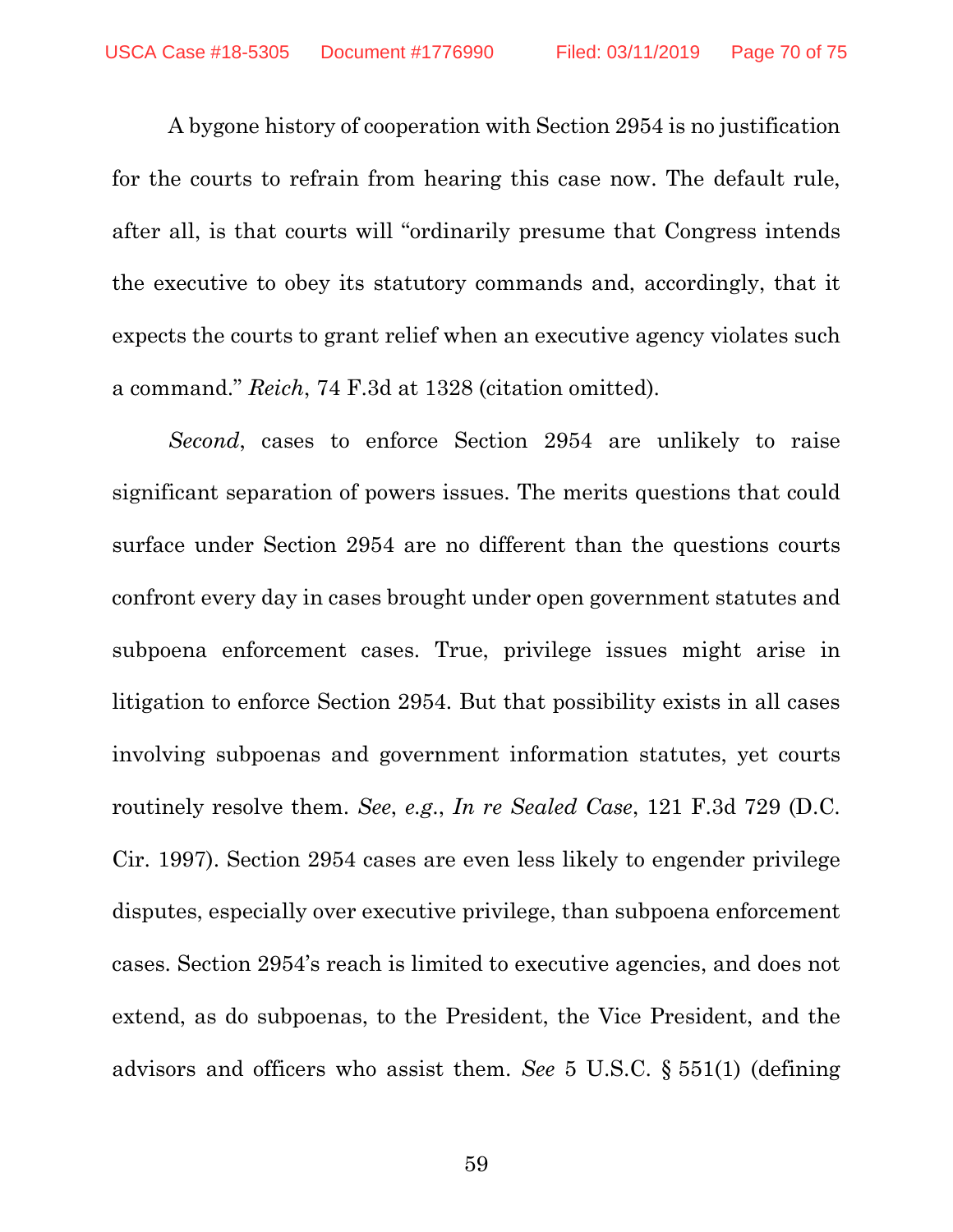"agency" to exclude the President, Vice President, and close Presidential advisors). Tellingly, in this case, GSA asserted no privilege; it is hard to see how it could have.

*Third*, district courts routinely resolve congressional subpoena enforcement cases—the cases most analogous to this one. In *AT&T v. Department of Justice*, this Court drove home that "the mere fact that there is a conflict between the legislative and executive branches … does not preclude judicial resolution of the conflict." 551 F.2d at 390 (citing *United States v. Nixon*, 418 U.S. 683 (1974)). In *Committee on Oversight and Government Reform v. Holder*, 979 F. Supp. 2d at 14, the court held that the Committee had standing to enforce a subpoena issued to the Attorney General for information on an enforcement operation by the Bureau of Alcohol, Tobacco and Firearms. The court rejected the agency's argument, similar to that made here, that the court should refrain from addressing the merits: "The fact that this case arises out of a dispute between two branches of government does not make it non-justiciable; Supreme Court precedent establishes that the third branch has an equally fundamental role to play, and that judges not only may, but sometimes must, exercise their responsibility to interpret the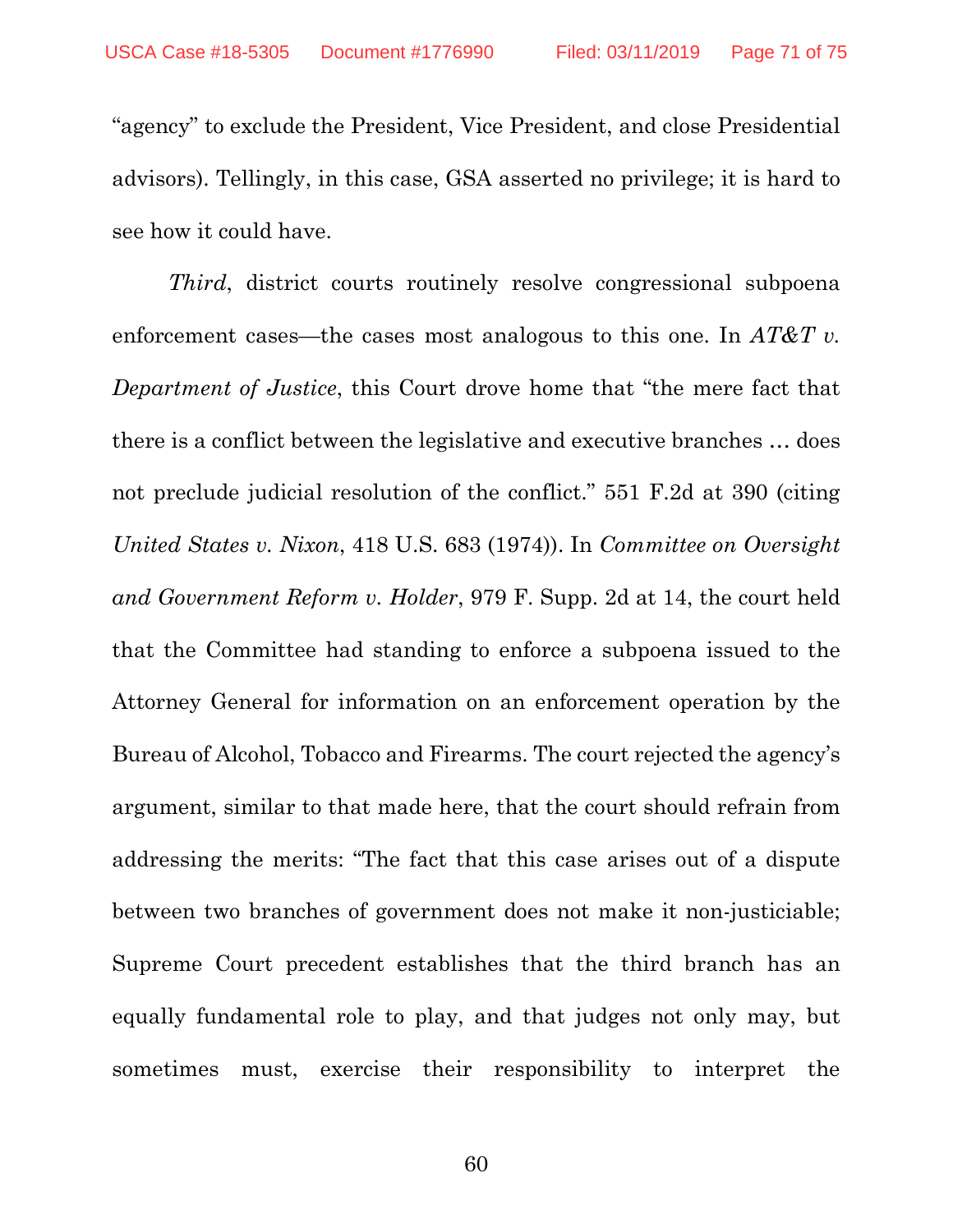Constitution and determine whether another branch has exceeded its power." *Id.* at 3; *accord U.S. House of Representatives v. Burwell*, 130 F. Supp. 3d at 65-79; *U.S. House of Representatives v. Miers*, 558 F. Supp. 2d at 69-72.

The district court had it right when it observed that "it is hard to conceive of a material difference between this case—a suit to enforce a congressional records demand—and a subpoena enforcement case—a suit to enforce a congressional records demand." JA \_\_. A suit to enforce a Section 2954 request cannot meaningfully be distinguished from other cases involving rights of access to executive agency information that courts in this Circuit adjudicate every day. There is no reason why courts should refrain from resolving this case on the merits.

### **CONCLUSION**

For the reasons stated above, the district court's judgment dismissing this action should be reversed, and the case remanded to the district court for further proceedings.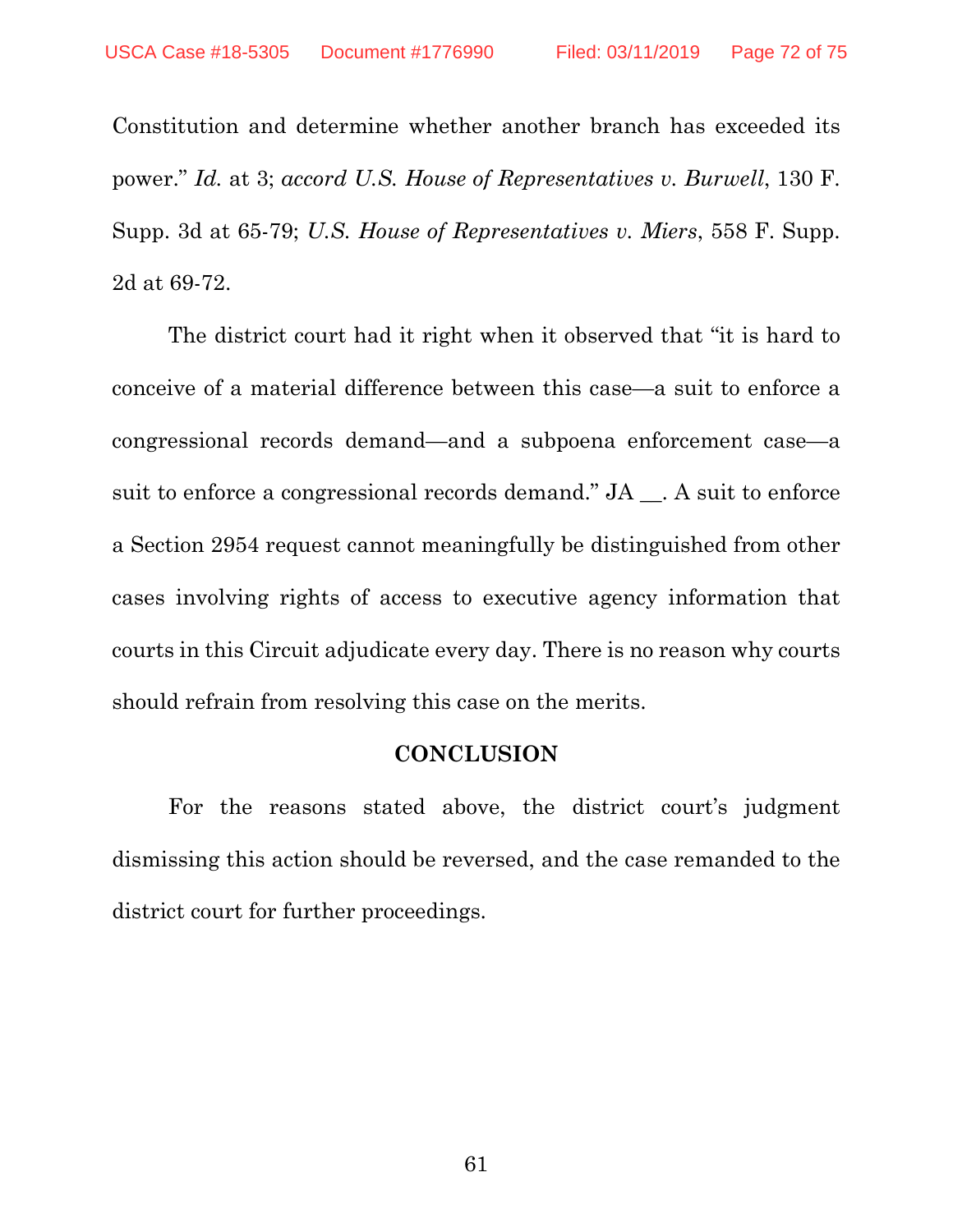Respectfully submitted,

*/s/ David C. Vladeck*

David C. Vladeck Stephanie Glaberson Georgetown University Law Center 600 New Jersey Avenue, NW Washington, DC 20001 (202) 662-9540 vladeckd@law.georgetown.edu

Scott L. Nelson Allison M. Zieve Public Citizen Litigation Group 1600 20th Street NW Washington, DC 20009 (202) 588-1000 snelson@citizen.org

Attorneys for Plaintiffs-Appellants\*

March 11, 2019

 $\overline{\phantom{a}}$  , where  $\overline{\phantom{a}}$ 

<sup>\*</sup> Counsel wish to acknowledge the assistance of Georgetown University Law Center students Anna Menzel, Stephen Janick, Emma Bass, and Nathaniel Eliasen in the preparation of this brief.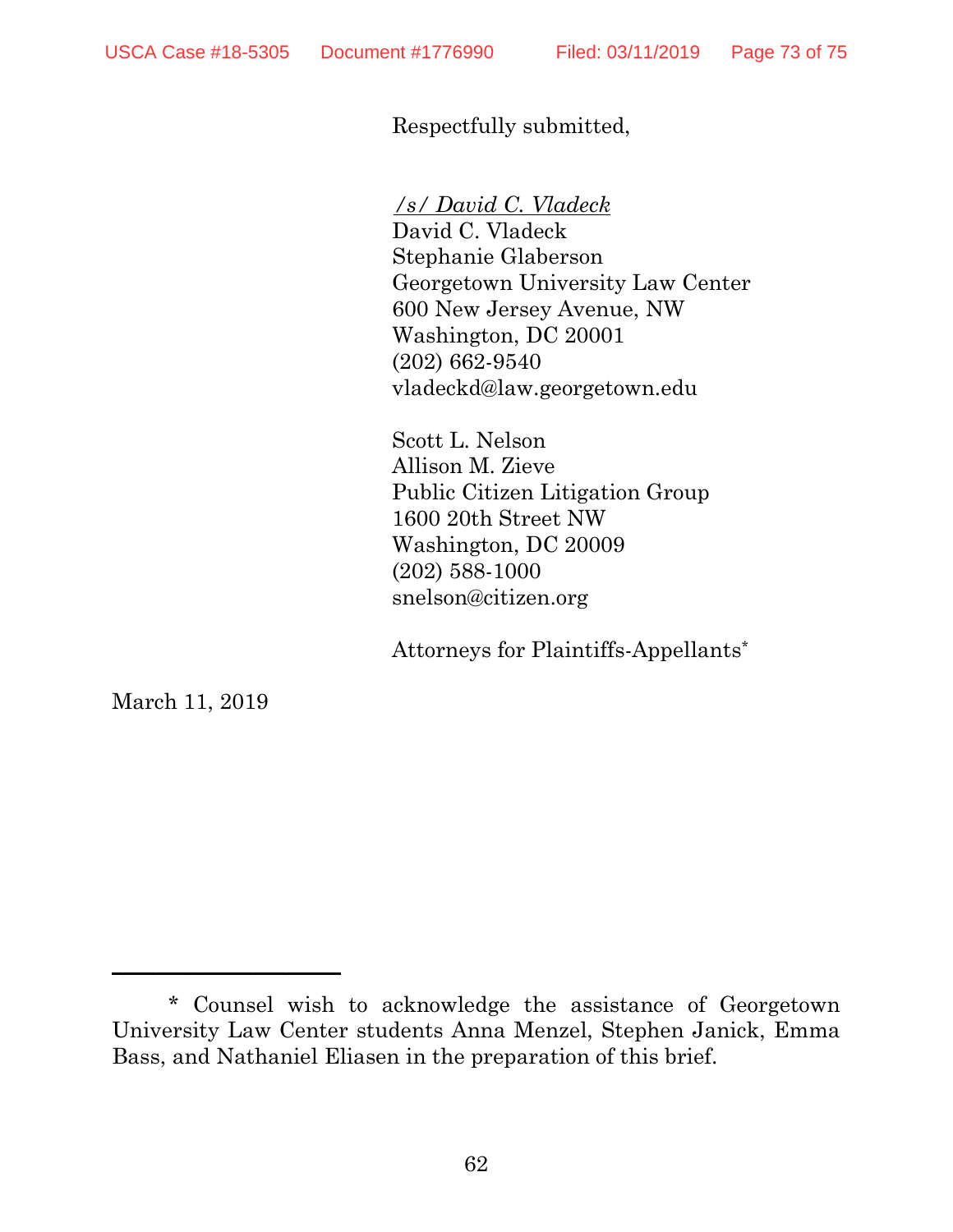## **CERTIFICATE OF COMPLIANCE**

This brief complies with the type-volume limitation of Fed. R. App. P. 32(a)(7)(B) because it contains 12,446 words, excluding the parts of the brief exempted by F. R. App. P. 32(f). This brief complies with the typeface requirements of Fed. R. App. P. 32(a)(5) and the type-style requirements of Fed. R. App. P. 32(a)(6) because it was prepared in a proportionally spaced typeface using word Century Schoolbook type-style with a 14 point type.

Respectfully submitted,

*/s/ David C. Vladeck*  Georgetown University Law Center 600 New Jersey Avenue, NW Washington, DC 20001 (202) 662-9540 vladeckd@law.georgetown.edu

Attorney for Appellants Elijah E. Cummings, *et al*.